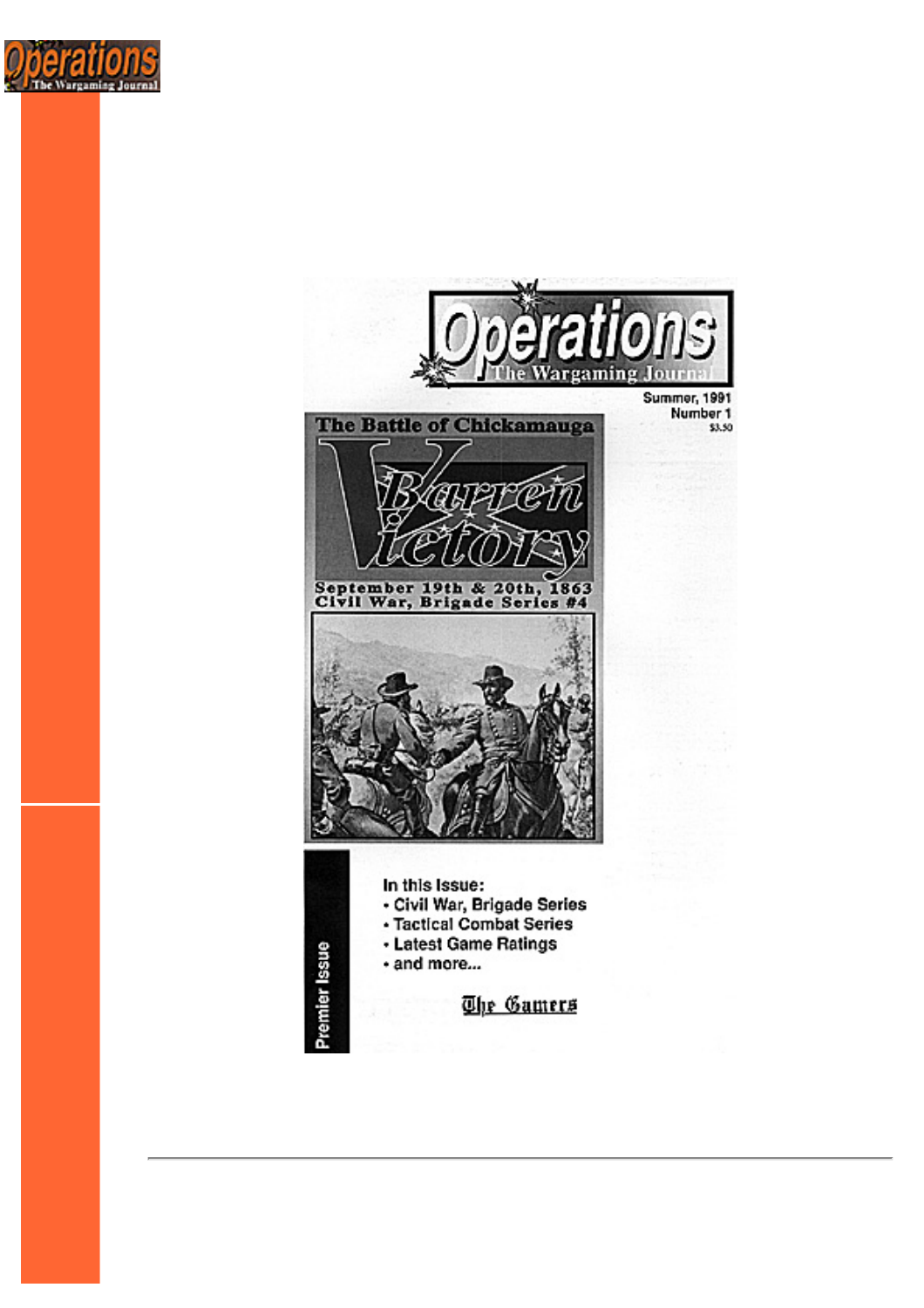# <span id="page-1-0"></span>**Operations The Wargaming Journal Number 1 Summer 1991**

# **Table of Contents**

### **Game Support**

#### **[Forest for the Trees](#page-3-0)**

Dave Powell analyzes a trio of brigade-sized battles in the woods.

#### **[Bloody Lane Scenario](#page-9-0)**

Dean N. Essig offers a, ACW scenario for In Their Quiet Fields.

#### **[TCS Line Entry Command System](#page-13-0)**

Dean N. Essig offers alternative to op sheets. **[TCS Multi-Fire Roll Chart](#page-15-0)**

Rod Miller offers a cumulative multiple roll attack chart.

#### **[Preview of Barren Victory](#page-16-0)**

Dave Powell takes us behind the scenes. **[Preview of Omaha](#page-22-0)**

Dave Powell again takes us behind the development scenes.

#### **[The AT Roll](#page-26-0)**

Dean N. Essig explains the AT (anti-tank) roll. **[Play Tips for CWB](#page-27-0)**

Rod Miller offers players aids for embattles Civil War generals: dice and markers.

### **Other**

#### **[Learning the Hard Way](#page-29-0)**

Capt. Richard S. Faulkner explains the coordination of US infantry divisions and armor battalions during the WWII breakout from Normandy.

### **Departments**



**[InBrief](#page-37-0)**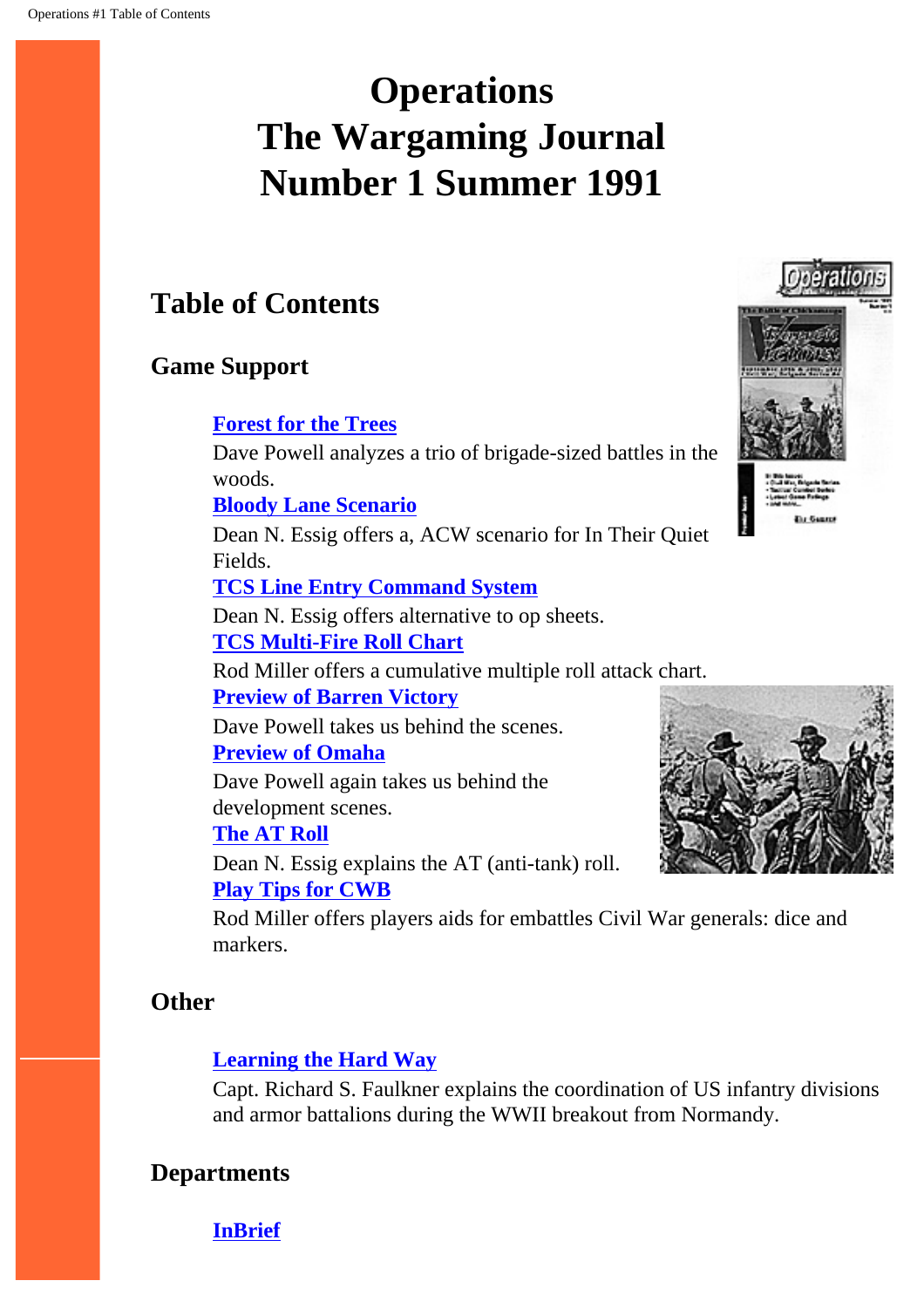Editorial: Why a magazine? **[Out Brief](#page-39-0)** Commentary: Who needs to recruit? **[Up&Coming](#page-41-0)** News about various projects. **[Game Rating Chart](#page-43-0)** Dean N. Essig explains the rational behind staring up a game ratings chart.

## **Game Errata and Q&A**

**[Questions and Answers: Civil War Brigade Series](#page-45-0) [Questions and Answers: Tactical Combat Series](#page-47-0) [Tactical Combat Series Addenda: Errata \(29 Jan, 1991\)](#page-49-0) [Individual Game Errata \(26 May, 1991\)](#page-51-0)**

#### © Copyright 1997 by The Gamers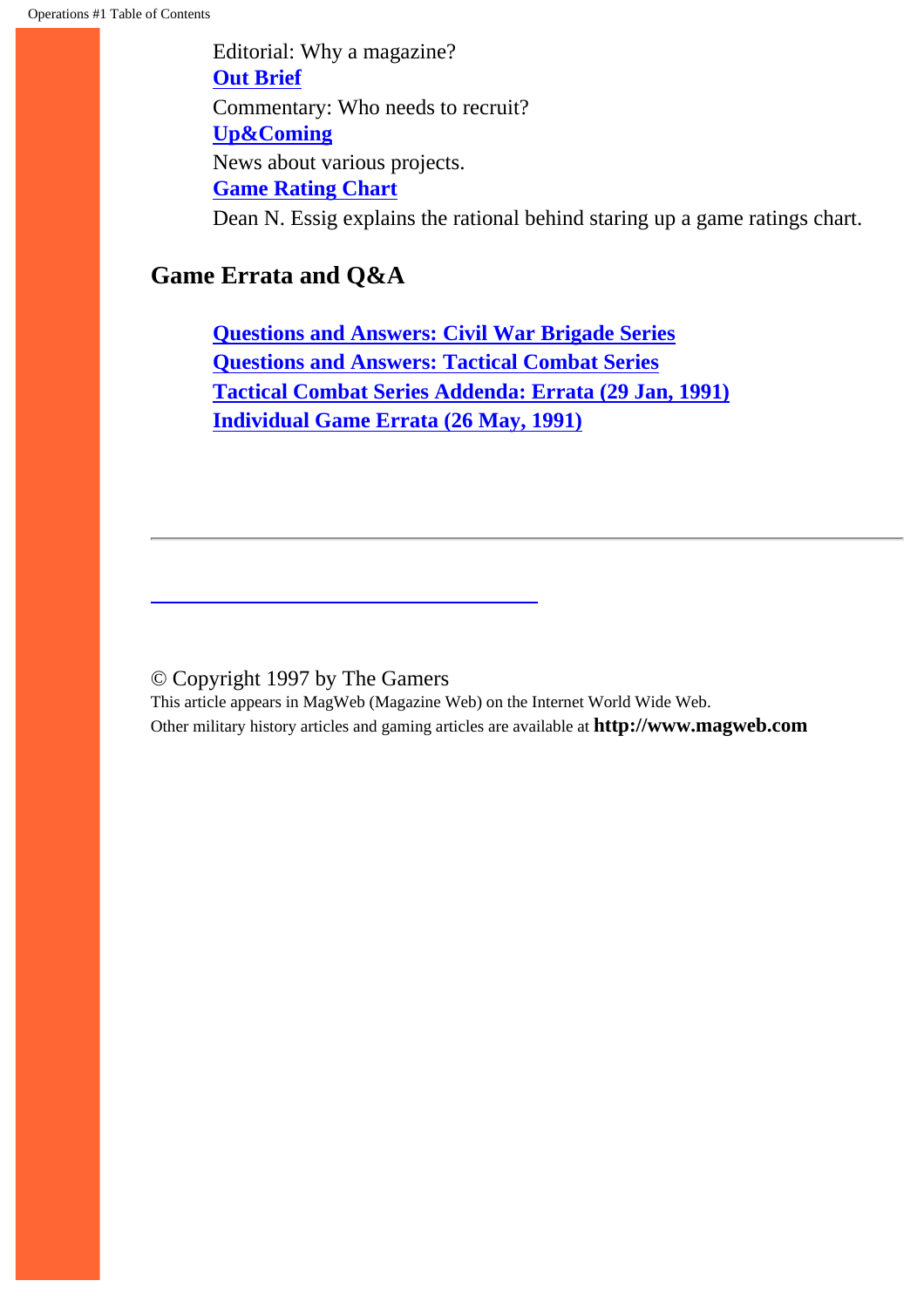<span id="page-3-0"></span>

# **Forest for the Trees**

# **Analysis of Defensive Benefits of Woods During the American Civil War**

*by Dave Powell*

While the Civil War, Brigade Series has met with overall approval, there are some minor controversies that never seem to go away. One of these is the effect of woods on fire combat, and why units don't receive defensive benefits on the fire CRT when shot at in the trees. After all, the argument ran, other games had such effects. Ergo, the CWB needed them too. So where are they?

Despite a brief effort to explain our logic in the designer's notes of Thunder at the Crossroads, the questions still come in. This time I'll try to explain our rationale more fully, and provide a few historical examples of combat actions to justify our reasoning.

The Gamers' rationale in first designing the CWB was to provide a vehicle for portraying Civil War combat at the brigade level without drowning the system in complicated clutter, while providing sufficient detail to hold one's interest. We wanted a game that was a simulation, but also playable in two to three sittings.

Among the numerous questions that demanded attention in the design were woods effects. While we knew that most other tactical Civil War games had them, we questioned the need for their inclusion. In the final design, tree effects were omitted, since the woods benefit was just not borne out by examining historical losses.

#### **Woods Benefit?**

Initially, I personally considered a defensive woods benefit worthwhile, and easily done (a simple die roll modifier or column shift). However, as time went on, I began to closely study combat situations to try and determine what effect woods did have on combat, and formed a new opinion. Study suggested to me that unit losses failed to decline when a unit formed line in the trees.

The reason was that Civil War units maintained their battlelines even inside the tree lines, in order to preserve that most vital of combat functions: command control. (Except when skirmishing.) Additionally, combat occurred at much closer ranges,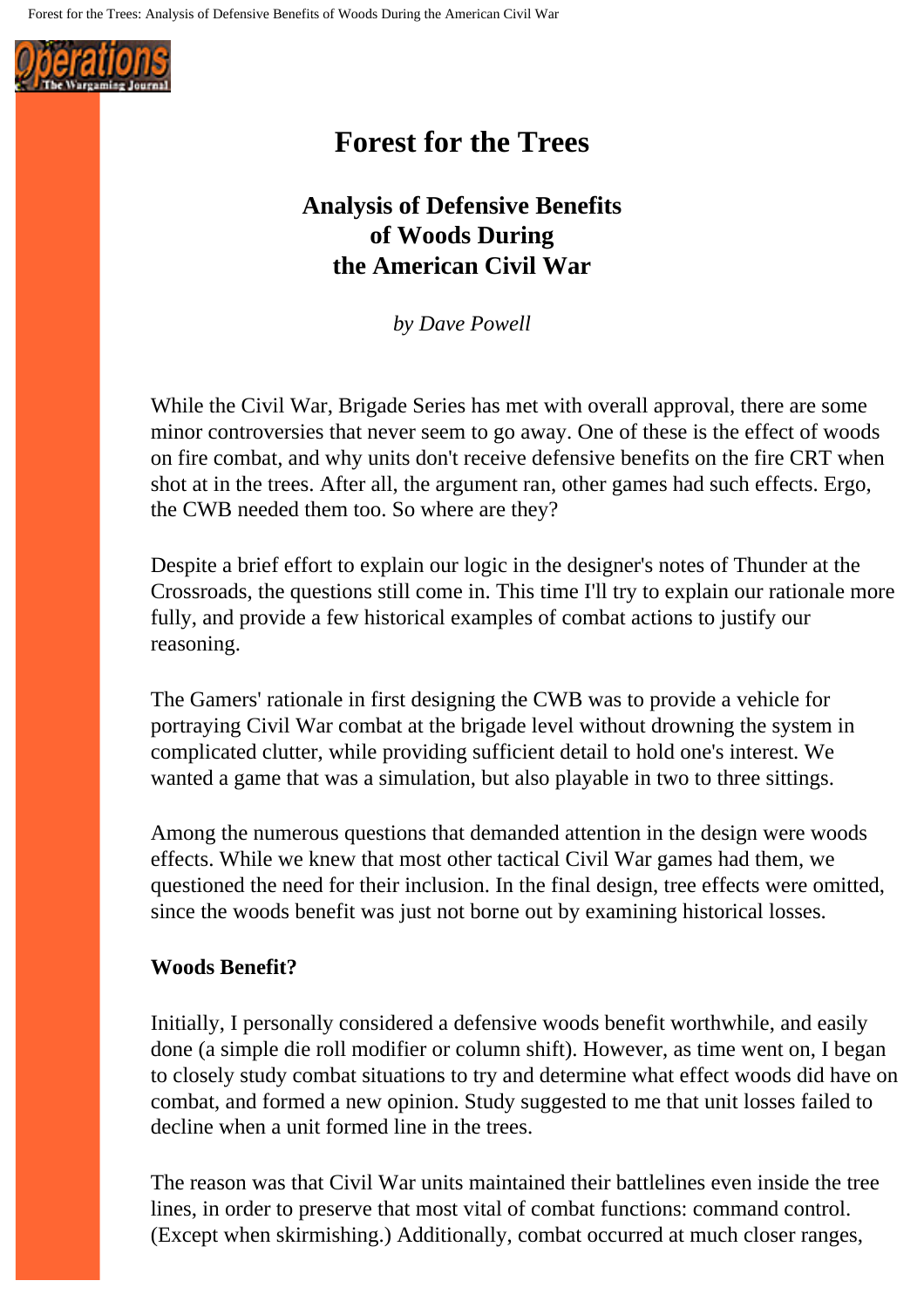where the greatly increased lethality of the weapons offset any protective factor from tree trunks. Combat at 10 to 30 yards was common in the woods, a range which was all but suicidal (and almost unheard of) in the open.

In examining situations, I looked for easily isolated circumstances where combat occurred in both open and wooded terrain. I also tried to find situations where the action was of short duration, 1 to 2 hours (two to four turns), and where most or all of the appreciable loss of thc units involved for that battle occurred during the particular event chosen. Ultimately, I chose three actions, Brawner's Farm, McPherson's Woods, and Little Round Top, to substantiate my contention.

Before embarking on an examination of these three actions, I should spend a moment defining terms. Distances of over 200 yards are considered two hex range, of 200 to 50 yards are 1 hex range, and of less than 50 yards to bc close combat, or same hex, range; assuming clear terrain. Woods constricted combat dramatically, to less than 50 yards for the most part. Close combat in the woods is defined as combat at about 15 yards.

#### **Brawner's Farm**

Brawner's Farm occurred on the evening of August 28th, 1862, a prelude to the battle of Second Bull Run (see August Fury). The Union Iron Brigade -- the 2nd, 6th & 7th Wisconsin, plus the 19th Indiana -- along with the 76th New York and 56th Pennsylvania of Doubleday's brigade, same division, were attacked by five brigades of Jackson's Left Wing.

The whole battle lasted about three hours and was divided into three phases: from 6:00 until 6:40, (1 turn) the Federals deployed with minor losses. The Rebels brought up their own infantry and for the next 90 minutes (3 turns) a firefight raged, with the lines between 70 and 100 yards apart. Finally, darkness brought the acdon to an end, though random firing continued until 9 p.m. (2 more turns). The serious fighting and major losses resulted from the three turn firefight between the infantry, conducted at 1 hex range. The closest distance reported by any of the participants was 70 yards.

The Federals had approximately 2487 men engaged in the firefight, 1937 from the Iron Brigade and 550 from Doubleday's two regiments. The Federal line was about 1000 yards long (5 hexes), though not solid, for a gap of at least 200 yards was left in the center to meet the Rebel line, which initially overlapped both Union flanks. The Confederates made no real effort to exploit this gap or take the Union troops in flank, but contented themselves with linear exchanges of volleys. The Union lost 961 of the 2500 engaged. Of this figure, only a very few were lost in the first and last portions of the fight. For example, the 95th New York, which received only artillery fire and was not involved in the firefight, reported a loss of 16 men.

Final results: 25 strength points, occupying four hexes, lost 9 strength points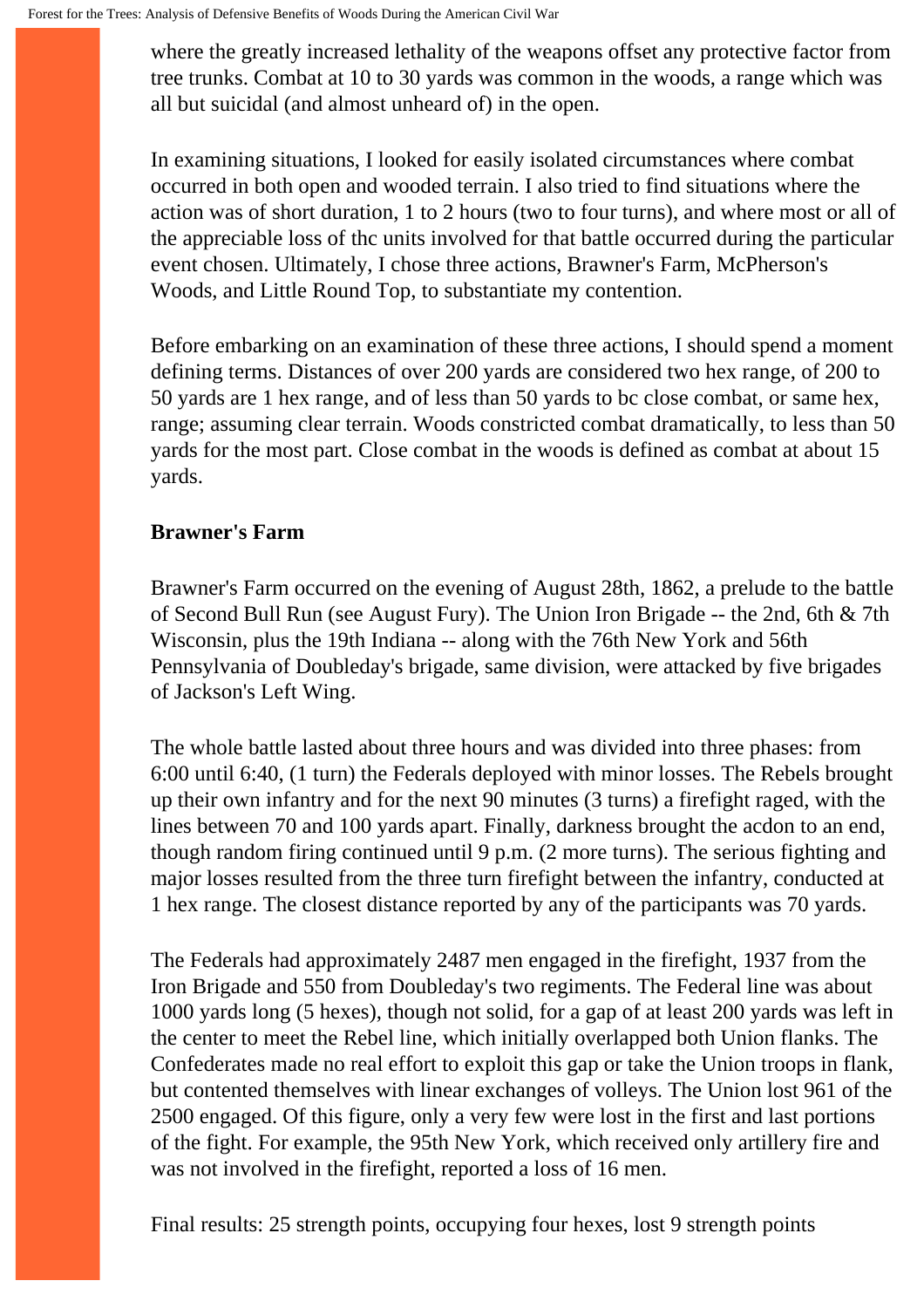(rounding down to account for the above mentioned artillery inflicted losses and other casualties not specifically incurred during the firefight) in three turns. All units involved were exposed in open fields.

Confederate losses are not so easily determined. The Rebels ultimately commined portions of six separate brigades (6400 men) to this action, and certainly suffered losses in equal proportion to the Federals. Regiments of the Stonewall Brigade, for instance, reported losses of up to 40% in their small units.

However, most of these troops also bore the brunt of heavy fighting for the next two days, in the 2nd Banle of Bull Run. Separating losses for individual firefights embraced within the larger action of the three day battle (counting Brawner Farm as the starting point) would be nothing more than guesswork.

#### **McPherson's Woods**

The second action occurred on July 1st, 1863, at Gettysburg. Again the Union Iron Brigade was involved, this time against Archer's Brigade of Heth's Division. It was a meeting engagement, with the Federals arriving to replace Union dismounted cavalry in opposing the advancing Rebels.

The Union regiments deployed into line and advanced up the east side of McPherson's Ridge, which was partially covered by an irregularly shaped grove of trees and orchard. The Union troops met the Rebels at the crest of the ridge, two units inside the trees and the other two regiments in the open fields around it. Archer's troops were surprised and fell back in disorder. The Yankees pursued, advancing several hundred yards, across the small valley containing Willoughby's Run and halfway up another ridge.

As with the Rebel losses at Brawner Farm, both forces here were involved in heavy fighting later in the battle. Fortunately, however, these actions are more readily broken down into discreet incidents which can be used to infer losses.

The Federals numbered 1470, and lost at least 450. Of these, losses in the woods amounted to 205 of 666 men or 30.8%. In the open, 804 men lost 245 or 30.5%. The Southerners took 1197 men into the fight. Due to incomplete reports, it is unclear which units fought in the woods and which were in the clear, but at least half of the brigade was in the trees.

The brigade losses for the action number at least 342, 28.5% (and were probably much higher, closer to two thirds of the three-day total, 456 or 38%. I have chosen the smaller figure as a minimum.) The entire action lasted less than one turn, and each line occupied between 300 and 400 yards of front, two hexes. In game terms, the Federals clearly launched a close combat. As can be seen, the numbers here indicate no lower losses for those men fighting in the trees.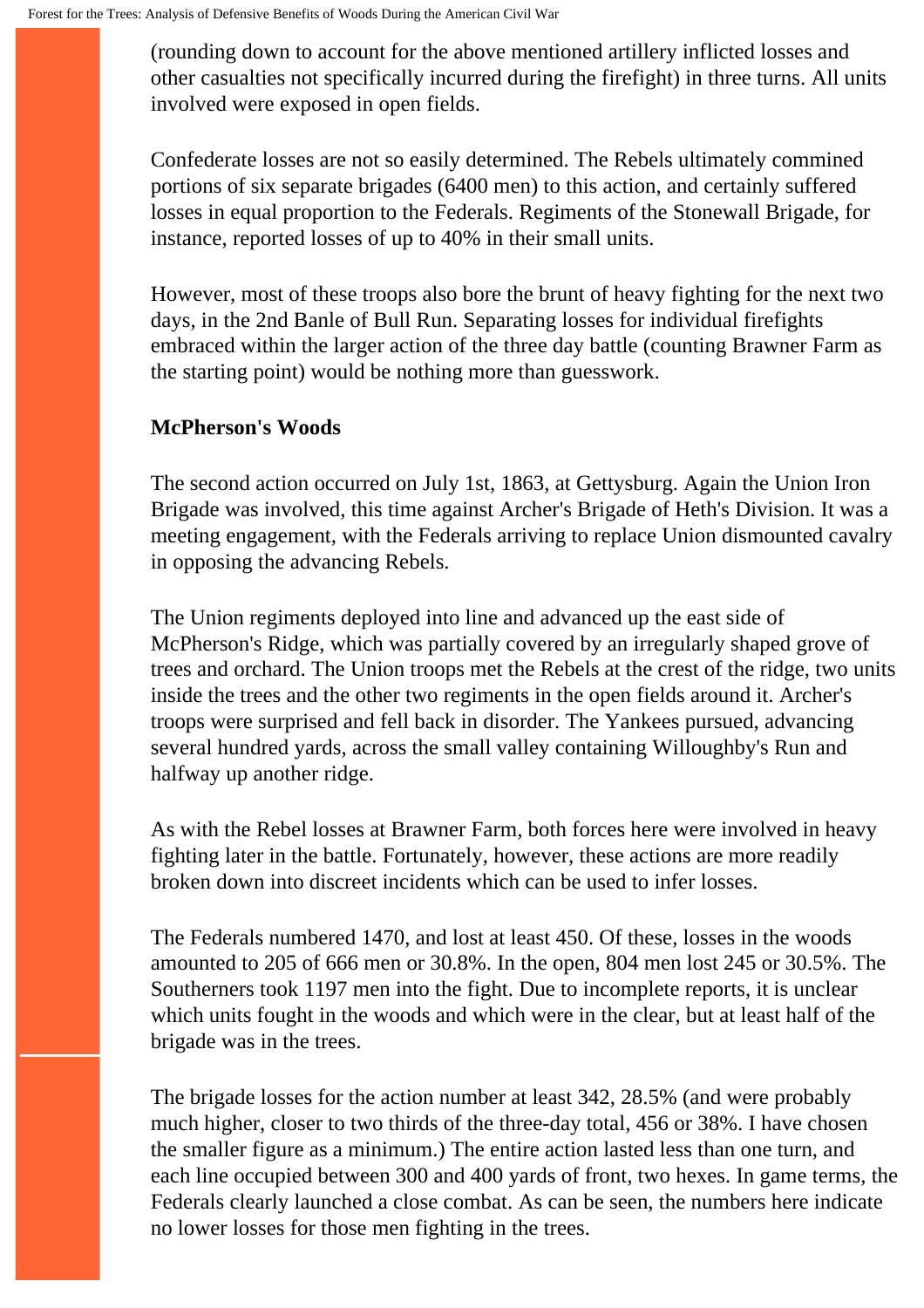# **Little Round Top**

Little Round Top, July 2nd 1863, was also a brigade sized affair, with half the force in and half out of the woods. This was a bloody action, involving both one hex combat and close combat as well. Also, this fight was the only real fighting done by any of the involved regiments, I Northern or Southern, at Gettysburg, and so the losses suffered here by each side can be determined with greater precision.

Little Round Top is one of the most famous actions of the war, pitting Vincent's Union brigade (reinforced by the 140th New York of Weed's Brigade) against elements of Law's and Robertson's Brigades. The Union forces were deployed in line along the southwest face of Little Round Top, posted to meet the rapidly approaching Rebels. Vincent's men, 1300 strong, held a 400 yard line. The regiments were posted in the order described above, running from left to right. All of the 20th ME and half of the 83rd PA were in the woods, the rest of the troops were in the open, on the rockstrewn but exposed face of the hill. There was no time for Union troops to significantly improve their position with breastworks.

The time question is more difficult to determine, especially since so many conflicting descriptions of the action exist. The fighting probably lasted about 90 minutes, three turns of game time, but there may have been some significant pause between specific Rebel attacks as those forces regrouped. The Rebels advanced to their first attack, the 4th ALA, 4th and 5th Texas striking first at the center of the Union line, near the juncture of the 83rd PA and the 44th NY, and then spreading northwards.

The first Rebel attack did not seem to come closer than 50 yards, ending in a repulse. Then the three CSA Regiments fell back to about 500 yards distance to reform. The second attack swept forward, this time including the 15th and 47th AL, who maneuvered to flank the 20th Maine's Line. This time the lines closed further. In the open end of the line, reports indicated that the men closed to within 30 yards; over in the woods the distance closed to 10 yards, with perhaps some hand to hand fighting.

At the peak of this second attack, the 140th NY arrived to reinforce Vincent's right flank. On the left, the 20th ME refused its flank and repulsed the Alabama troops. The Rebels fell back a second time, the Texans to about 300 yards distance and the Alabamans, in the woods maintained tenuous contact with the Yankees at about 50 yards. Finally the Rebels prepared to withdraw, having concluded that they could not take the Union position. At this moment, the 20th ME attacked and forced the 15th and 47th AL to retreat precipitously. This counterattack brought the action to a close.

As previously stated, none of the engaged troops fought any other significant action at Gettysburg. The Federals numbered 1336 in Vincent's Brigade, with the 140th NY adding 447 more men, for a total of 1783. They occupied an initial position 400 yards in length (two hexes). This line contracted due to losses but was also extended by the arrival of the 140th, probably not exceeding 450 yards overall.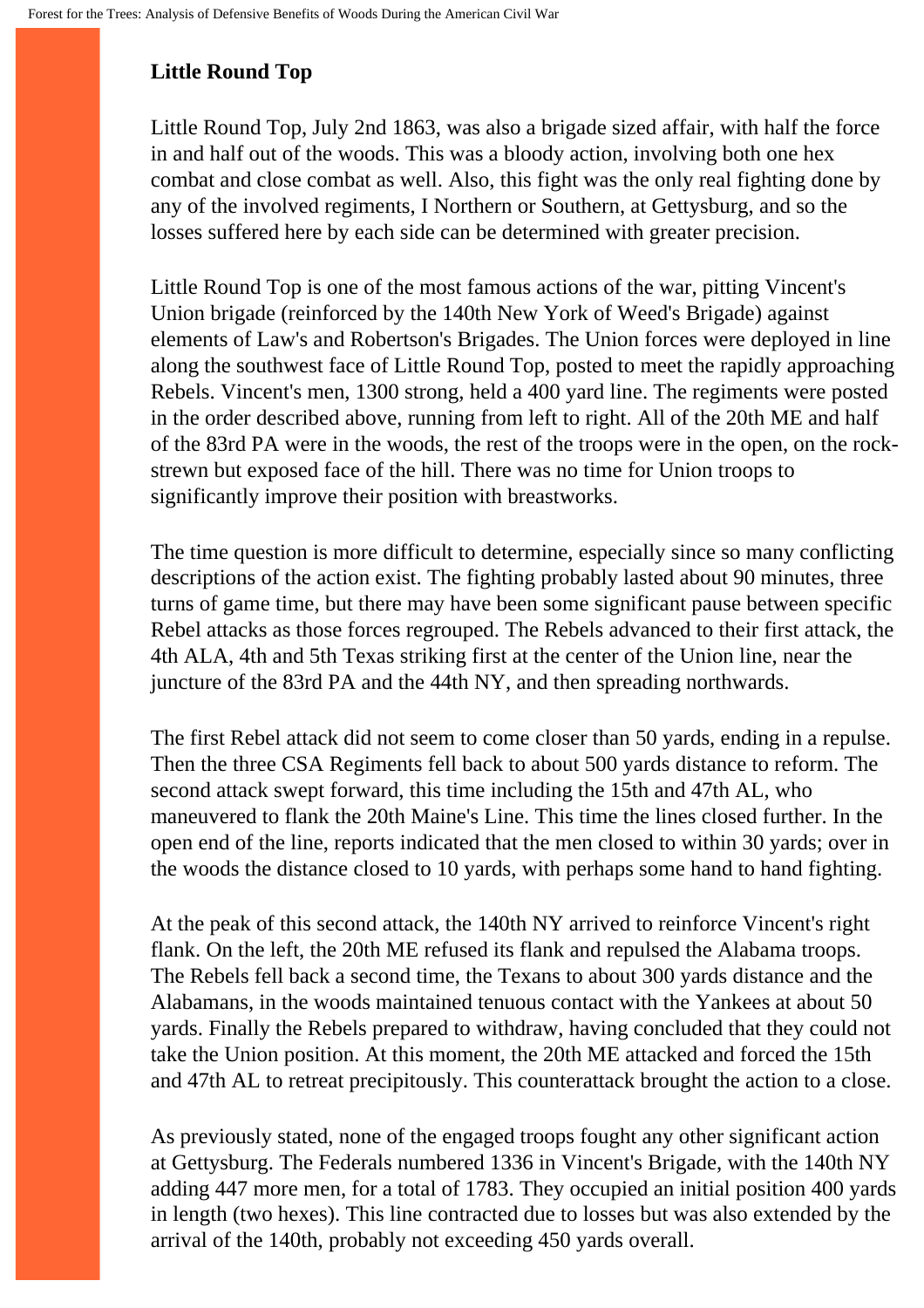For at least 150 yards, all of the 20th ME and half the 83rd PA were in the woods. The Union line breaks down as follows: open, 1247 men over 250 yards; woods, 536 men over 150 yards. Losses: total, 485 or 27.2%; open, 332 or 26.6%; woods, 153 or 28.5%. Now for the Rebels. The South had 2016 men deployed over about the same frontage, 450 yards. The 140th NY overlapped the Rebels a little on the right, but the left, in the woods, saw the Rebels extended a little past the 20th ME's line.

In the open, the CSA deployed 1007 men over 200 yards, and in the woods, 1009 over 250 yards. Losses in open, 366 men or 36.6%; in the woods, 259 men or 25.7%. The first attack consumed no more than one turn, followed by a short pause, and then the second phase probably lasted two more turns. Considering that on both sides the men in the woods were engaged for only about two thirds as long (two turns instead of three, because of the 15th and 47th AL lagging behind the others) losses were even proportionally higher in the woods than on the open slope. I found it especially interesting to note that the Rebel losses broke down well into a roughly 12% per turn loss rate, despite terrain differences.

### **Treelines**

I also searched for an action in which one side defended a treeline while the enemy assaulted across open fields, since comparison of such statistics would be the clearest proof of the validity of a woods modifier. So far, I have been unable fo find such an action that fits the above requirements in order to provide clear analysis.

There is an interesting reverse example I found, in looking at the position of Thomas' Union 14th Corps at Chickamauga. Thomas' men were placed in a semi-circular line east of the Lafeyette Road, around a large cleared field. The Union battlelines were placed well within the treeline, and the Rebel assaults also came through the trees, but the enemy was unable to fire on the cleared area and this greatly facilitated the shifting of Union reserves, etc.. That clearing was one of the major, if unheralded, strengths of Thomas' position.

In more general terms, I can find no evidence that the presence of trees in and of themselves had a significant and beneficial impact on losses. Both Chickamauga and The Wilderness were fought in largely wooded areas, and overall losses do not seem significantly lower than for other actions. It was far more common for troops to be deployed in open terrain wherever possible, even if a wooded area was close at hand, since command and control difficulties increased exponentially in even lightly wooded areas.

Having come all this way, however, I will bow to the inevitable and propose a woods modifier of sorts -- but not the one you were expecting. My reading in this regard has convinced me that the significant impact of woods was not in any defensive benefit, but rather the increased measure of confusion and loss of control they caused.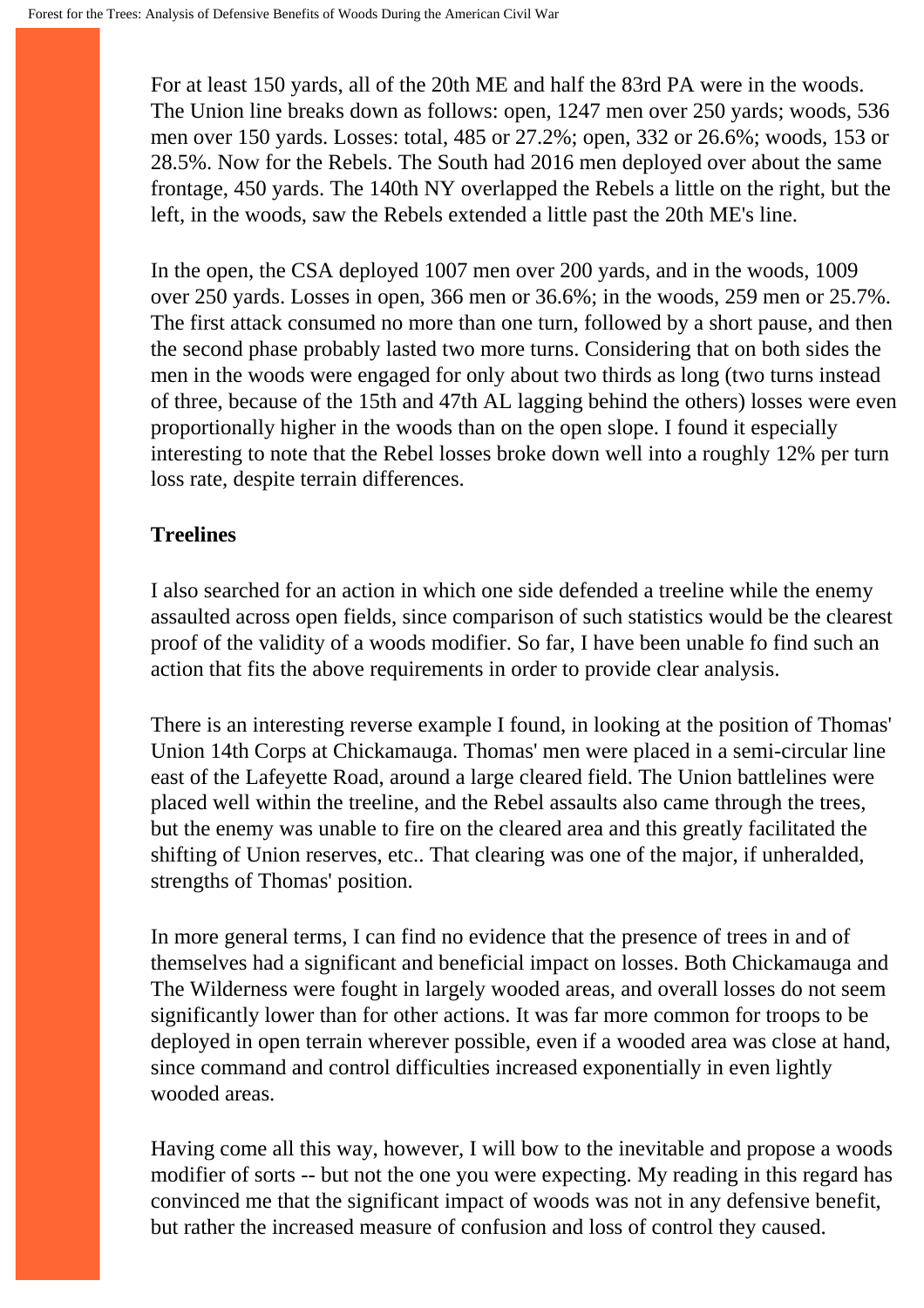**When any unit is fired on in the woods, I suggest that one be added to the straggler die roll**, increasing the straggler loss accordingly. This is a purely optional rule, and simulates the much greater degree of disorganization to be found when fighting in the woods. In partial woods hexes, ignore the modifier since it can be assumed that the defending troops would form up in any available open terrain.

#### © Copyright 1991 by The Gamers.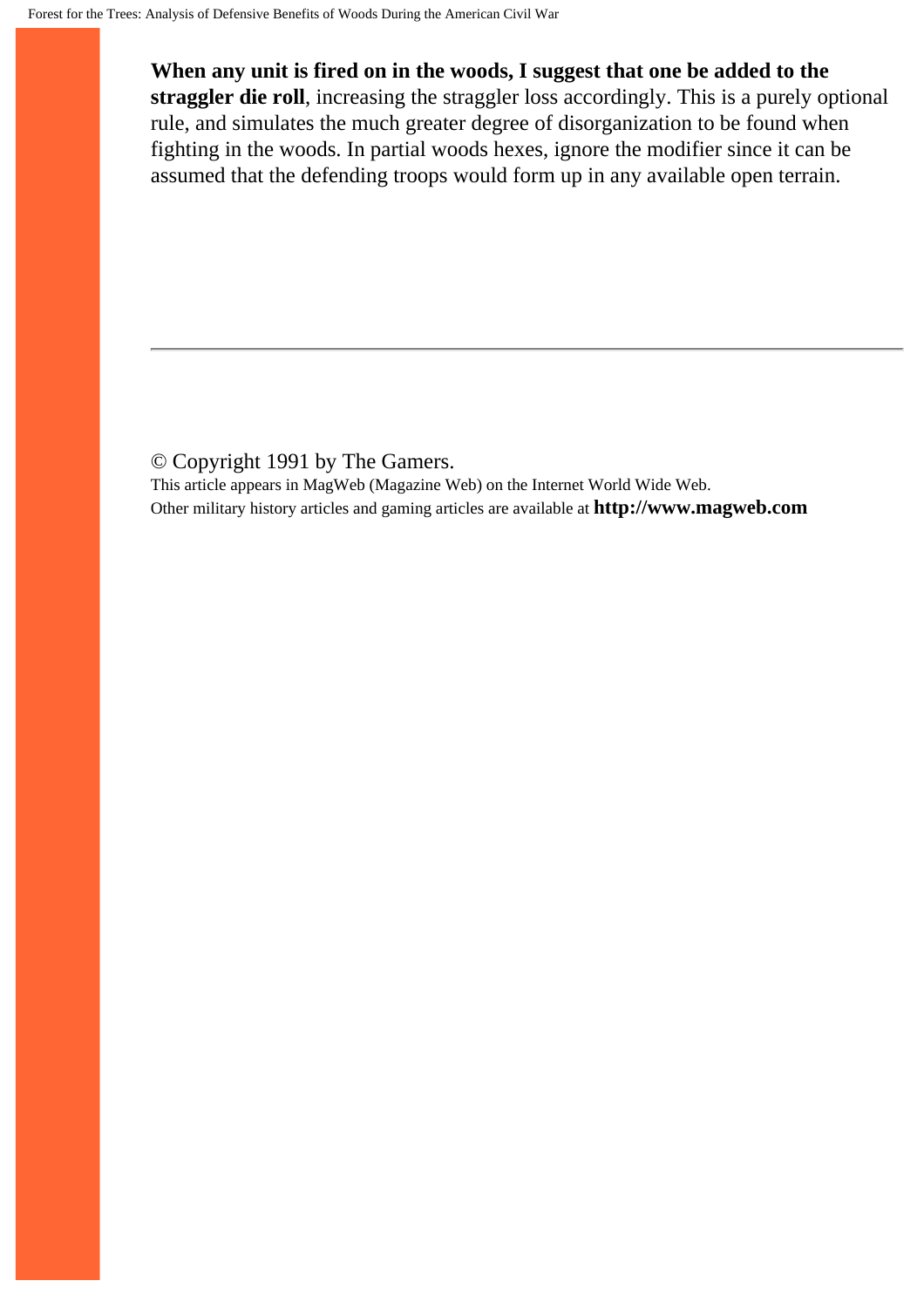<span id="page-9-0"></span>

# **Bloody Lane**

# **A Scenario for In Their Quiet Fields**

*by Dave Powell*

*As our very first effort, ITQF suffered from two noteable problems--only one major scenario, and no hex numbers. This article is an attempt to alleviate the first problem by giving you a couple of shorter scenarios to play with. In doing so, it runs headlong into the second problem. Please bear with the method of getting around that problem as presented here. Have fun.* 

*In designing this short scenario covering the battle for the Sunken Road from 9:00 a. m. to Noon, 17 September 1862, I discovered that a more satisfying scenario could bc had by starting the entire game with this later start. Both versions are included here.*

In order to work around the lack of hex numbers, and declining to have you mark up your maps yourselves, the following method is used. From a given point on the map (usually farm or other buildings, at times other units or leaders already placed) you will be given a code such as "6h2" which means "direction six, two hexes." Directions are counted from 1 to 6 in a clockwise manner with direction 1 being due West. This is arrayed in the same manner as the Scatter Diagrams in TCS games, but with one pointing West.

### **Loss Chart Information**

The following is the current set-up of the loss charts for the game, given that portion of the battle that has already occured. To save space, the entire set of info is given here and only some of it will actually pertain to the smaller scenario. Fill out the loss charts as shown here for either version.

 $2x=$  Two casualties 2s= Two stragglers

### **Union**

1/1/1 2x2s destroyed 2/1/1 2s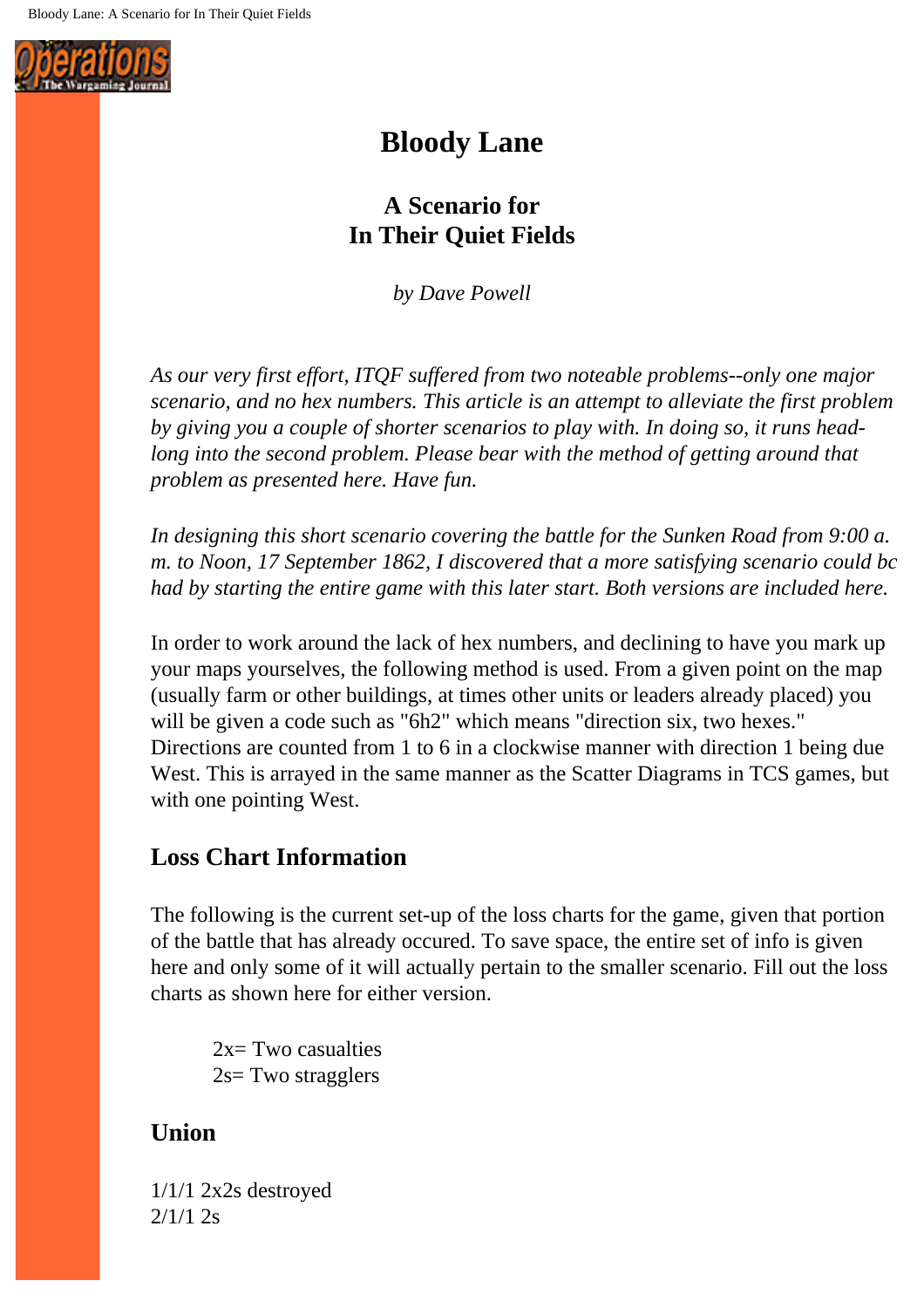Bloody Lane: A Scenario for In Their Quiet Fields

3/1/1 2x1s wrecked  $4/1/1$   $4x1s$ 1/2/1 3x4s wrecked 2/2/1 2x1s 3/2/1 6x4s destroyed 1/3/1 2x3s 2/3/1 2x4s 3/3/1 2x3s 1/1/12 3x3s 3/1/12 4x5s 1/2/12 3x3s 2/2/12 1x2s 3/2/12 4x2s wrecked Mansfield: Dead (Williams in command of 12th Corps) Hooker: Wounded (Meade commands 1st Corps)

**US Arty:** 230

**McClellen Points:** 12

**Committed Corps:** 2nd and 12th Corps

**US Casualties:** 42

### **Confederate**

 $H/H/1$  5x1s  $L/H/1.4x2s$ C/DH/2 1x M/DH/2 1x1s  $R/DH/2$  6x  $E/EW/2$  2x1s H/EW/2 2x1s wrecked L/EW/2 Sx2s wrecked T/EW/2 2x  $J/J/2$  1x  $S/J/2$  3x1s Stwl/J/2  $1x$ T/J/2 2x1s wrecked H/Cav 1x1s L/Cav 1s Lawton: Wounded, Repl placed in command.

**CSA Arty:** 130

**CSA Casualties:** 40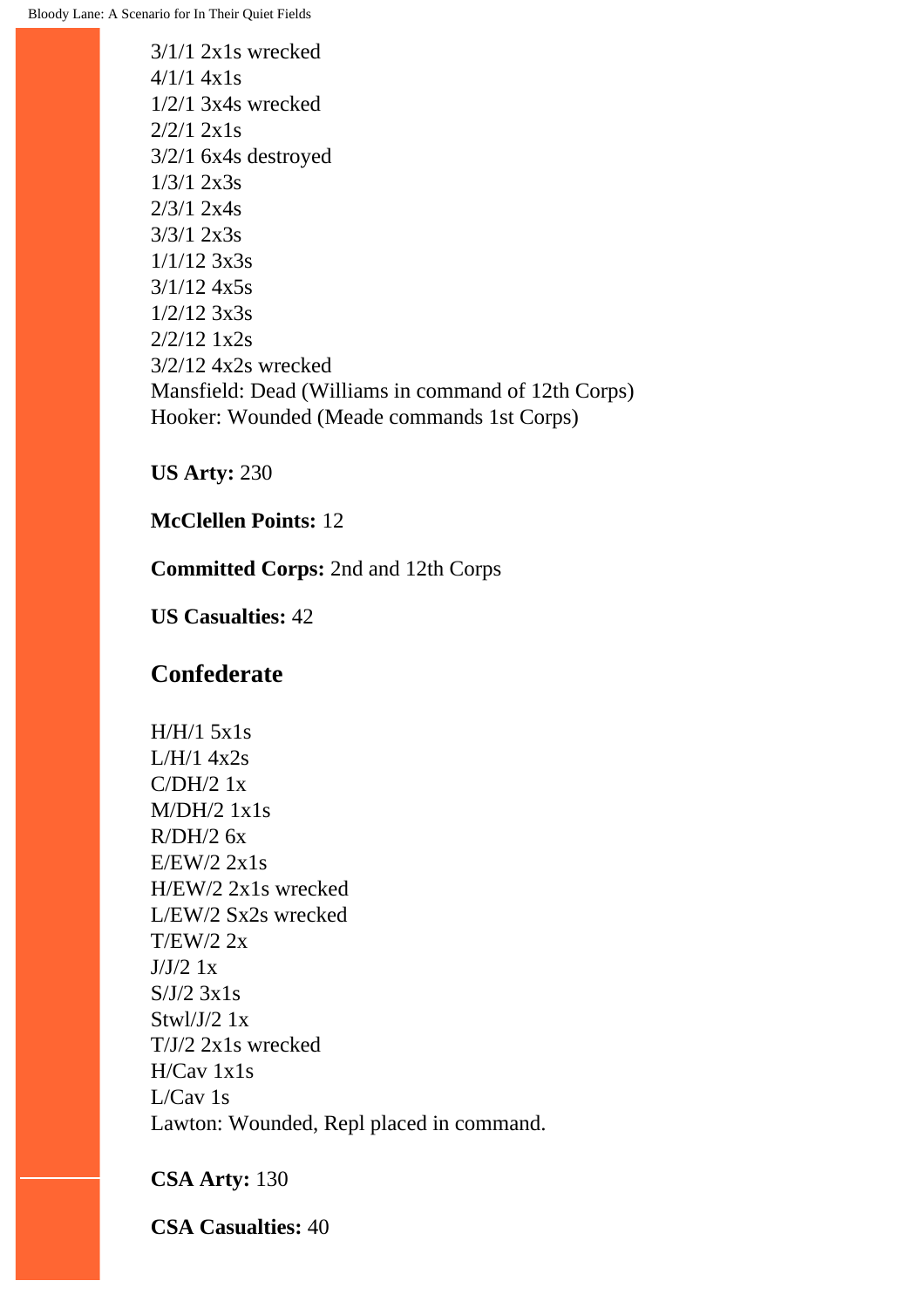# **Small Scenario Start: 9:00 a.m. End: 12:00a.m.**

Play is confined to the boudaries given by the corners:

Kennedy 2h3 Rowe/Cox 4h3 Newcomer 5h2 SD Piper 1h1 then 6h3

# **Union Set Up**

Sumner, Sedgwick, 1/2/2 (col) DR Miller 6h3; 3m2 (col) from 1/2/2 4h1; 2/2/2 (col) from 3/2/2 5h1; Greene, 1/2/12 Dunker Church 3h3; 3/2/12, 2/2/12 from 1/2/12 5h1; 12b from 1/2/12 3h1; 12b from preceding 12b 5h1; Williams, 12 Corps HQ anywhere in East Woods; French, 3/3/2 Roulette 1h1; 2/3/2 from 3/3/2 3h1; 1/3/2 from 2/3/2 3h1; Richardson, 2/1/2 Clipp 4h1; 1/1/2 from 2/1/2 4h1; 2 Corps HQ, 2 Corps Supply (5 sp's), 3/12 w/i 1 Mumma 4h2.

# **Confederate Set Up**

A/DH/2 Clipp 6h1 ex line to 5h1; DH Hill, Ro/DH/2 from A/DH/2 1h2 ex line to 4h1; R/DH/2 Dunker Church; C/DFV2 Dunker Church 4hl; Jackson, McLaws, K/ M/1 Dunker Church 5h2; C/M/I Jackson 6h1; M/DH/2 Jackson 5h1; 1b Jackson 5h2; lb Jackson 5h3; A/E Jackson 2h1; Rb Jackson 1h3; 2 Corps Supply (2 sp) Jackson 6h2; JR Jones, J/2 (all), 2b Jackson 2h4; 1 Corps Supply (4 sp) Jackson 5h4; Hood, H/1 (all) Reel 6hl; A/A/1 Reel 4hl; M/A/1 Reel 4h2; Longstreet, Anderson, P/A/1 Reel 4h4; F/A/1, Wo/A/1 Reel 4h5; 1b Reel 5h2; Walker, R/W/1 Reel 2h2; W/W/1 Walker 4h1; 1b Lutheran Church 3h4; W/A/1 Lutheran Church 3h5; Evans, E/E Lutheran Church 4h1 then 3h2; Repl Leader, L/EW/2, H/EW/2, T/EW/2 SD Piper 1h2 then 2h1; Lee, Rb Dunker Church 1h4; S/M/1 Lee 4h1; Rb Lee 2h1; Rb Lee 2h2; Rb Lee 2h2 then 3h1; B/M/1 Lee 4h1 then 5h1; E/EW/2 Lee 4h2 then 3h1 ex line 2h1 2b in both of the above hexes.

### **To Start the rest of the game from 9:00 a.m., add the following:**

### **To the US Set Up:**

1 Corps Supply (2 SP) Middlekauf; 1/3/1 Middlekauf Sh2; Repl, 3/3/1 Middlekauf 5h3; 2/3/1 Middlekauf Sh4; Ricketts, 2/2/1 Jos. Poffenberger 2h1; 2/2/1 Jos. Poffenberger 2h2; 1b Middlekauf 6h2; lb Jos. Poffenberger 3h1; Meade, 1 Corps HQ Jos. Poffenberger 4h1;

4/1/1 Jos. Poffenberger 5h1; Doubleday, 2/1/1 Jos Poffenberger 5h2; 3/1/1 DR Miller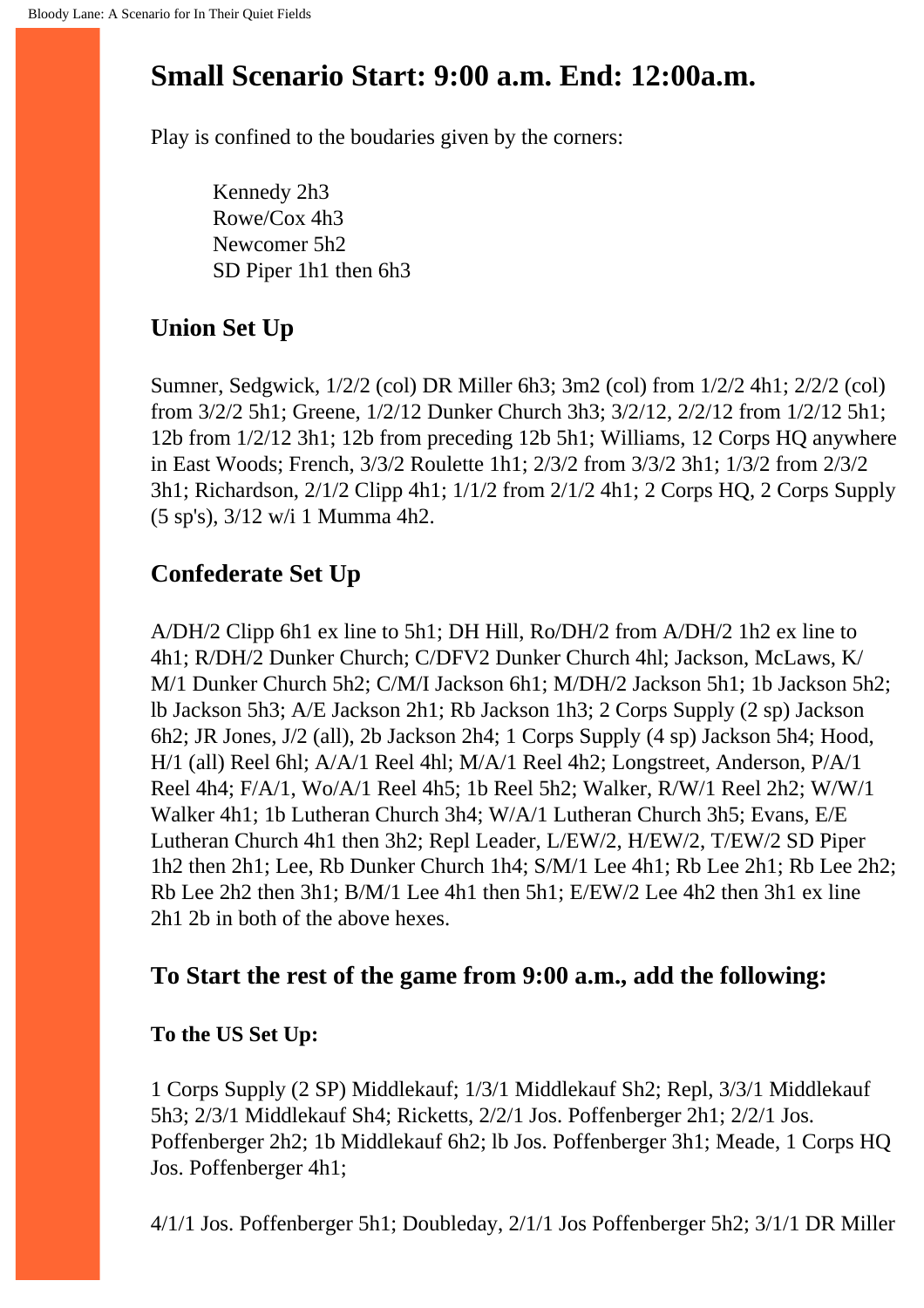3h2; 1b DR Miller 4hl; 1/1/12 S. Poffenberger 1h4; 6 Corps Supply (5 SP) Pry Mills 4h2; Cav, A of Pot HQ, McClellan, Porter, 2x 2b (attached to 5 Corps), A of Pot Supply, 5 Corps HQ & Supply (5 SP), 3x Sb, 2x Db(2) Original Positions; 1/5 (all) w/ i 2 Porterstown; W5, 1/V5 w/i 2 Middle Bridge (West of Creek); Sykes, 3/V5 Ecker 4h1;

Burnside, Cox, 9 Corps HQ Original Positions; VR/9 (attached to 2/9) H. Rohrbach 6h3; Sturgis, 2/2/9 2/K/9 2h1; 1/V9 21K19 2h2; 9b (-2) 9 Corps HQ 1h1; Wilcox, V1/9 9 Corps HQ 6h1; 9 Corps Supply (5 SP) 9 Corps HQ 5h1; 9b H. Rohrbach 5h3; 1/1/9 H. Rohrbach 1h1; Scammon, 1/K/9 N. Rohrbach 1h1; 9b 1/K/9 5h2; 2/3/9 from last 9b 6h1; Rodman, 1/3/9 from last 9b 6h2.

**To CS Set Up:**

ANVa HQ & Supply, R/Cav, Cb, Db(2, south of Lower Bndge), 1b(-2, west of Lower Bridge), K/JN/1, Db(2), D/JN/1, DR Jones, J/JN/1, P/JN/1 Original Positions; T/JN/1 w/i 2 of Lower Bridge, West of Creek; 1b(-2) w/i 2 of Luthern Church; Stuart, LtCav, Cb, H/Cav, Db(2) w/i 2 Nicodemus Hill.

*In later issues of this magazine, I will present other small scenarios for this game the attack of 1st Corps and 9th Corps come to mind quickly. See you then.*

[Back to Table of Contents -- Operations #1](#page-1-0)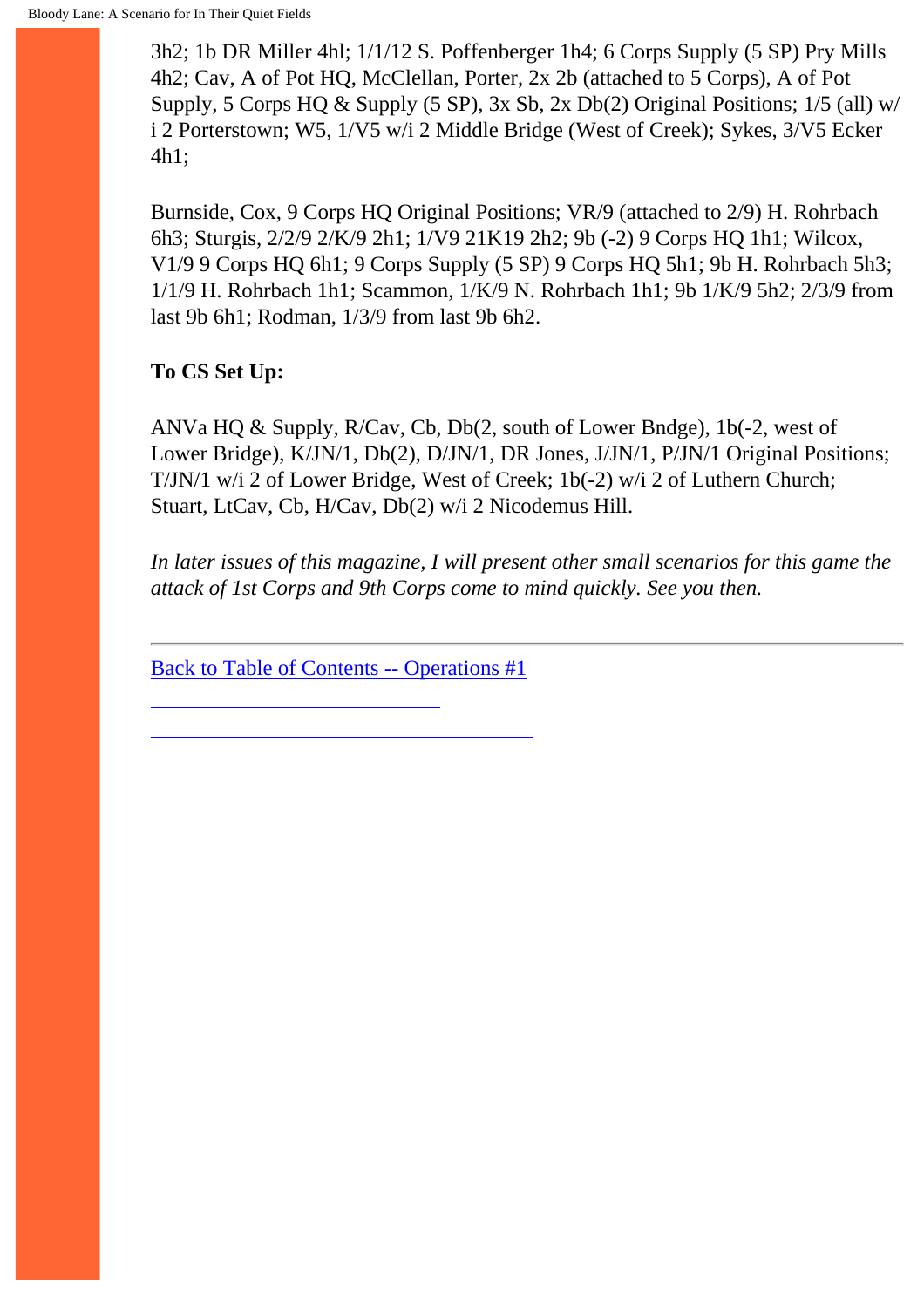<span id="page-13-0"></span>

# **TCS Line Entry Command System**

## **A Quick Variant**

*by Dean N. Essig*

One of the problems of the TCS system is that even the player who is careful about creating only the op sheets he needs will still end up with quite a bit of paperwork to keep track of. While the existing system is an excellent simulation of the way things work in real life, the number of commands under the player's control can quickly overload the player's ability to keep up -- especially so without a staff of experts to do parts of the job for him.

This is especially true in monsters such as Omaha, so I'll offer a solution to the problem here -- the line entry command system. For the full-effect of the command system, I prefer to use the standard version and not this abbreviated one. Some players may want to use this all the time, others might when games require the control of many units.

To be fair, this system was based on a system I saw Dave Powell using in his Omaha playtests. Requirements here, other than an understanding of the original system, are: a sheet of lined paper per side, a pencil, and a little honesty. We all have the first two items, players without the latter should reconsider the type of games they are attempting to play.

This system is vaugely reminiseint of the one used in the CWB series. Basically, one line on the paper is devoted to each battalion task force and assets assigned there. So, the sheet can be filled out before play (line by line) so that less set up work is involved in the game itself.

The first entries on the line should be: Base Organization, attached units, size of force. In a game of Omaha it would be best (for the Americans) to make each line correspond to an infantry battalion and assign attached units/ figure size after the landing occurs. Otherwise you will spend forever trying to get your task forces together. The rules for attachment and detachment of units remain the same -- just switch line entries as needed.

The line looks as follows so far:

1/16/1 w/ 1 Plt A/741 Tnk Size 5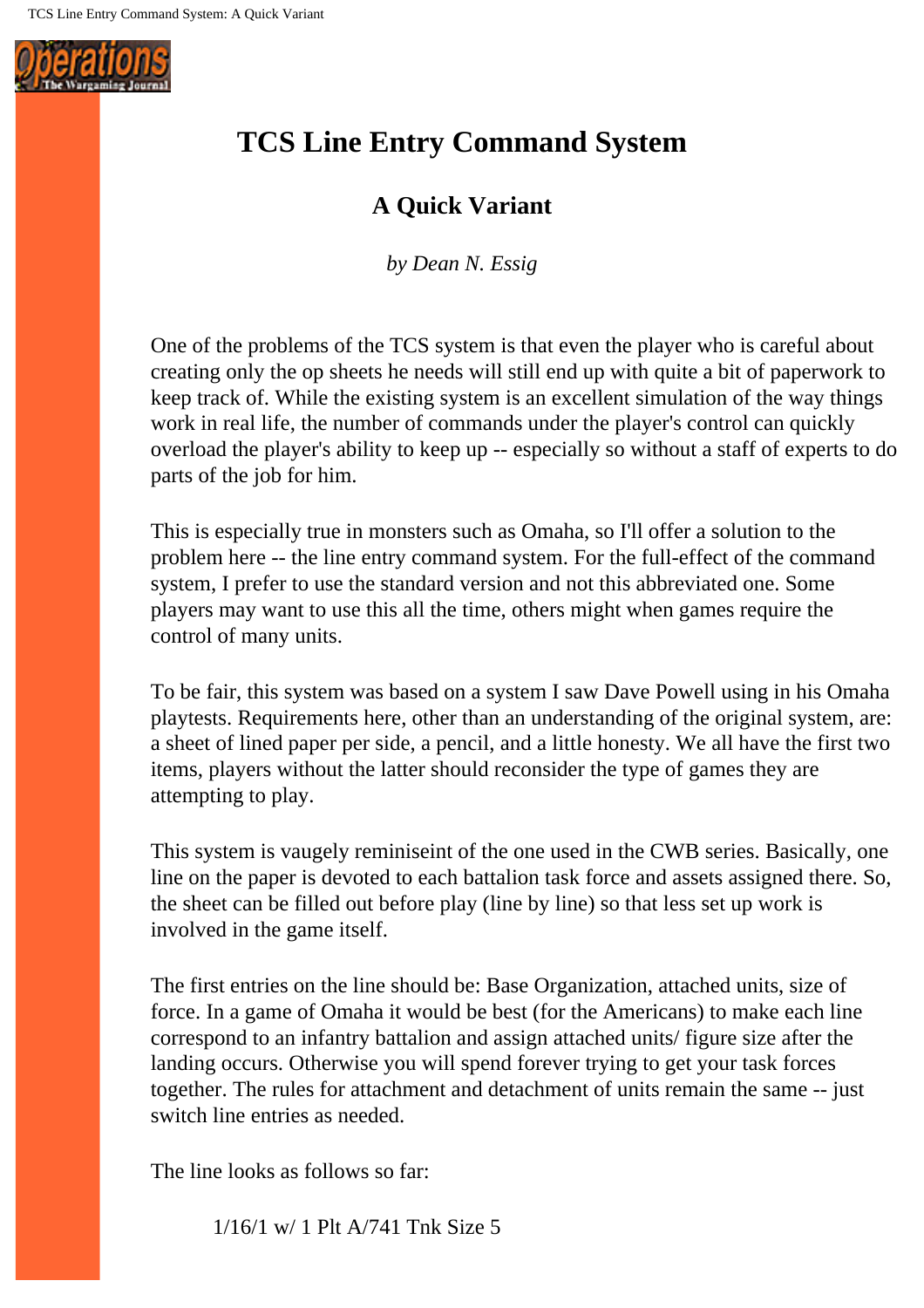Next comes the honesty part. After the size, on the line, write a very quick statement of the mission of the task force (when, that is, you want to give it one.) Something like: Attack to capture village A. The details of this operation should be kept in mind (or jotted down somewhere if that isn't what you like.)

If you need more precision in your orders (so you can follow them or prove to your opponent that you were...) you probably should use the original system and avoid this simplification. Make the order statement part of the line when you wish to assign the mission, such as:

1/16/1 w/ 1 Plt A/741 Tnk Size 5: Attack to capture village A.

During following Command Phases, add up weighted points to the right of the order and make rolls nominally. When the order becomes implemented, erase the weighted tums and place a checkmark after the mission to show this. Conduct the mission as you planned it.

Using this system, an army the size of Omaha's can be managed with a minimum of paperwork -- leaving you to fight your battle and have fun. This system, a simplification of the original, contains many of the most important features while cutting down on "paper sheet confusion."

#### **Battle Plans**

For detailed battle plans, ones in which the player has some exact idea of how he wants the fight to go (as well as how he wants it done) or in multiple player games, the line entry system is not the right way to do it -- in these occasions use the original system. Certainly, a mix of the two methods (to take advantage of the benefits of both) can be done and would be the best way to play.

The variant I'm proposing here is an aid to speed up play and to make big games more manageable. Players who play an Omaha with the full command system are brave souls indeed and should be congragulated. The line entry system will make that game accessable to others (myself included, suffering as I do from fits of laziness when playing games.)

[Back to Table of Contents -- Operations #1](#page-1-0)

© Copyright 1991 by The Gamers.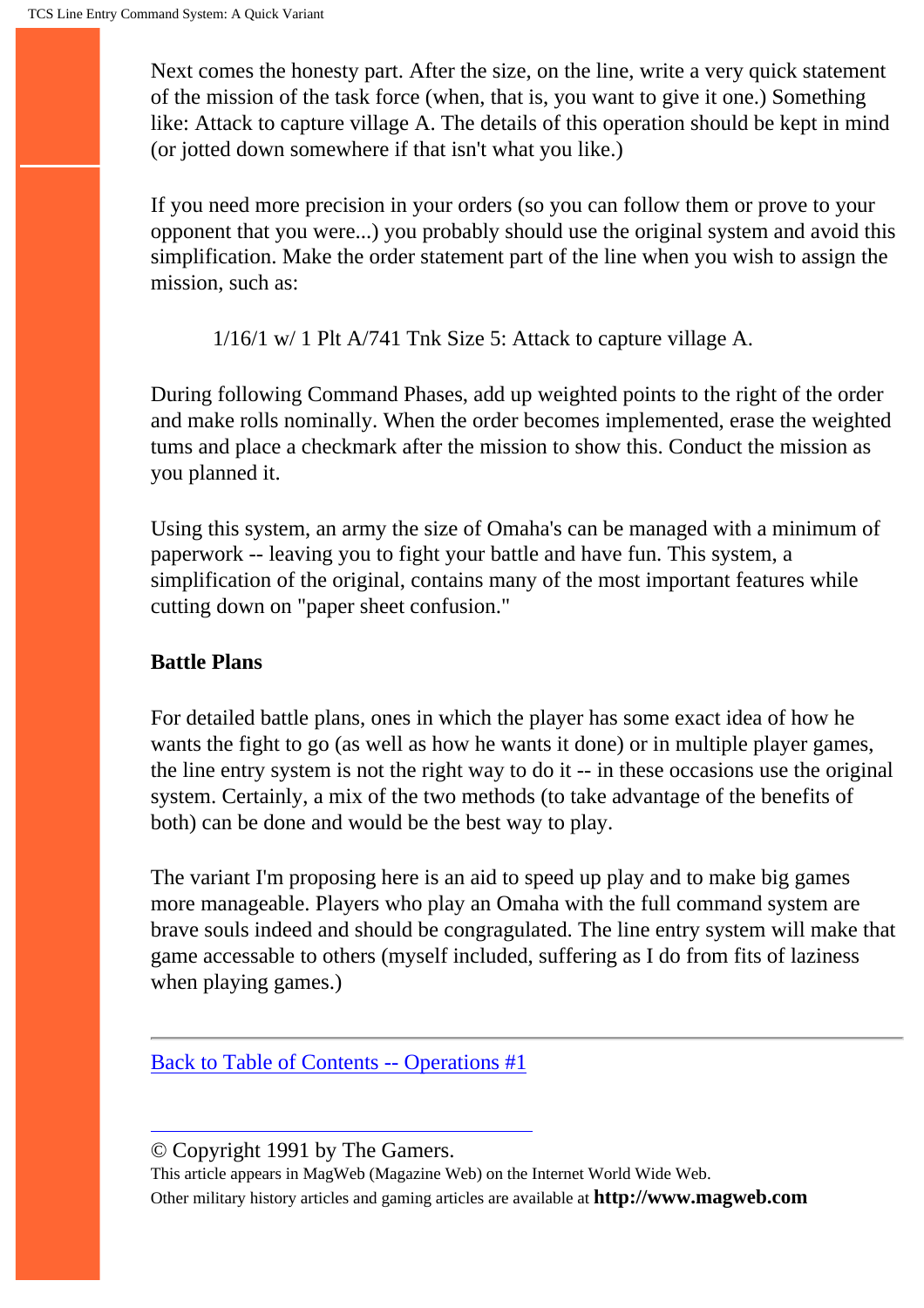<span id="page-15-0"></span>

# **TCS Multi-Fire/Roll Cumulative Chart:**

*by Rod Miller*

Use this table for any multiple roll attack in which a given Hit Number must be obtained to kill. It saves greatly on time and helps cut probability limitations in the original. Players can use this table to save time with: AT Rolls, Ardllery and Mortars vs. Point Targets, and AA fires. It can be used correctly with this or any other game in which a number of two die dice rolls must be made to hit a roll of 8 to 12.

# **TCS Multi-Fire/Roll Cumulative Chart**

by Rod Miller

|   |  |                                                          |  |  |  |  |  |  |  | * Rolls= 18 17 16 15 14 13 12 11 10 9 8 7 6 5 4 3 2 1<br>12 55 55 56 56 61 61 61 62 62 63 63 64 64 65 65 66 66 66/4* 12 |    |
|---|--|----------------------------------------------------------|--|--|--|--|--|--|--|-------------------------------------------------------------------------------------------------------------------------|----|
|   |  |                                                          |  |  |  |  |  |  |  |                                                                                                                         |    |
|   |  | 11 23 23 24 25 26 31 32 33 34 35 41 43 44 46 52 55 61 64 |  |  |  |  |  |  |  |                                                                                                                         | 11 |
|   |  |                                                          |  |  |  |  |  |  |  |                                                                                                                         |    |
|   |  | 10 12 13 13 13 14 14 15 16 21 22 23 25 31 33 36 44 52 61 |  |  |  |  |  |  |  |                                                                                                                         | 10 |
|   |  | 9 11 11 11 11 11 12 12 12 13 14 15 16 22 25 33 42 53     |  |  |  |  |  |  |  |                                                                                                                         |    |
|   |  |                                                          |  |  |  |  |  |  |  |                                                                                                                         | 9  |
| m |  | 8 11 11 11 11 11 11 11 11 11 11 12 12 13 15 22 31 44     |  |  |  |  |  |  |  |                                                                                                                         |    |
|   |  |                                                          |  |  |  |  |  |  |  |                                                                                                                         |    |

Roll this number of greater to score a "hit"  $(* = Roll a 66$  and then 4 - 6 on the "tiebreaker")

[Back to Table of Contents -- Operations #1](#page-1-0)

[Back to Operations List of Issues](http://www.magweb.com/premium/operatio/operiss.htm)

[Back to MagWeb Master List of Magazines](http://www.magweb.com/premium/maglist.htm)

© Copyright 1991 by The Gamers.

This article appears in MagWeb (Magazine Web) on the Internet World Wide Web.

Other military history articles and gaming articles are available at **http://www.magweb.com**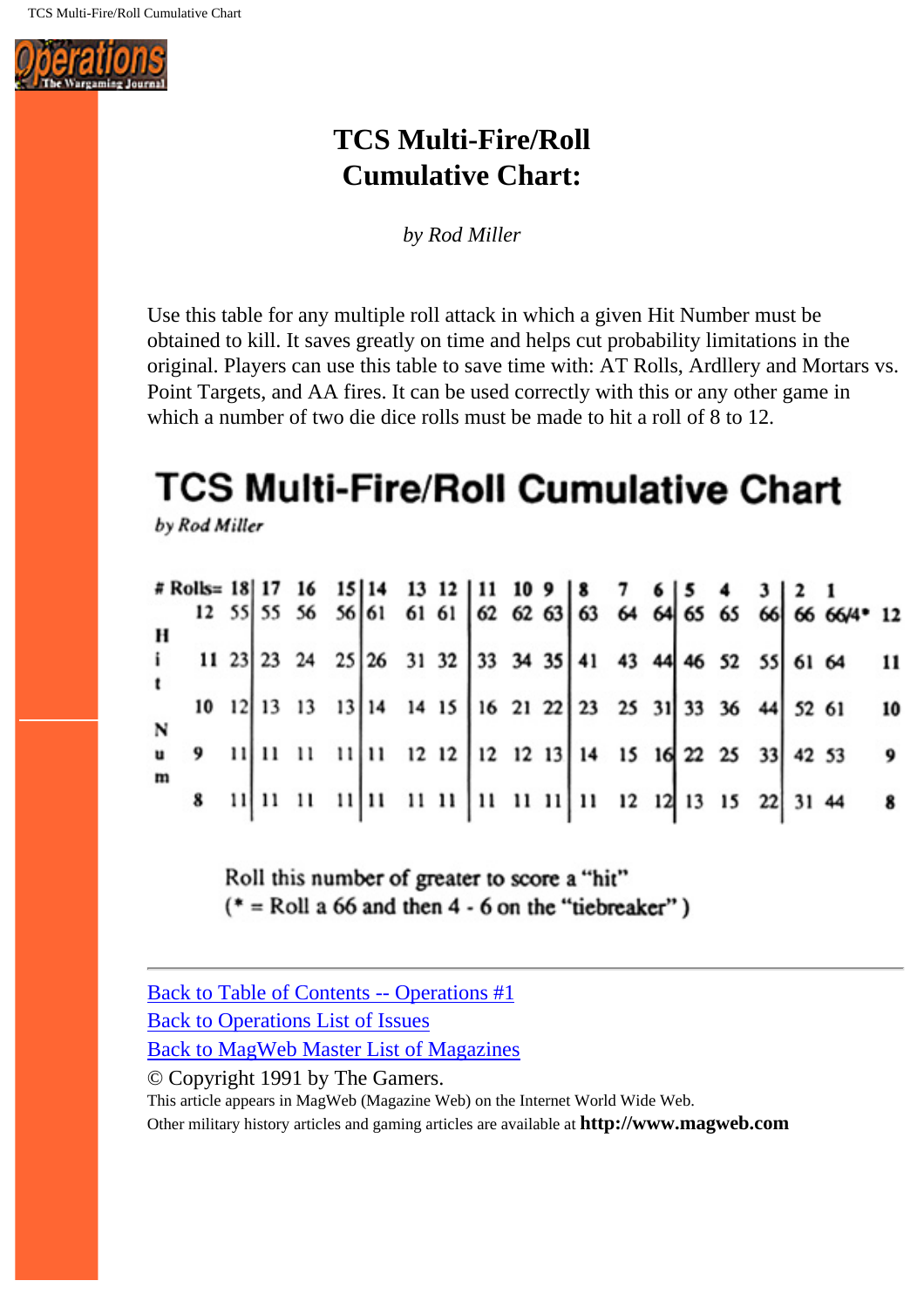<span id="page-16-0"></span>Barren Victory Designer's Preview



# **Barren Victory**

## **Designer's Preview**

*by Dave Powell*

With the publication of **Barren Victory**, we return to our popular *Civil War, Brigade Series* system. To date, all efforts in the CWB Series have covered Eastern Theater battles, including Antietam, Gettysburg, and Second Manassas. **Barren Victory** takes us instead to the West, to Northern Georgia in September of 1863, for the Battle of Chickamauga.



It can be argued that the Western Theater was where the Civil War was won or lost, while notoriety remained focused on the struggle in Virginia. Only rarely did Confederate President Jefferson Davis turn his attention to sectors more remote from the capitol. Chickamauga was one of the few attempts by the South to adopt a western strategy, and one of the most fascinating battles of the War.

Designing a game set in the West was a lot of fun, especially as a change of pace. New leaders, new troops, and different (even unique!) command problems made **Barren Victory** an enjoyable project and, I think, an interesting game.

One of the most desperate battles of the war, potentially decisive for either side, Chickamauga is a natural game topic. After the disappointments of the Gettysburg campaign, the Southern leadership turned their attention to the deteriorating situation west of the Appalachian Mountains, where Federal armies had cleared the Mississippi, (severing Texas and Arkansas from the rest of the region) and now threatened Georgia. Here the South made its last solid bid to launch an offensive, concentrating resources from all over the embattled country to fight and win a decisive battle around Chananooga.

### **Gathering of Might**

In an unprecedented move, even Lee's Army of Northern Virginia was substantially weakened by the detachment of Longstreet's First Corps to the West, where it joined Braxton Bragg and the Rebel Army of Tennessee. Bragg was preparing to counterattack against Union General William S. Rosecrans, who had finally begun his own advance in the fall of 1863. Other troops joined Bragg from Mississippi,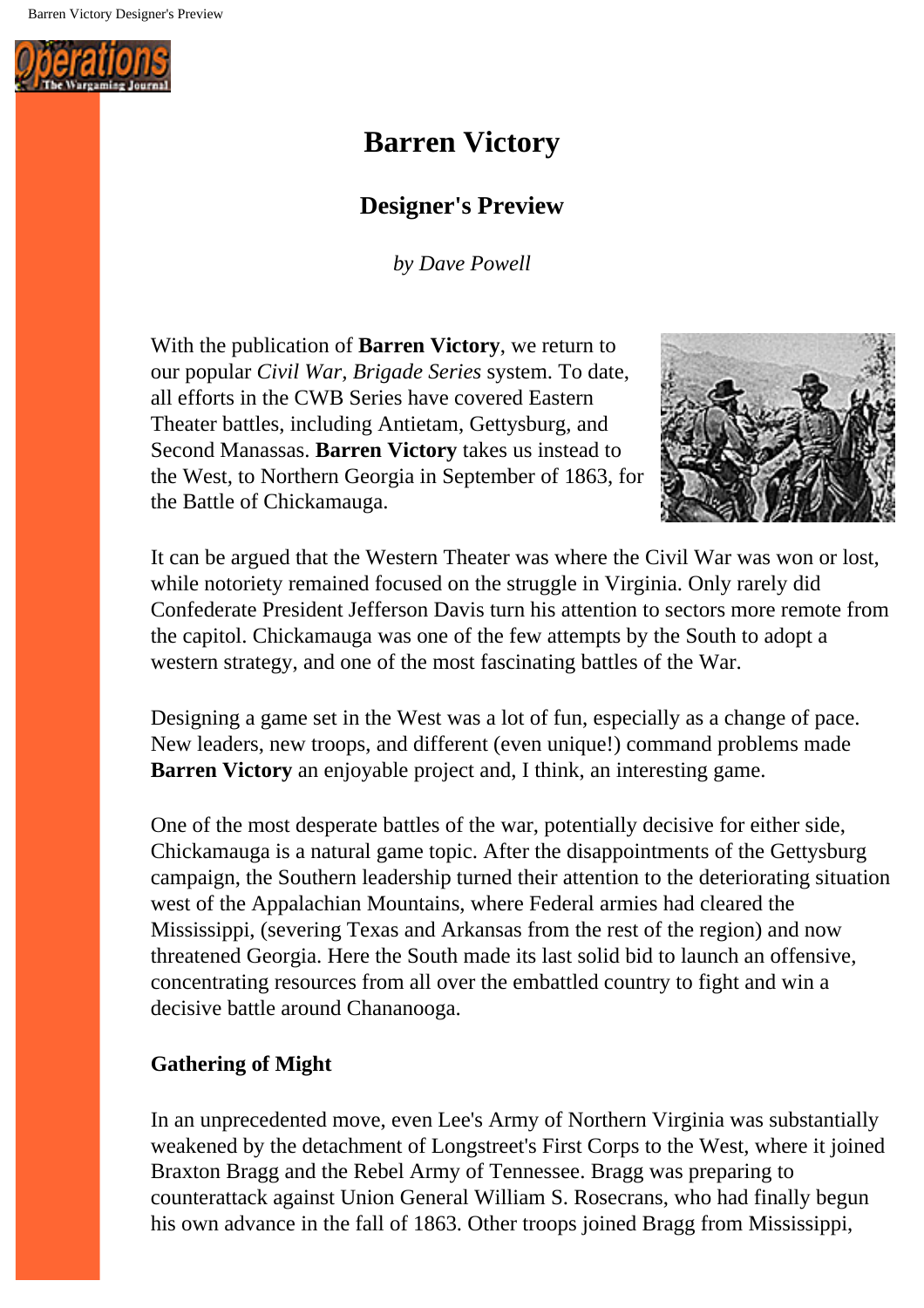reinforcing the Rebel army until it achieved something all too rare in Civil War battles: superiority in numbers over the Federals.

The two armies collided along the banks of Chickamauga Creek, in a heavily wooded valley between Missionary and Pigeon Mountains, eight miles south of Chattanooga. For two days, September 19th and 20th, the two armies fought with terrible ferocity and enormous loss. On the second day, it was Longstreet's command which struck the heaviest blow, and his attack forced the Union army back to Chattanooga on the verge of disaster. Only a gallant stand by Thomas and the 14th Corps held off the Rebels and allowed the army to escape greater defeat.

#### **Opportunities**

As a game topic, this fight presents some great opportunities. The Rebels have a slight superiority for a change, but both armies remain well balanced. Both sides have some ability to attack, and they both did, historically. It was Thomas' Federals who opened the fighting on the 19th, only to draw Bragg's response, bloody and desperate Rebel attacks all along the Union line.

Besides this natural balance, a whole crew of new personalities is introduced, and a set of command problems that make for some bizarre situations indeed. Bragg's relationship with his generals was abysmal, and greatly impeded the effectiveness of his army. Coupled with General Polk's disastrous failures at corps and wing command, the Rebel command team is a melange of incompetence. Longstreet's arrival, however, will change that.

With a magnificent display of tactical skill, he coordinated the powerful attack which finally drove half the Federals from the field. The Union army had similar problems, offset by their own star performer Thomas. This mix of extremes makes for some interesting special rules and utilizes the Series' commend rules to their utmost.

#### **Mix of Scenarios**

As for the game itself, I have tried to include a mix of scenarios, covering both balanced situadons at the battle's opening as well as final Union efforts to extricate themselves from disaster. There are six scenarios in all, five shorter games of varying duration and the full battle game which lasts from dawn on the 19th until nightfall on the 20th. The shorter versions are set up chronologically to give glimpses of the battle in progress, focusing on important highlights or turning points in the action.

Scenario 1 covers the entire first day, from the initial skirmishing near Jay's Mill to Cleburne's inconclusive dusk attack. This situadon takes on the feel of a meedng engagement, as both sides shift forces and bring on new arrivals to gain the advantage. It is an evenly balanced game, but one where the Rebels will curse their poor leaders. Careful Rebel play will allow for concentrated assaults, but only with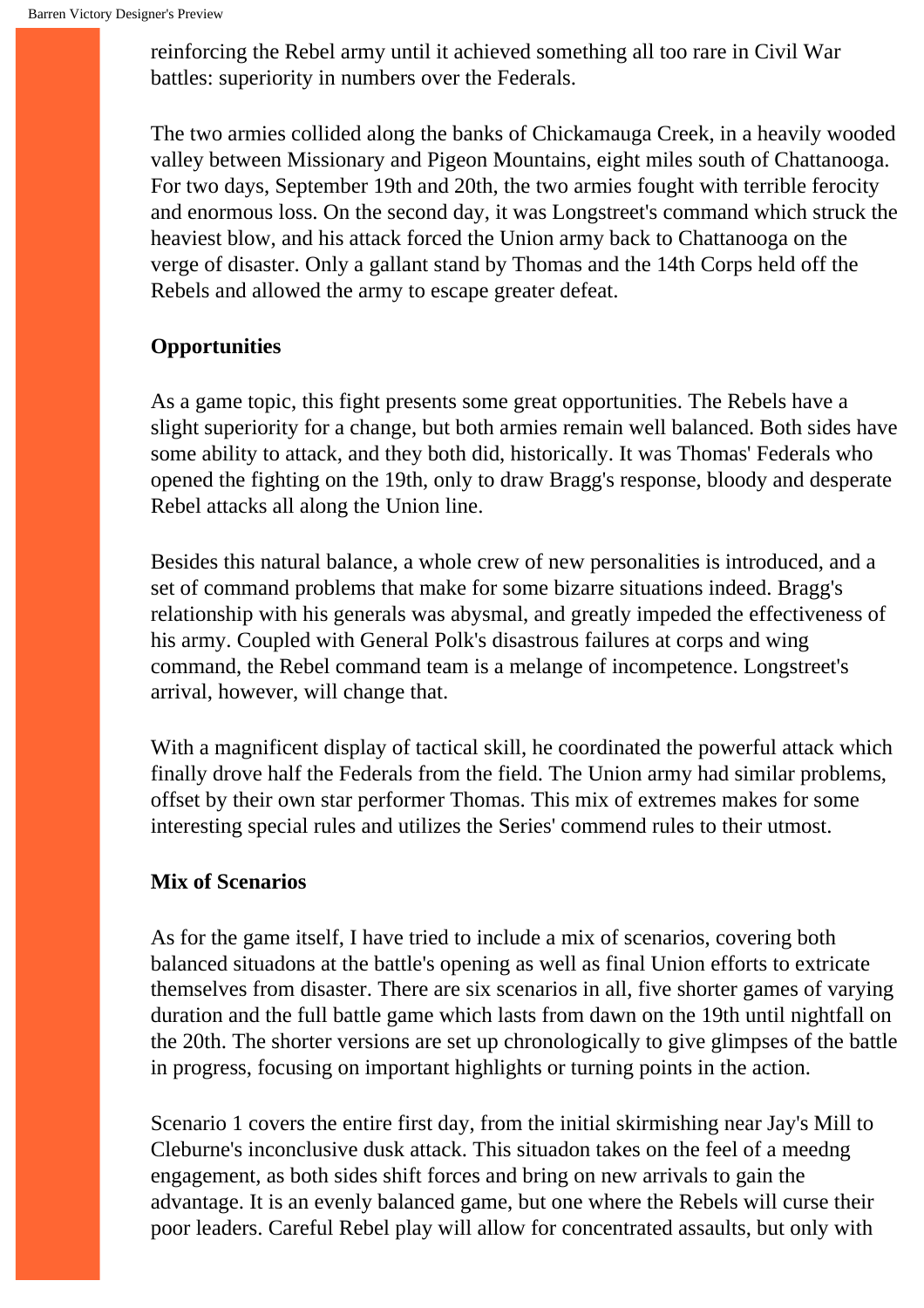planning and foresight. The Union player, for his part, will hmd himself stretching to cover a long line with inadequate troops, and hurrying each reinforcement for-ward as it arrives.

Scenario 2 addresses the afternoon of the 19th, commencing at 2:00 p.m. with a strong Rebel attack delivered by Stewart's division. This assault historically punched through the Federal center, and threatened to send Rosecrans running a day early, until halted by fresh Union arrivals, The afternoon also brought Hood's attack on the Union line, which again threatened to penetrate their center. The bloodiest of the first day's fighting occurred within this time frame, and the scenario can be a real brawl. Perhaps, with better success, the Rebel can circumvent the need for a second day's fight at all.

Scenario 3 begins at dawn on the 20th, and covers all of the second day. Both sides' forces are massed and ready for action, and the Rebel Army of Tennessee has been altered into a wing organization to better utilize Longstreet's talents. Losses so far are relatively equal, with neither side having gained any significant advantage.

The first three short scenarios represent balanced, relatively equal contests. Scenarios four and five, however, focus on historical simulation rather than equality, and heavily favor the Rebels. They are designed to give the player some glimpse of the Union disasters of the 20th, and allow the gamer a chance to study this collapse and withdrawal in detail. They also provide an opportunity for gamers of differing skill levels to still play a competitive game, or for a veteran to introduce a novice to the system. The Federal player will definitely have his work ahead of him.

Scenario four opens with Longstreet's Wing assault. It starts at 11:00 a.m. on the 20th, and the Union set-up forces the Union player to contend with the infamous gap left in the Federal center by a series of misunderstandings between Rosecrans and a Union Division commander, Wood. Longstreet's troops roll forward in the most concerted attack yet mounted by the Southerners, and the Union troops must find a way to stabilize the situation before they are swept from the board.

In addition, Rosecrans in on the verge of panic, and must make a special die-roll check for this at the start of the scenario. Failure will trigger departures among several Union divisions, making the Federal task even more difficult.

Scenario five is not for the fainthearted Federal. It commences at 2:00 p.m. on the 20th, and Union panic is already triggered. The Rebel player must drive off the last Union forces (under Thomas) and secure as large a victory as he can. The Federal must hold on as long as possible and give the rest of his forces time to flee. This scenario is good for solitaire play, and also portrays the difficulties Thomas faced as he earned the sobriquet "Rock of Chickamauga."

The final version of play, scenario six, covers all of the battle. It is moderately long,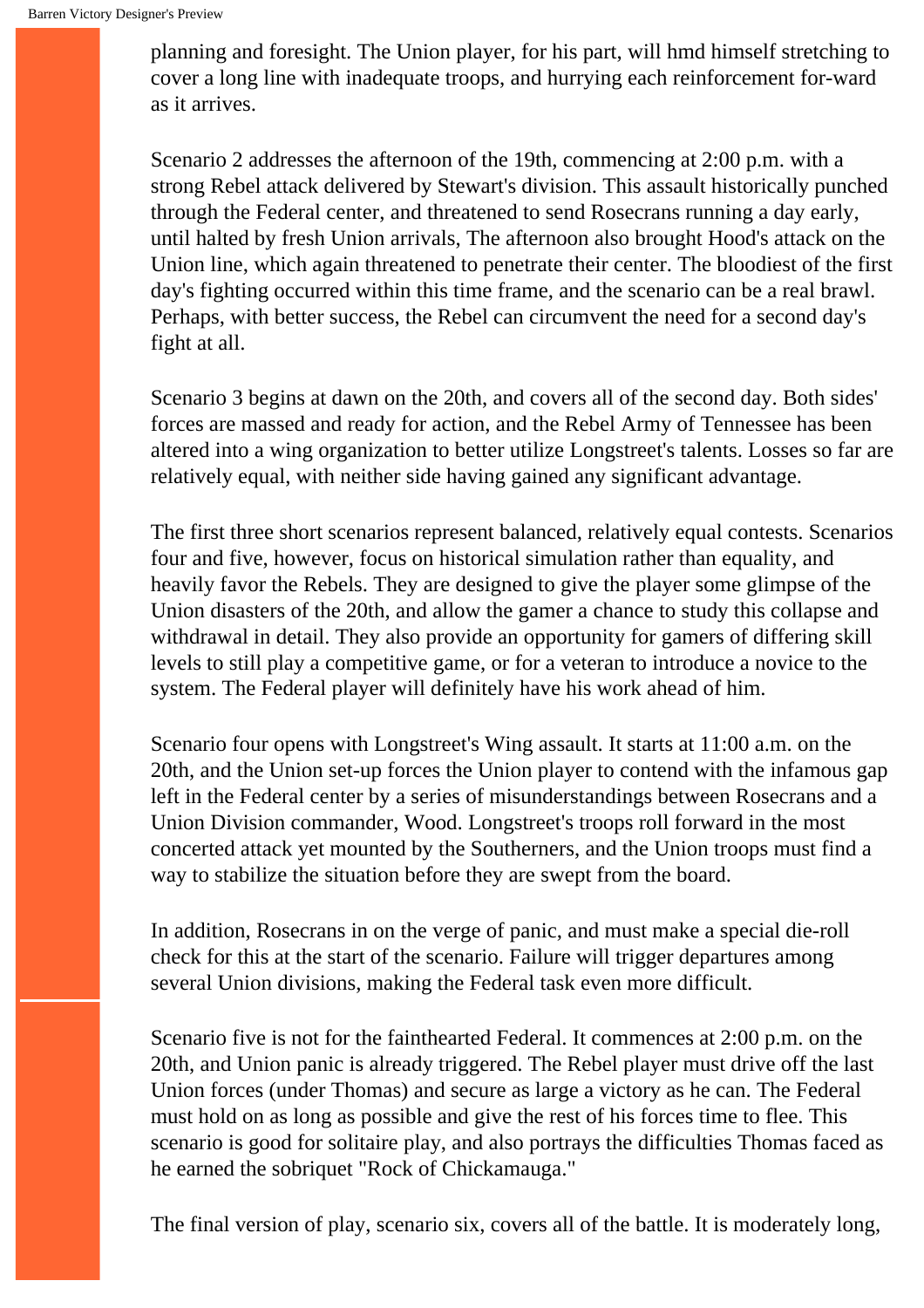and takes a while to play. On the whole I think that it represents one of the most balanced games in the entire series, as far as situation goes. It allows the full impact of poor command and inadequate leadership to be brought home, especially for the Rebels, who struggle along with the likes of Bragg and Polk. Fonunately, each side has a first-class leader as well, Thomas for the Union and Longstreet for the South. Proper command play will see these two officers carrying the largest burdens of maneuver and combat, offsetting the inferior performances of their respective associates.

### **More Detail**

Because of both the nature and the extent of the command problems the Rebels labor under, more detail is in order. Braxton Bragg, by the time the battle occurred, had completely lost the confidence of his subordinates throughout the army. Almost to a man, they distrusted his abilities and feared his motives. Only by the will of Jefferson Davis had Bragg remained in charge this long. As a result, almost everyone has antiinitiative ratings *vis-a-vis* Bragg, to the aggravation of the Rebel Player.

To further compound the confusion, Bragg took the unheard of step of completely revising his command structure on the night of the 19th-20th, to accommodate the arrival of Longstreet, fresh from Virginia and as of yet untainted by anti-Bragg opinions (this would change). Bragg reorganized his five infantry corps into two equal wings, one each under Longstreet and Polk, two of the three available Lt. Generals. (He completely bypassed the third, D. H. Hill, which probably further aggravated things.)

Unfortunately, this new structure, while allowing Longstreet to udlize his talents to the utmost, also amplified Polk's major shortcomings.

Longstreet had one of the best days of his military career, bringing a sense of order from the chaos and delivering the knock-out blow, the attack described in scenario four. Polk, however, was a complete disaster, quarrelling with his new subordinates (chief among them the slighted Hill) and proving himself unable to initiate anything larger than fruitless piecemeal attacks all day.

#### **Command**

The bulk of the game's special rules focus on recapturing this command situation, allowing the Rebel player to adopt the Wing structure when Longstreet arrives, if he so chooses. Of course, Longstreet's ability to lead six Rebel divisions (half the army) as if it were a single corps and his initiative radng of four are offset by Polk's incompetence, for the Rebel is forced to name Polk as the other wing commander. The trade-off is sometimes a tough decision, since Polk's influence will render the other half of the army much less effective, and may well have an excitable Rebel player foaming at the mouth by the last turns.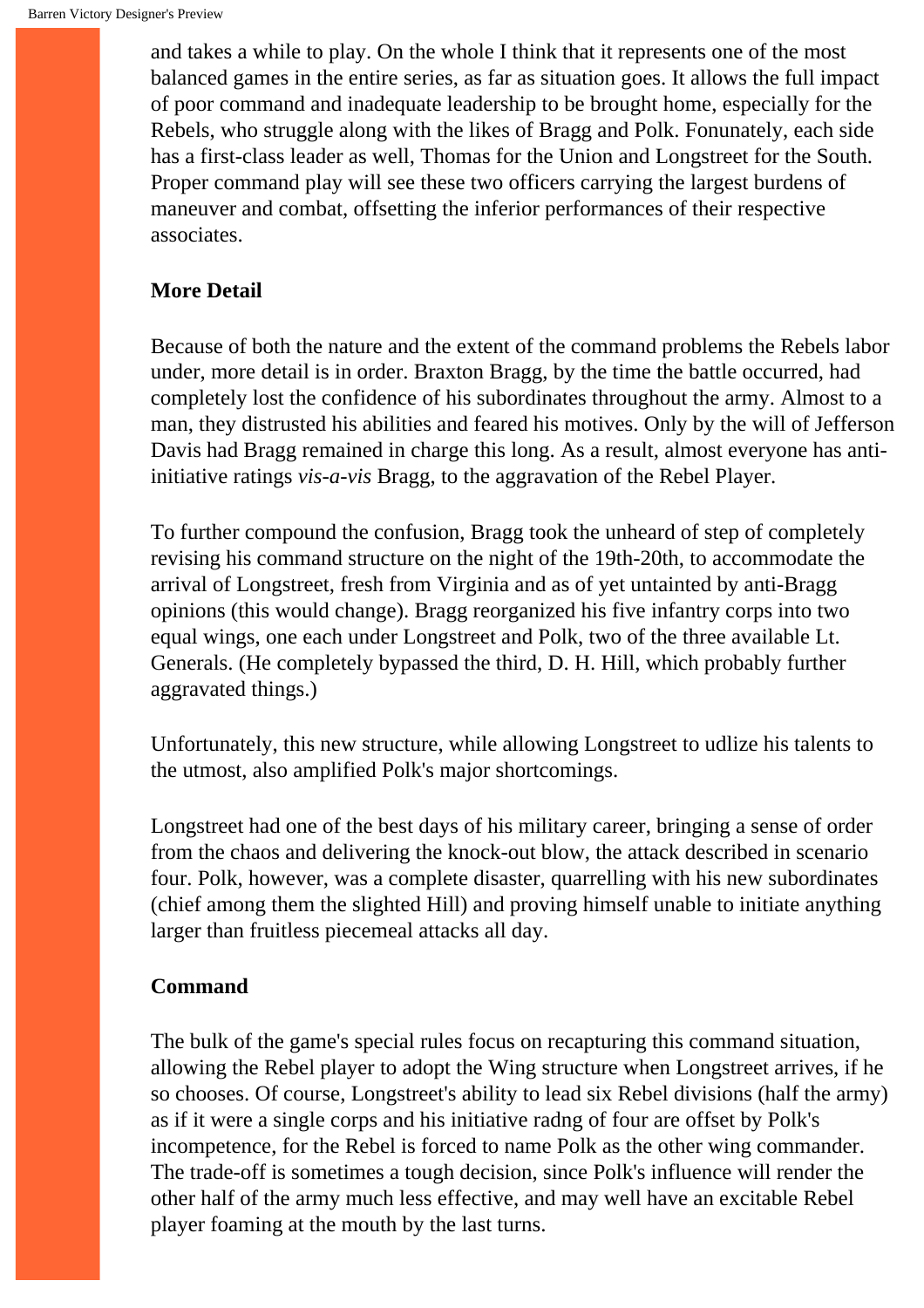The Union command situation is less difflcult, save that Rosecrans used Thomas' skill to its utmost and the Federal player can do the same here. Thomas can also, through attachments, command up to half of the Union army and is rated highly. The Union player should be quick to give Thomas all the troops he can handle, thereby creating a weapon of great power. The other two Federal corps commanders, Crittenden and McCook, are below average, but not useless.

Following the tradition of the rest of the series games, I have tried to present not only the course of events, but included as many possible 'might-have-been's as well. The two maps cover a broad sweep of ground, from Lee and Gordon's Mill on the south to Rossville on the north edge, more room for maneuver than any other tactical game on the battle has done so far.

The Union Reserve Corps, for instance, is on the map throughout the game, since the maps go far enough north. Players will find the action well centered, with plenty of elbow room, so to speak. The terrain itself is heavily wooded, and relatively flat along West Chickamauga Creek, running through the two maps. On both the east and west boundaries, the terrain grows hillier. The west edge especially trails off into the foothills of Missionary Ridge, creating some very rough country behind the Union position.

In addition to plenty of map space, numerous troop questions have been posed on both sides. Several more Rebel divisions, units which might have made the concentration but didn't (like half of Longstreet's Corps, for instance) are included. All in all, twelve more Rebel brigades can be added to the army, for an extra 17,000 infantry, and the Union troops can add up to six brigades as well. These options can be useful for studying historical altematives, and are very handy for keeping the game fresh after repeated playing or as yet another tool for balancing differing skill levels between opponents, etc.

#### **Discard Bragg**

As an added bonus, Rebels have the option of discarding Bragg in favor of either Joseph Johnston, in the West at that time, or Lee himself, who was also sounded out about going west to lead the built-up Rebel forces, but declined the honor. Lee is an especially tantalizing option, and the power of his command I ability could well bring order out of chaos. Now, instead of asking 'what if,' why not find out? In short, I think that players look- ing for variety will be able to find it here.

A preview look at the Second Edition CWB rules rounds out the package. This preview will show what "changes" have been made. A better term might be adjustments. The margin of difference between good and bad commanders' reaction times, for instance, is now much greater, giving good leaders a much larger role to play. Players who learned to circumvent the old system will now have to place a much greater premium on prior planning. Normal order delay turns will be in the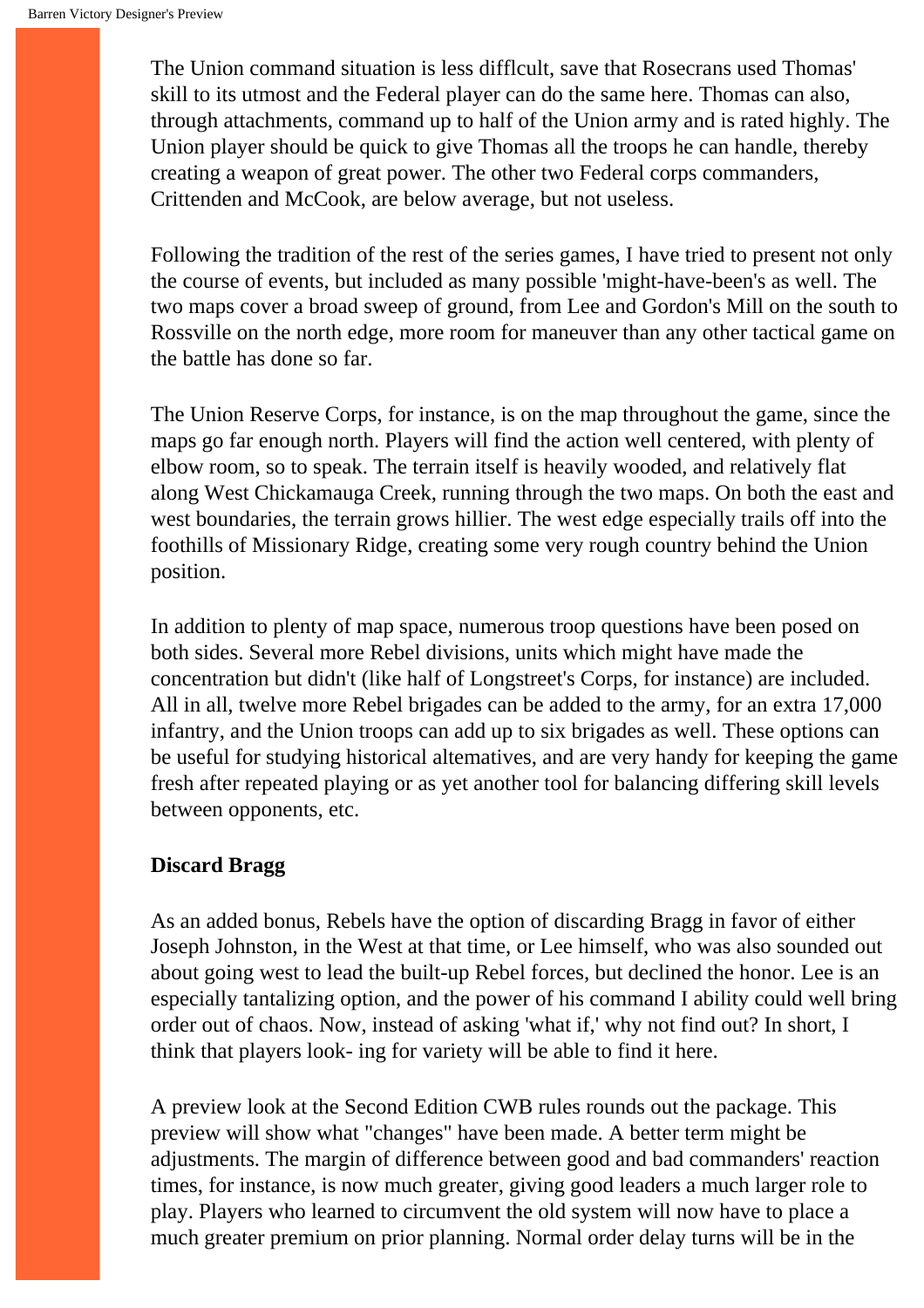neighborhood of 3 to 5 turns instead of 1 or 2. Initiative, too, has been modified, with successful rolls now more difficult to achieve. The net effect, I believe, will be a more accurate simulation of Civil War command problems and a more unpredictable game.

**Barren Victory** is an in-depth look at one of the Civil War's dramatic battles, and a lot of fun as well. I hope that gamers derive as much enjoyment out of playing the game as I did from designing it. The unusual command circumstances make it a 'natural' topic for the series, and a worthwhile addition to any game shelf.

[Back to Table of Contents -- Operations #1](#page-1-0)

© Copyright 1991 by The Gamers.

This article appears in MagWeb (Magazine Web) on the Internet World Wide Web.

Other military history articles and gaming articles are available at **http://www.magweb.com**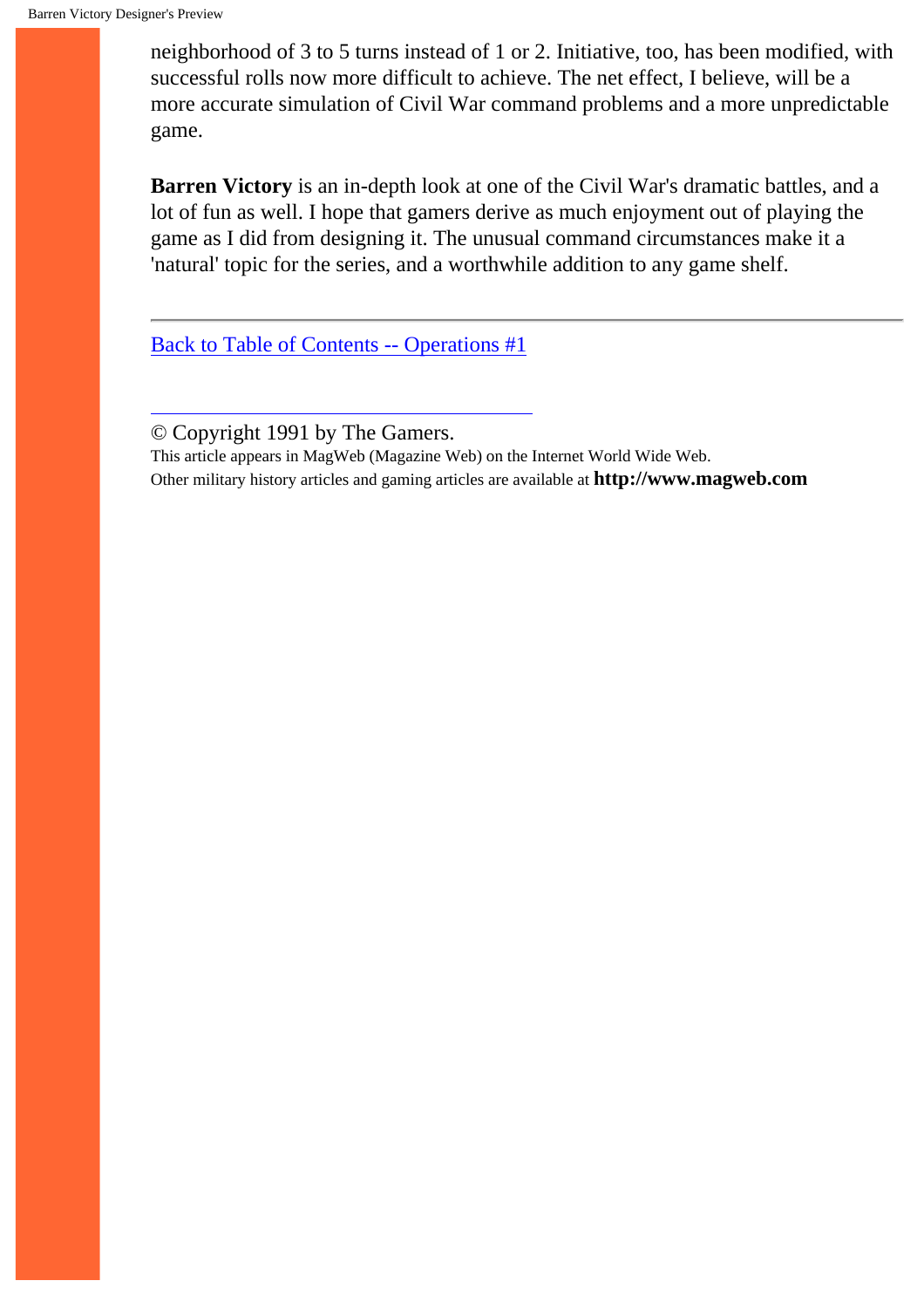<span id="page-22-0"></span>

# **Omaha**

## **Designer's Preview**

*by Dave Powell*

D-Day. Normandy. No event is more remembered from WWII, nor more dramatic. The most ambitious amphibious invasion in history, it paved the way for the liberation of France and the final defeat of Hitler's Germany in conjunction with the relentless Russian horde. It was a military spectacle of epic proportions.

Nor has it been slighted by the game design community since commercial wargames first started to appear. **D-Day** was one of the Avalon Hill classics, back in the early '60's; games have appeared regularly since. So why, then, (you may ask) do The Gamers want to put out their own version of the battle?

Because in all this spate of publishing activity, no one has focused on one of the most critical aspects of the invasion: the landings themselves. Books and movie images have given us glimpses of what it was like to splash ashore on that June morning, dashing across a beach shrouded in smoke and churned up by the relentless fure of German defenders, but games have ignored this picture to examine larger aspects of the battle.

#### **Room for One More**

We decided that there was room for another D-Day game; one that spotlights the gritty details of getting ashore and staying there.

What's more, we had the perfect system, already very well received: The Tactical Combat Series (TCS), introduced by Bloody 110. At 125 yards to the hex, platoon level and 20 minutes to the turn, Omaha represents a game of ambitious scope for us. With four maps and almost 1700 counters, it will be a true monster, and the largest project we have attempted to date. It will faithfully recreate the initial landing period in the 1st Infantry Division's sector of Omaha Beach, for the first two days of the battle.

Ultimately, Omaha will link up with another game of similar size, to cover the rest of the 29th Division on the western half of Omaha, as well as the rangers around Pointe Du Hoc.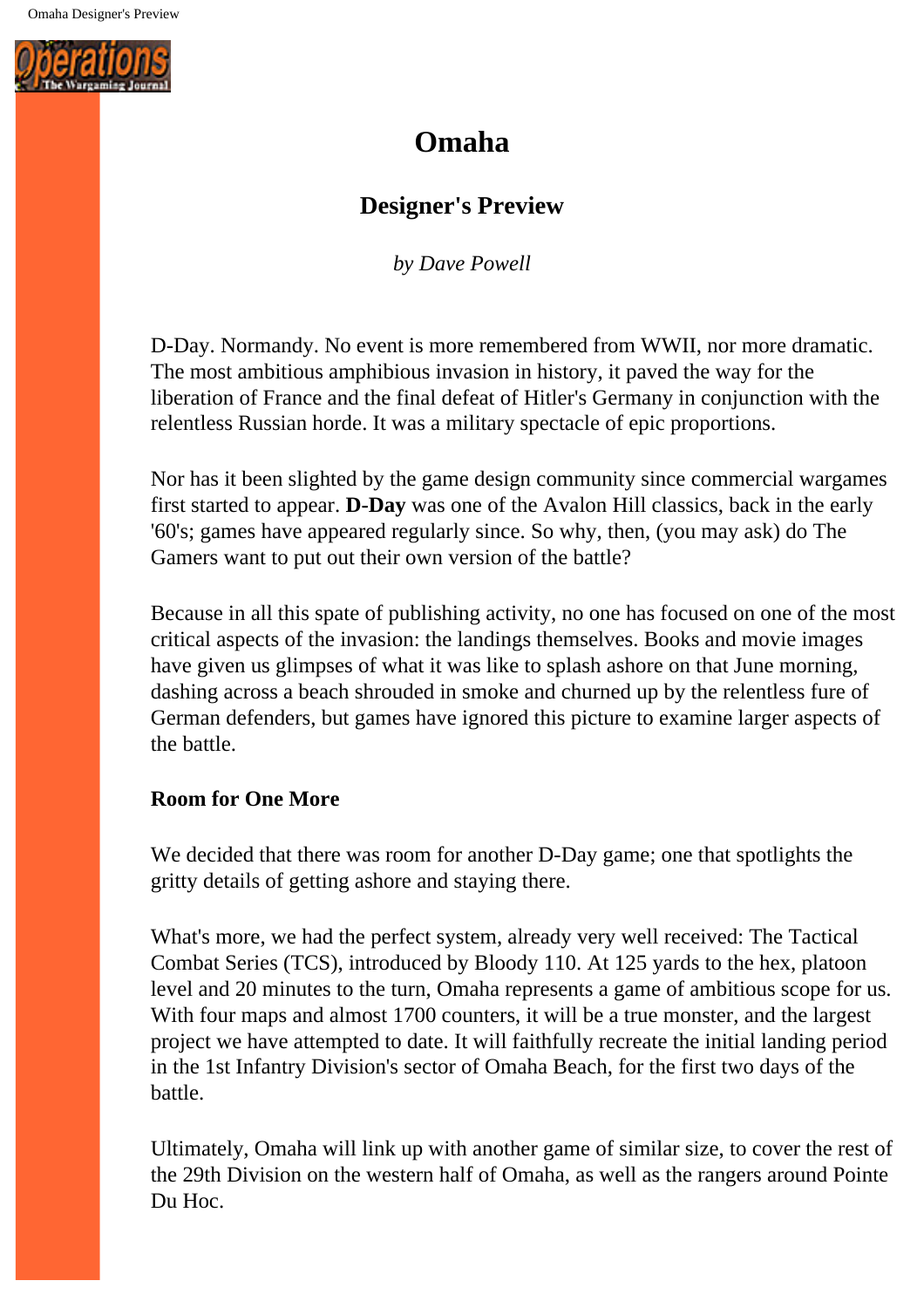*[Ed. Note: That game's production will be based exclusively on how well Omaha is received. If Omaha is mediocre seller, 29: Let's Go! will not be produced.]*

Originally, Dean was supposed to design this game, but in light of his accident in June of 1990, it became apparent that time would become a pressing issue. Therefore, I assumed the design duties in midstream. Dean had already done significant work on the landing system and more general special rules, but all of the scenarios and most of the testing still lay ahead. In order to ensure that adequate time would be available to properly develop the project, we pushed its intended publication date back a few months, from June to October, 1991.

#### **Detail**

Omaha examines the landings in great detail, from the unlikely survival of the DD tanks, to the task of moving inland. The game starts on D-Day, 6:40 a.m. June 6th, and lasts until Noon June 8th, though there are several shorter situations. The focus of the game is for the Americans to get across the beach, and then secure a lodgement to protect the beachhead.

The German task is to prevent this occurrence. The action can be fast and furious, as the German attempts to halt the tide of U.S. troops being hurled at him. U.S. Iosses can mount quickly and, the American player must beware of excessive casualties, since this is another road to German victory.

First the Americans must land, and the U.S. player is given several options to choose from. He may elect to use the historical landing schedule provided in the game, (which provides a detailed picture of the U.S. forces as they actually arrived) or may instead devise his own landing scheme.

The force lands in three waves -- 6:40, 7:40, and 10:00 a.m.. After that, all U.S. troops must arrive via transport landings. The troops in a wave are assigned to boats (or boat groups, for the smaller craft) and must roll for both survival and scatter. The survival roll can range from easy to lethal, depending on the boat-type and cargo. Swimming DD Tanks and Dukws loaded with artillery are going to have an especially difficult time beaching, while it will be rare for an infantry laden LCA to go down. Scatter is where the real nightmare begins. Each beach (Fox Green, Easy Red, etc.) is subdivided into six sectors, and random die- rolls distribute arriving troops to wrong sectors and even wrong beaches at will.

#### **Command Problems**

This scatter brings into sharp focus the command problems inherent in amphibious operations. Units were trained extensively on their specific invasion tasks, and spent hours memorizing the features of their particular landing site. Unfortunately, the vast majority of forces touched down anywhere from several hundred yards to more than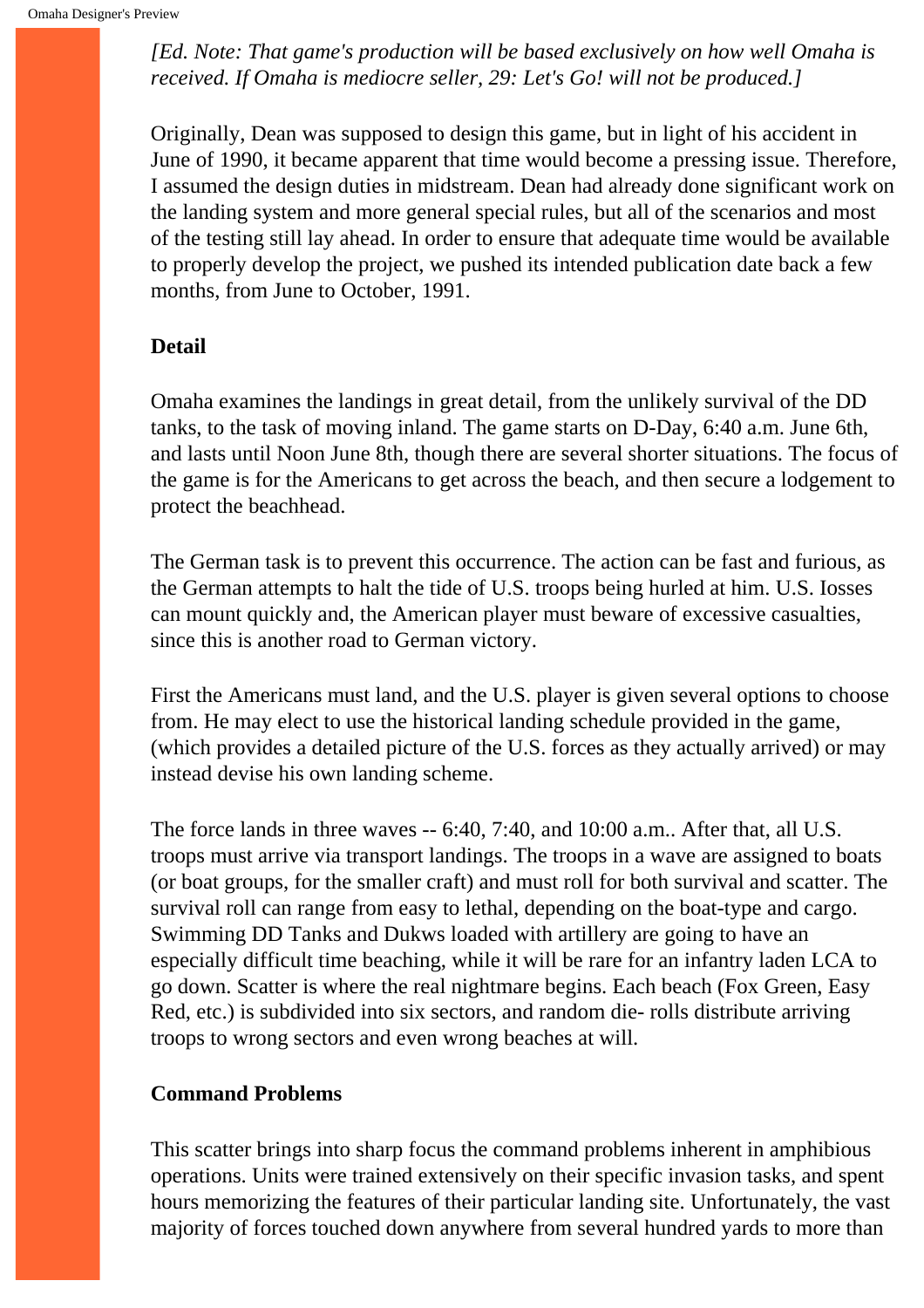a mile away from their proper beach sector. To better simulate this restrictive planning, orders in the game are keyed on sectors and the U.S. player will find at least 95% of any orders he has drawn up voided. (Never fear, there is provision to skip the unecessary creation of Op Sheets, if you desire.) A unit that lands in the wrong place may not move off the beach to start attacking inland until it either gets new orders, or moves laterally along the exposed beach to find its correct sector.

There is a third method available: leaders. Leader counters land with the various troops and provide the motivation necessary to start moving inland. They are selected at random from the larger pool of commanders of the various battalion and larger size units, and are the real key to U.S. success. Leaders may use anyone within a certain command radius to start moving and fighting, regardless of orders. While they only stick around until noon on June 6th, they can be decisive.

No matter how quickly the U.S. player gets inland, he must still resolve himself to one thing; he will suffer heavy losses. The Germans, while thin on the ground compared to the U.S. hordes, will have their hands full firing everything that will shoot.

After the first wave lands, the German player may feel heartened, since it is smaller and unlikely to make much headway. As each successive wave touches down, however, he will feel the pressure of the relentless U.S. advance. There is only one thing he can do: Keep shooting.

A variety of scenarios examine various aspects of the landings, and the inland actions as well. The landings can be played in one, two and four map versions, using either th~ historical schedule or a new one devised by the U.S. player at the start of the game. There are two versions of the full game, one for the historical situation and one examining the impact of implementing Rommel's plan for deploying the panzers along the coast. In the latter, the rapid arrival of large elements of Panzer Lehr can throw quite a scare into the Amis.

All German reinforcements enter via a Variable Arrival Table, which keeps each game fresh. Each arriving unit will have its hands full, particularly in the aftemoon of the 6th, when the U.S. starts to move inland in a big way. It will be a bloody and desperate battle for both sides.

#### **Force Mix**

One of the most interesting things about Omaha is the mix of forces each player commands. The German is especially blessed in this regard. Among his forces are two new unit types: pillboxes and rocket pits. The pillboxes tend to function as stationary tanks, but have both powerful AT guns and strong area firepower as well. With a defense of 6, they can absorb a lot of fire before being knocked out.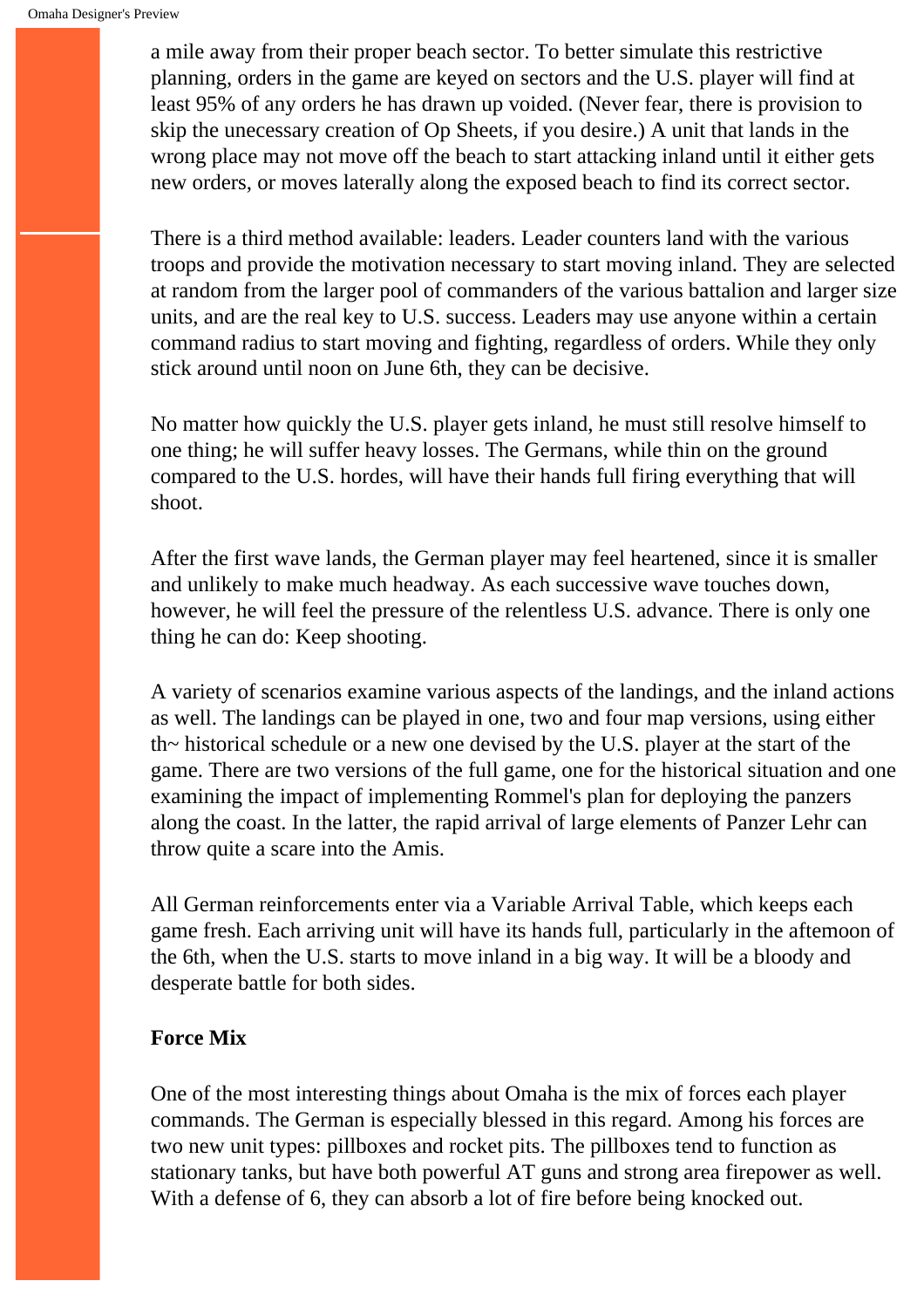The rocket pits are one of those bizarre little weapons systems that the Germans seemed particularly gifted in creating. They are just as advertised, a hole in the ground with a rocket in it. The German has ten of these static units, which function like singularly inaccurate mortars. These are hardly Hitler's secret weapons, but who could resist their inclusion? (Historically the Germans had about 40 of these things placed on the bluffs above the beach, and reports of their usefulness are obscure at best.)

Of course, tanks, infantry, assault guns; they're all there, including the supremely powerful infantry platoons of Panzer Lehr's recon battalion. With firepower ratings of 15 (lots of MG's) woe to the American platoon that tangles with them at close range.

The U.S. OB was more traditional (familiar units, but plenty of 'em) but did lead us on some interesting little chases. One of the teapot tempests was over the arrival of the Ist ID's recon company, equipped with M8 armored cars. Finally, we obtained a copy of the Recon's Afier Action Report (AAR); it told us that the cars didn't land until June 10th. Sixty men (two platoons) did come ashore late on the 6th, though no one is clear on what they accomplished prior to the arrival of their vehicles. I'm sure someone will find a use for them. Numerous other little successes filled in the gaps, especially conceming the assault landings. Much research was needed to fill in those blanks.

#### **Game Behind the Game**

It quickly became apparent that there was a game behind the game here: the tremendous efforts of the American engineer forces to clear the beaches and turn a deserted, bullet swept beach into a major port overnight. The engineer brigade commanding this activity included over 12,000 men and 1,000 vehicles in its ranks (larger than many divisions) and its inclusion would have doubled the U.S. countermix.

Furthermore, inclusion of its vitally important but tedious job would have rendered Omaha one of the most boring games in history. Ergo, those of you out there dreaming of logistical glory must look elsewhere, this game abstracts the engineering functions in favor of the combat. Combat engineering functions have been factored into the effects of the regular infantry.

Having run through playtests several times now, I think that gamers will find Omaha readily playable, despite its size. Furthermore, the very scope of the game makes it great for team play. I hope that, once published, we'll hear from quite a few gamers who've joined the "Omaha Beach Club" (High surf, Hostile natives, No beer) and have their own stories to tell. *[Ed. Note: More on the Omaha Beach Club next time!]*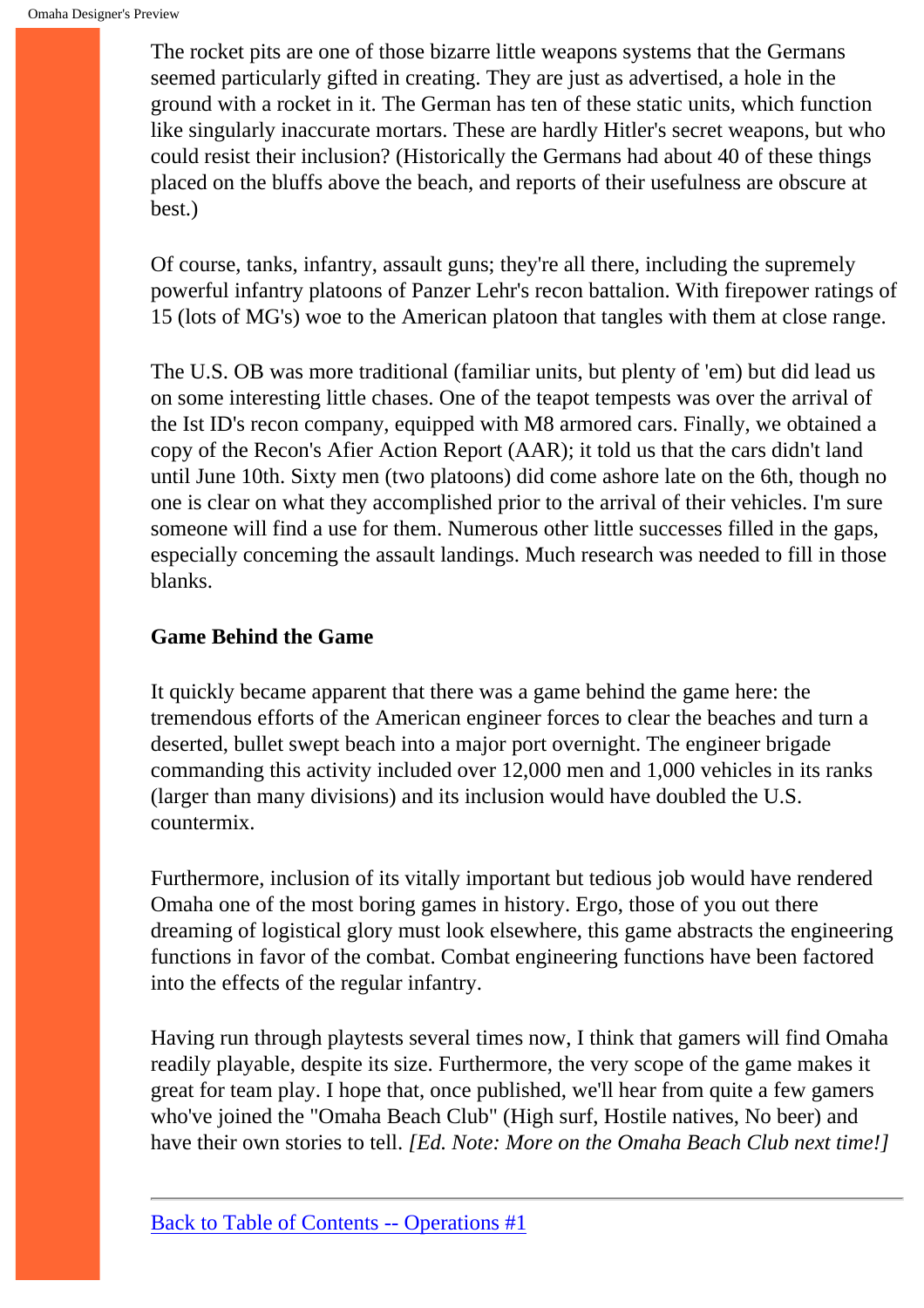<span id="page-26-0"></span>

# **The AT Roll:**

## **What is it?**

*by Dean N. Essig*

After a recent review completely butchered the basis of the AT Roll -- in misinterpretation, misunderstanding, and plain confusion -- I was worried our players might be confused as to the AT Roll's purpose, etc.

The AT Roll, as it says in the rules, "reflect(s) the effect of infantry anti-tank methods -- short range rockets, burning gasoline, magnetic mines etc. It is a dice roll, *based on the cover provided by terrain,* needed to kill an enemy vehicle." That pretty much spells it out -- but still the reviewer's mind was blown that it was easier to kill a vehicle in a city at night, than in broad daylight in the open!

While I cannot believe more than a handful of you could be confused by this, and those by the dis-infommation provided by the one above individual, I'll explain further...

An AT Roll represents the action of a very few (very brave) individuals who go out from their platoon armed with, say, a magnetic AT mine. These men, then slip through the intervening terrain to their target, leap out at the unsuspecting vehicle, paste the mine on the side and escape. Their chances are directly (and not inversely) related to the abundance of cover, limitations of visibility, etc. Cities provide ample ways to sneak up on a vehicle, broad open fields do not.

With the above in mind, the dice rolls and modifiers on the AT Roll Table should make good sense, even if you disagree with the exact value arrived at.

For those looking for more detailed personal accounts of AT Rolls in real life, see:

*The Forgotten Soldier*. Guy Sajer. Brassey's. 1990.

*War on the Eastern Front*. James Lucas. Jane's. 1979. (Especially, chapter 3: "The Last Days of Tank Destruction Unit DORA II in Brandenburg during April, 1945." An outstanding chapter devoted to the SS AT Battalion DORA II at the end of WWII.)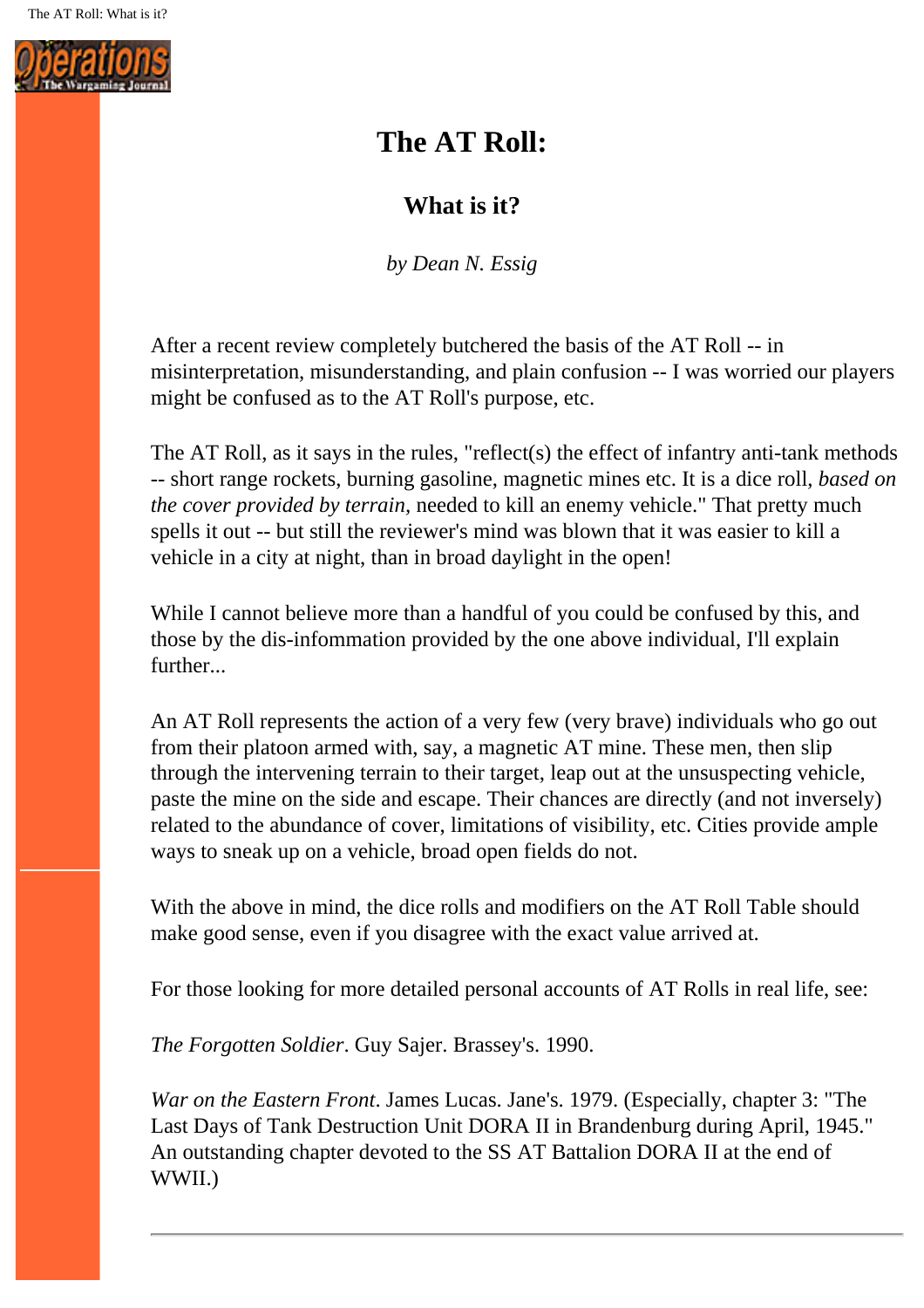<span id="page-27-0"></span>

# **Play Tips for the Civil War Brigade Series**

## **Dice and Markers**

## **Orders Sheet**

We have found it easier to have complete order information (order status, arrival, etc and the actual order text ) in one place on a single sheet.

#### **Explanations of abbreviations:**

ArvTme= arrival time of the order Sendr= Sender of the order Recvr= Receiver of the order Mtd= Method (IPV, AO, AW) T= Type (Complex or Simple) F= Force (F-O, F- 1, F-2) Val= the acceptance table value 0rdtype= 0rder type (div goal, corps order, initiative, etc)  $ORDER = text of the order$ Status = status of the order (accepted at 1200, etc; D 1 or D2, etc)

## **Play Aid Tips**

Combat Resolution -- We roll all 6 dice to resolve a combat at one time to cut down on the time required to pick up dice, roll them, etc. This is done by placing 6 different colored dice in a plastic cup or "backgammon-type" roller and rolling all 6 at once. Our system is as follows:

2 Red dice= Combat table dice #

1 Green die="rounder" or kicker to round the 1/2 results

1 Yellow die= Straggler table die #

1 white, 1 brown= Morale check dice #

Should a leader be present and casualties taken, re-roll the red dice to check if they are killed/wounded, before checking the morale. (2 additional dice, coded by size or color could be added and roll 8, for this purpose). We resolve Close Combats by having the DEFENDER roll first, with the morale results applied after the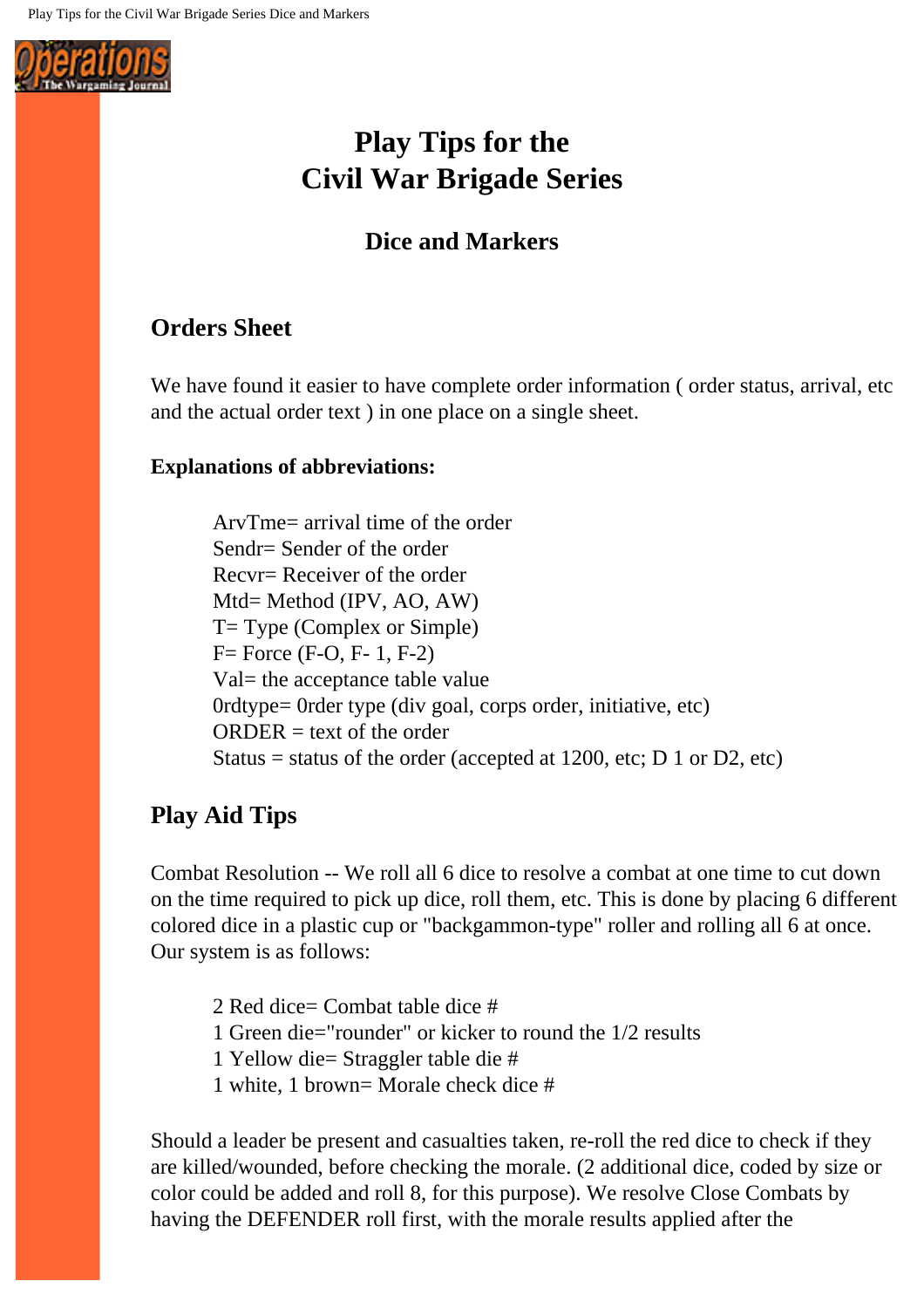ATTACKER rolls his attack. The ATTACKER then rolls for his fire portion, with the morale check on the DEFENDER applied ONLY if the attacker had "passed" his morale check. This little system saves some time and makes combat resoludon easier.

*[Ed. Note: In using the above system, I was at first confused between the "kicker" and straggler dice -- insisting to use the wrong die for the wrong thing. I found that substitunng a very small red die for the green one made it simpler and harder to confuse.]*

# **Coded Strength / Point Markers**

To save on having to pick up stacks to examine the full strength of a unit or check exactly how many gun points are under that artillery unit, we "code" our numbers with different colored blank markers.

For fire strength, we use white markers to represent B fire levels, black or green or any color really to represent C fire level. No marker at all is placed for an A level. Further, at most we place only a single strength marker under each brigade (representing that brigade's maximum fire level out of that hex).

Thus, an AB level brigade would have no marker under it. The Loss Sheet shows the actual strength level, the on board marker the max fire level, extending line is done by adding another appropriate marker under the extended line marker. Not only does this reduce stack sizes, it prevents brigade strength on the board from being immediately discerned (or at least reasonably estimated).

For gun and supply points we use 4 different colored blank markers to represent the numbers:

orange  $= 4$  $yellow = 3$  $pink = 2$ white  $=1$ (gradually "paling" out) No marker means full strength of 5.

This coding system has made the "manual process" of playing the game much easier, since you can peek at the color marker to identify proper fire strength, and don't have to lift stacks while going "down the fire line".

These simple little things have made the CWB easier for us to play and served to make a really **great** game even more so.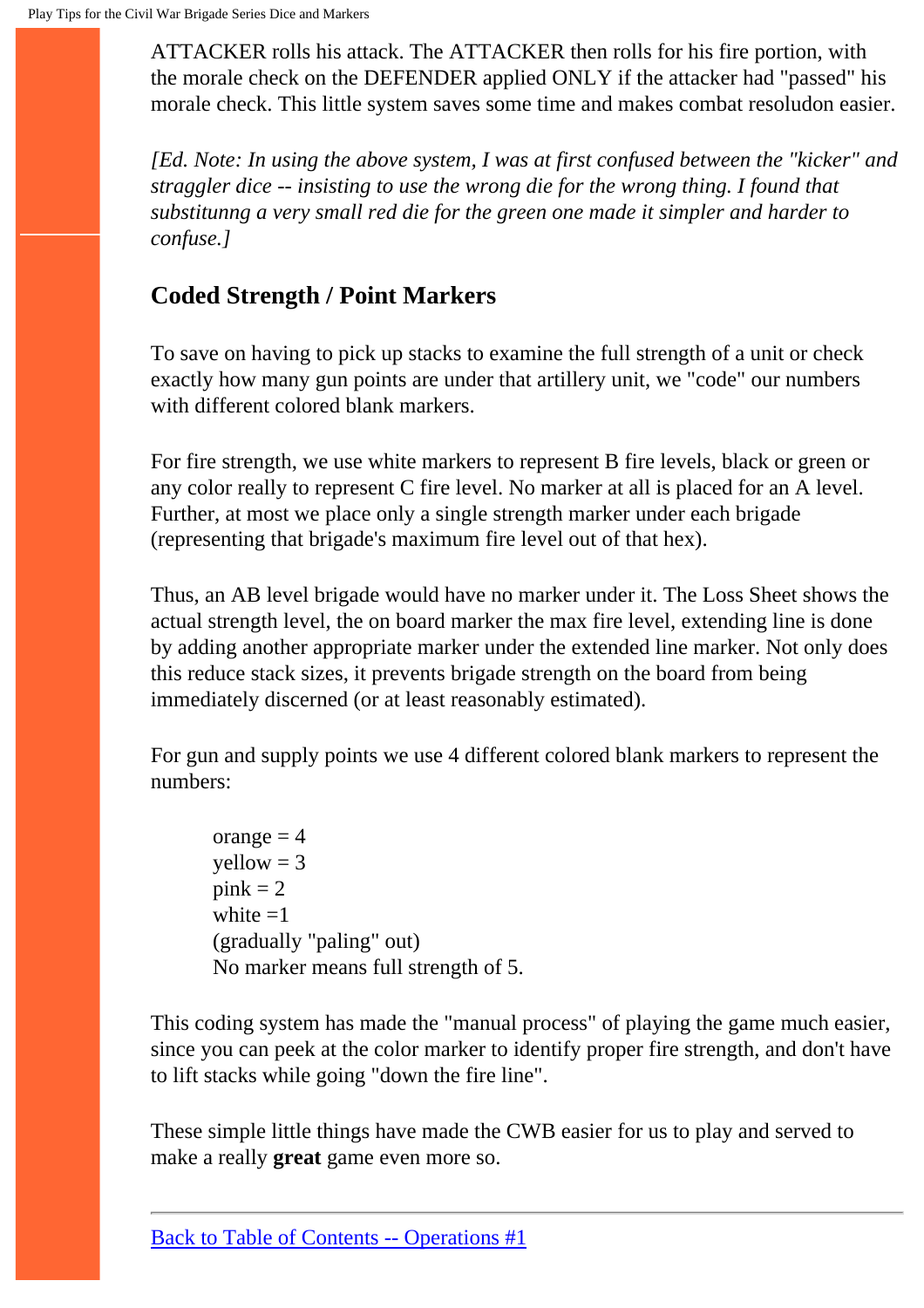<span id="page-29-0"></span>

# **Learning the Hard Way**

# **Armor Bttn.-Infantry Div. Coordination during the Breakout of Normandy**

*by Cpt. Richard S. Faulkner Armor, July-August 1990*

As the 83rd Infantry Division's attack toward Sointeny began on 10 July 1944 the 2nd Platoon Leader of A Co., 746th Tank Battalion, started to worry. His platoon was attached to 2nd Battalion, 329th Infantry Regiment with orders to provide any support possible to the battalion. The 2-329 battalion commander had turned down the platoon leader's request for infantry to cover the tank platoon's exposed flank.

As the lone platoon maneuvered through the maze-like hedgerows of the French bocage country, the platoon leader's worst fears became reality. Without warning, well-concealed antitank guns opened fire on the American tanks at point- blank range. Within minutes, the 2nd Platoon had ceased to exist.

The experience of the 2nd Platoon is but one example of how the failure of light infantry and armor to work together led to high losses for both arms during the breakout from Normandy. Contrary to the popular image of American armor blitzing across France, the reality was a slow and methodical fight through the hedgerows of Normandy. This fight was a slugging match that required infantry and tanks to coordinate their efforts for mutual survivability.

The breakout from the beachhead quickly showed that both arms were ill trained, organized, informed, and equipped to meet this challenge. By studying the use of armor by the 1st, 9th, 29th, 30th and 83rd Infantry Divisions from 6 June through 31 July 1944, we can better understand the problems of combined light infantry and armor operations. All the infantry regiments of these divisions fought and moved on foot. Though not classified as light infantry during World War II, these units are very close in organization and tactics to the "light-fighters" of today's Army.

It is also important to understand the nature of warfare in the hedgerows. The hedgerows of Normandy are tall mounds of eanh with impenetrable growths of trees planted on top. Norman farmers built the hedgerows to protect their fields from the ravages of the sea winds. Over time, the hedgerows grew into walls enclosing each small farm. The Norman countryside is crisscrossed by blocks upon blocks of these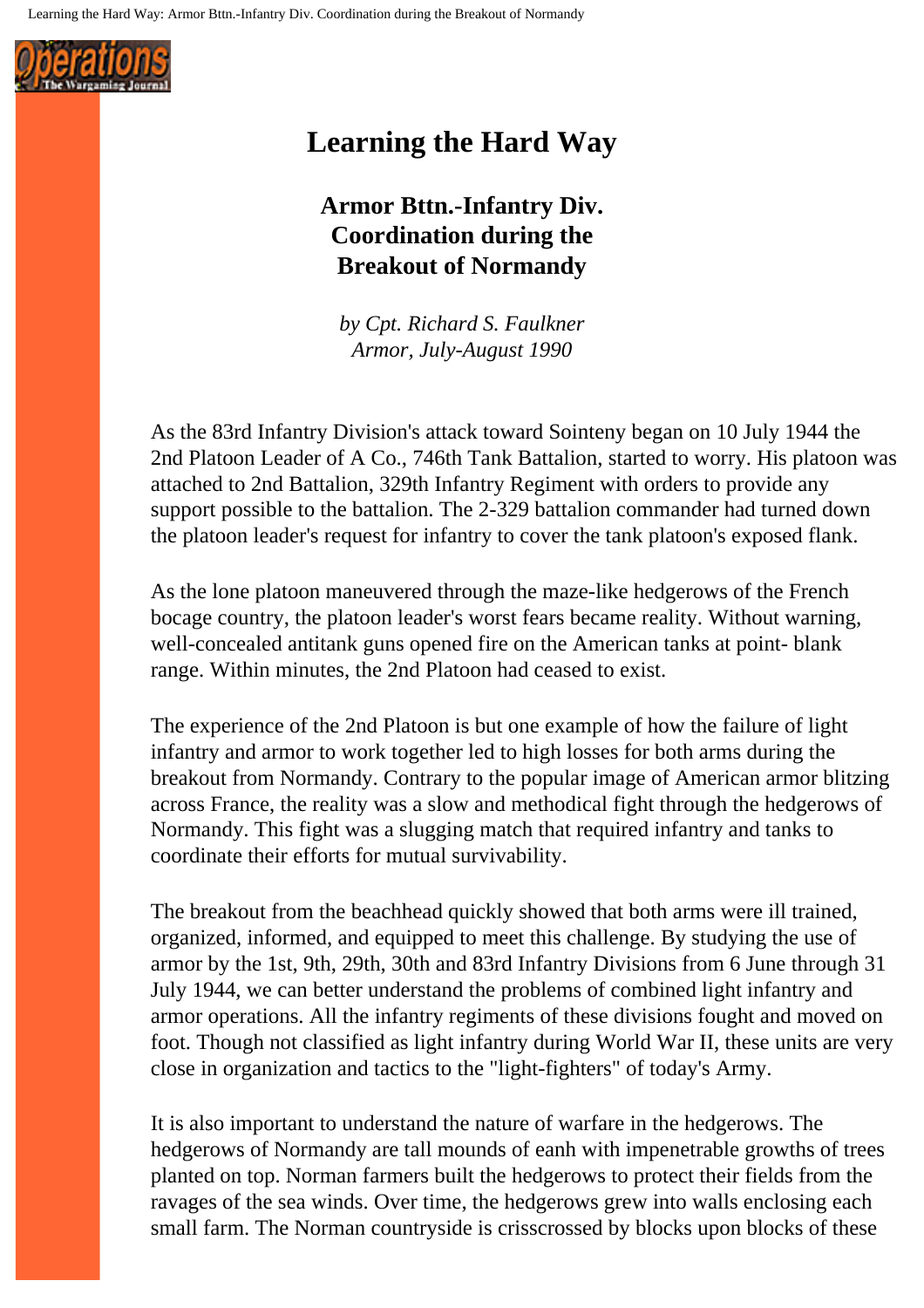natural fortifications. Though the landscape of Normandy is unique, it does provide examples of how infantry and tanks worked together in armor-limiting terrain.

## **Armor and Infantry Organization in 1944**

One of the major problems encountered during the breakout from Normandy was that there were no armored units organic to infantry divisions. All separate tank and tankdestroyer battalions were corps assets, allocated by the corps commander depending on the situation and the mission. In theory, the corps commanders had enough tank and tank-destroyer battalions to attach one of each to every infantry division. However, tank losses following the invasion quickly drained the corps' ability to keep the infantry divisions supported with armor.

As a result, the existing tank battalions **constantly rotated** among the infantry divisions in contact. The majority of the tank battalions were attached to at least two different divisions during June and July. For example, the 746th Tank Battalion was attached to three different infantry divisions (the 9th, 83rd, and 90th) from 12 June through 16 July 1944.

These continuous rotations further weakened the corps' depleted armor assets, and prevented "habitual" attachment of specific tank battalions to specific divisions. These problems remained until the arrival of additional tanks allowed corps to maintain a "one-battalion-to-one-division" ratio, and a reserve.

Once an infantry division received a tank battalion, the division commander usually gave a tank company to each regiment. The regimental commander in turn would attach a tank platoon to each infantry battalion. The June 1944 *After Actions Report of the 745th Tank Battalion* stated that the best ratio for the attack was one platoon to each battalion, and in the defense, a pure company to the regiment as a counterattack force.

The habit of reducing the tank battalions to platoon-size elements left many battalion and company commanders without units to command. The loss of control by the armor commanders proved to be a problem without a real solution. The armor commanders became coordinators and advisors to the division and regimental commanders. Because the Norman terrain precluded the mass use of armor, the diffusion of tank power was easier for the armor commanders to accept.

#### **One to a Company**

The tank platoon attached to the infantry battalion was normally not split any further, though employment of one or two tanks to a company was not uncommon. Commanders quickly discovered that tanks deployed below the platoon level suffered increased casualties due to the lack of interlocking support. The tank platoon was usually attached to the lead company or maintained as a battalion reserve. The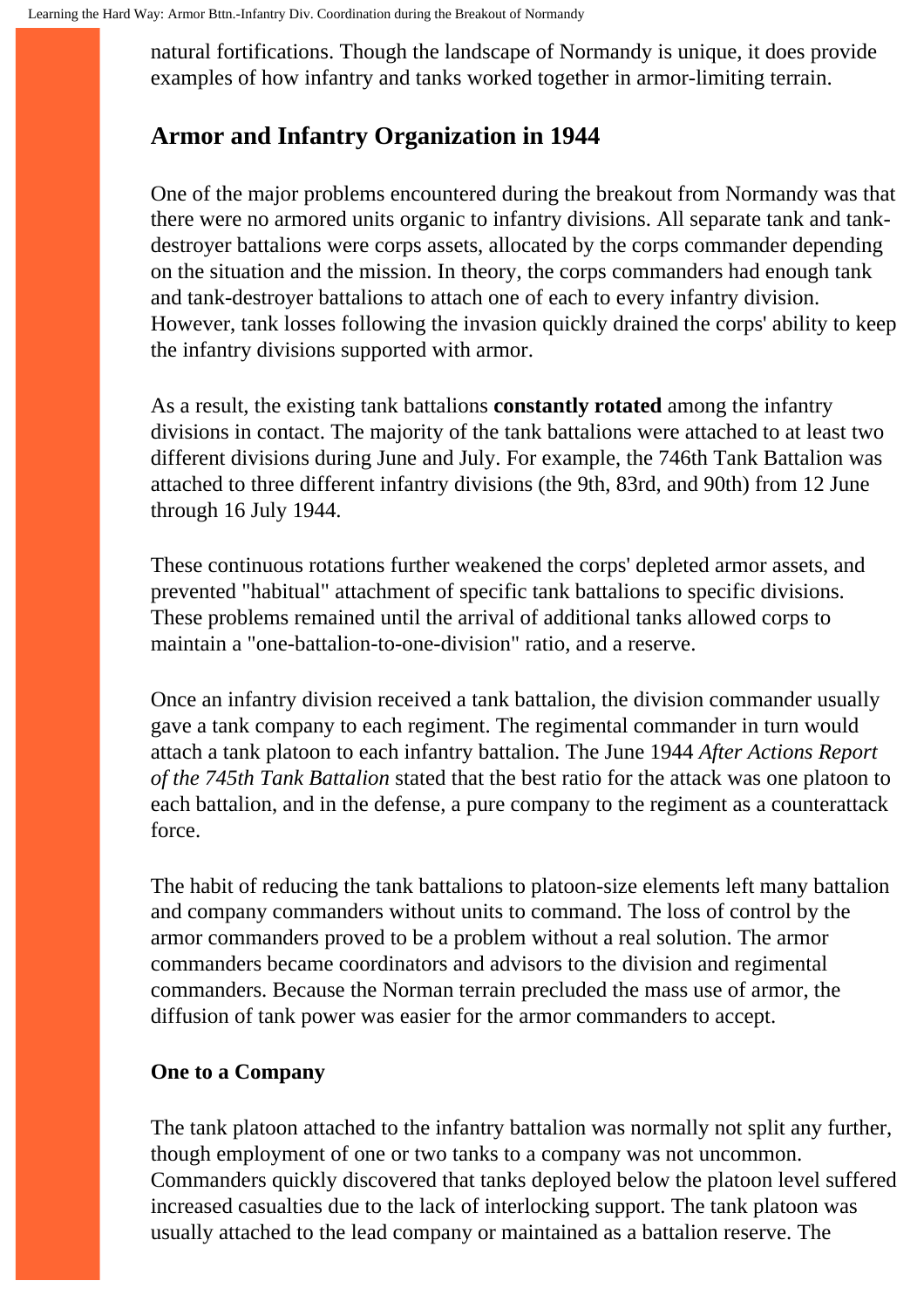infantry battalions used tanks mostly as mobile machine gun platforms to clear the hedgerows of enemy snipers and machine gun nests.

The infantry provided the tanks additional "eyes and ears" to locate and reduce antitank guns and mines in the thickly-wooded Norman countryside. As units became more battlewise, infantry company commanders often attached a rifle squad to their supporting tank platoons to provide the tanks direct flank security and route reconnaissance. When both the armor and infantry leaders understood the tactics and abilities of the other, the task organization worked extremely well.

## **Armor-lnfantry Team Training**

The major hindrance to tank-infantry cooperation was a lack of infantry and armor team training before the invasion. All infantry divisions were supposed to have received tank training in the United States as a part of their certification for overseas movement. Additional tank-infantry team training was tc have been accomplished in England during preparation for the invasion. The amount and quality of training in both the United States and England vaned greatly from division to division, but for the most part was less than adequate.

Training in the United States was hindered by shortages of tanks available to the infantry divisions. These shortages were due to arguments over the employment of tank battalions, and an Army policy of stockpiling tanks in Great Britain for the invasion. The argument over the employment of the tank battalions was based on whether to gather all tanks into armor divisions, or to leave some tanks available to infantry divisions from corps pools.

The solution was a compromise that decreased the number of tank battalions in armor divisions to free up tanks for the corps. The tank battalions released from the armor divisions were not available to the infantry divisions for training until late 1943, too late for most of the divisions in the Nommandy campaign.

Armor and infantry training in Great Britain also proved to be poor. Training in the infantry divisions tended to focus on the assault of the beaches, rather than tactics for the breakout. No one seems to have given much thought to the problems of operating in the hedgerows.

Many of the infantry regiments that would fight in Nomandy received only cursory armor training in Britain. The only combined arms training the 747th Tank Battalion received consisted of "taking infantry for tank rides on the Devon Moors."

### **Ill-Prepared**

Armor and infantry team training did not cease with the unit's deployment to combat. Real bullets and casualties quickly showed how ill-prepared infantry and tank units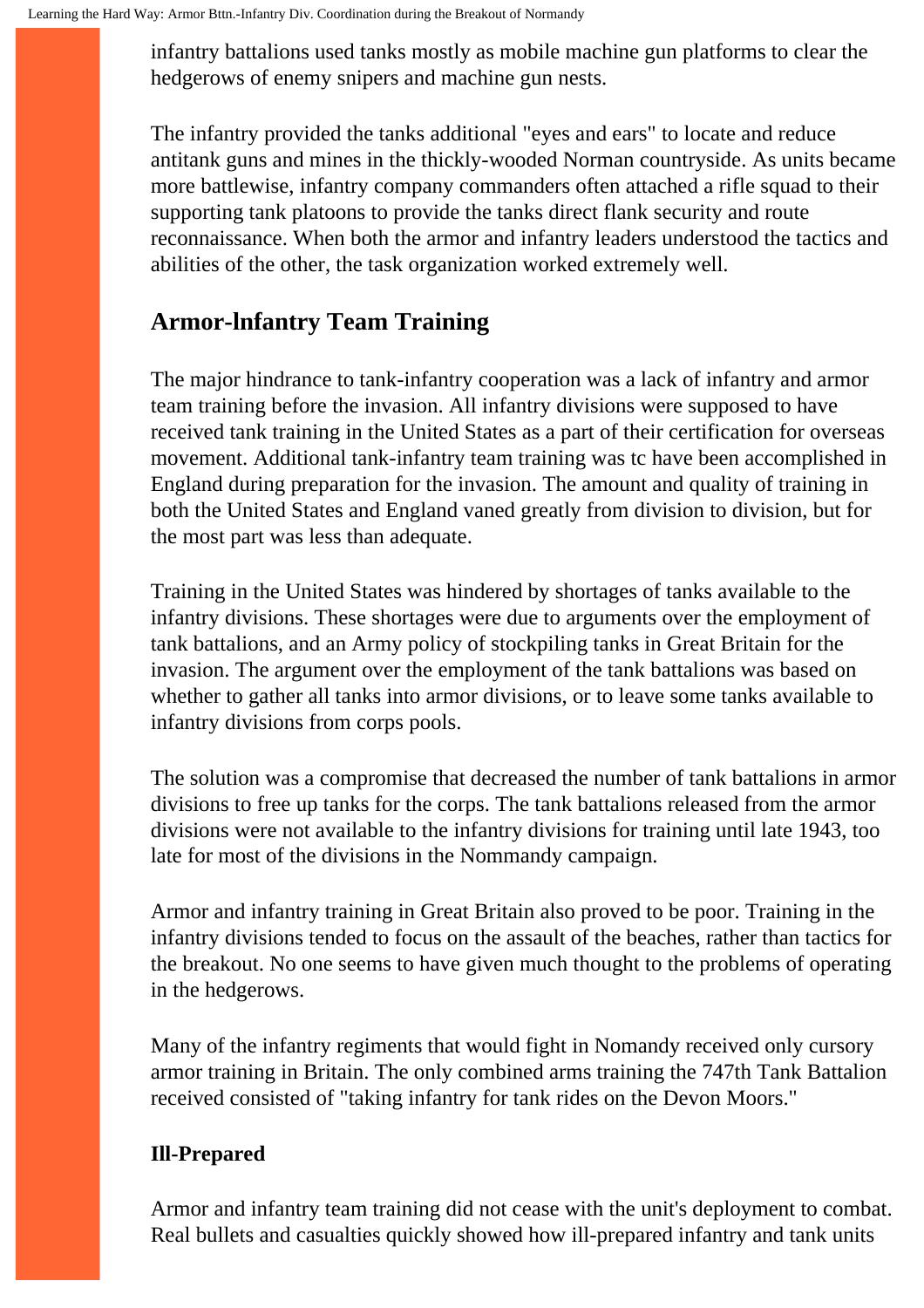were to work together. When possible, the corps and division commanders pulled units out of the line for tank team training. The 747th Tank Battalion, for example, was pulled out of combat from 20-28 July 1944 to practice reducing hedgerows with units from the 29th Division. This type of training was common throughout June and July as units developed their own tactics to deal with situations for which they had not been prepared.

The lack of combined arms training before the invasion greatly contributed to the high losses in tanks and infantry. The American soldier in Normandy received the majority of his tank-infantry training through the school of hard knocks. Combat proved to be the catalyst that welded the two arms into an effective fighting team.

# **Early Problems With Tank Infantry Coordination**

### **Lack of Cohesion and Team Building.**

During the Nomandy Campaign, the tank battalions were unable to effectively fit into the infantry divisions' organization because the divisions did not "own" the tank battalions that supported them. Effective working relations and operating procedures were difficult to establish when the divisions were constantly changing tank battalions. Personnel tumover and the incessant use of the tank battalions, further aggravated this problem. A soldier of the 743rd Tank Battalion observed,

*"A tank company might work with one infantry regiment one day and another regiment the next, but it was always working, always moving ahead on an attack, or remaining on the alert in an advanced road block or defensive position."*

The overall result was poor cohesion and team-building between the tankers and the supported unit. These problems would remain until late 1944, when additional tank battalions allowed semi-permanent attachments of armor to all infantry divisions.

When infantry divisions were finally allowed habitual relationships with their tank battalions, cohesion problems tended to go away. The 1st Infantry Division was unusual in that it had the 745th Tank Battalion attached to it from June 1944 to the end of the war. The 1st Division habitually attached tank companies and platoons to specific regiments and battalions. The men found that the "permanent attachments of tank platoons to battalions increased the respect for capabilities of the other." The tankers of the 745th began to feel that they were part of a team, and responded with greater loyalty to the infantrymen whom they supported.

#### **Communications Problems**

Communication between tanks and infantry was the major technical problem of the combined arms team. The radio sets issued to infantry platoons and companies would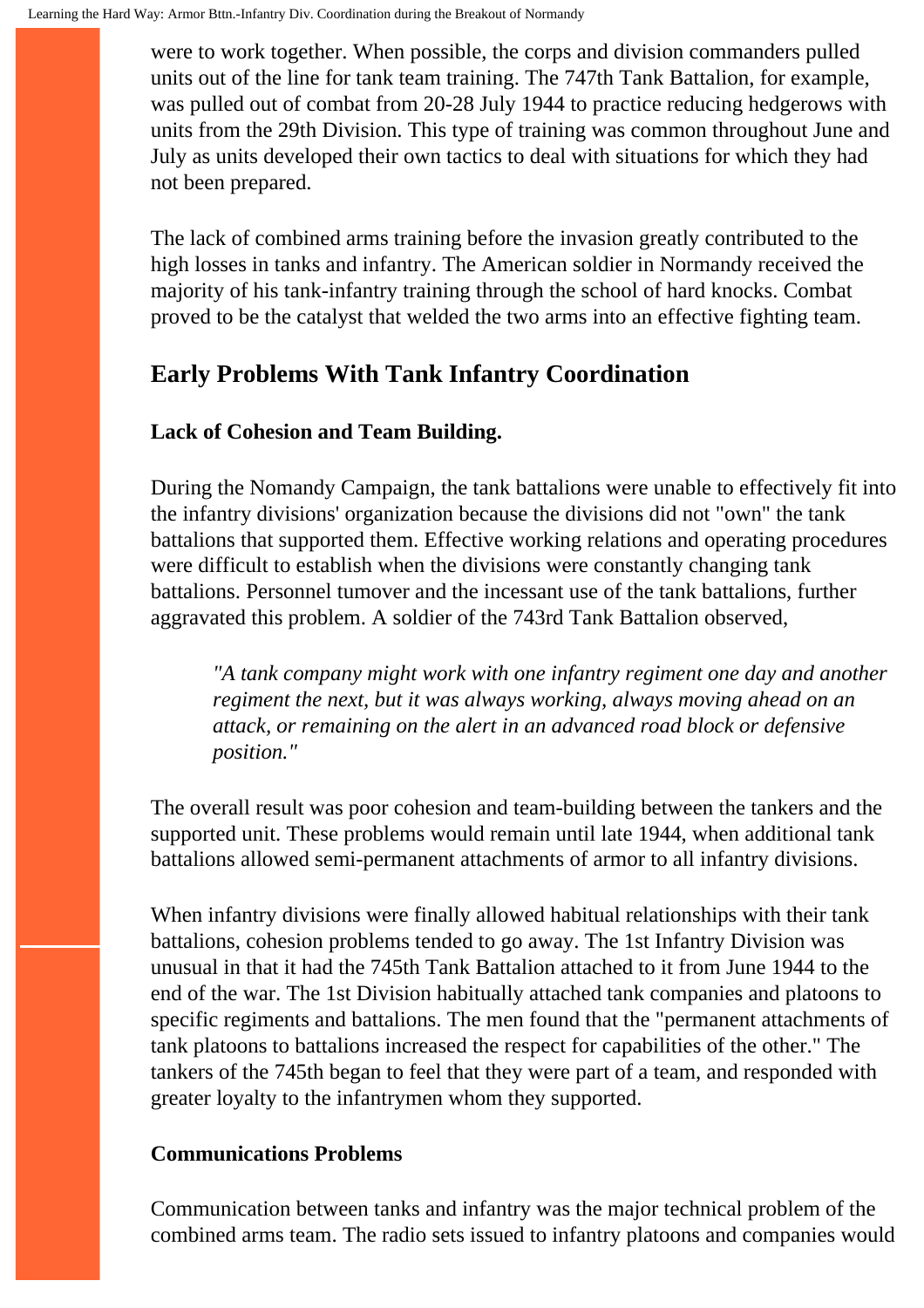net only limited frequencies with tank radios. "Walkie-talkie" squad radios were ineffective in infantry-armor operations because of static produced by the tank engines.

Infantry leaders had to climb on the tanks to talk to the tank commanders. Because the tanks buttoned-up in combat, the infantryman had to first beat on the tank to get the tank commander's attention. This proved to be a dangerous and inadequate way of transmitting orders under enemy fire. Early use of hand and pyrotechnic signals met with only limited success. These type signals were difficult to see and understand from a buttoned-up tank in close terrain.

Inventive American soldiers provided many solutions to the communications problem. Tankers of the 743rd Tank Battalion linked field phones to their vehicles' intercom system. The field phones allowed the infantry leaders to pass on instructions without exposing themselves to enemy fure. All tank battalions in Normandy eventually developed similar systems. These systems worked well as long as the infantry could keep close to the tanks.

When the tanks received and independent task to accomplish, communications again broke down. The communications problem was completely solved when additional infantry-type radios became available in July for installation in the tanks.

#### **Lack of Tactical Understanding Between the Arms**

The greatest problem encountered in tank-infantry operations in Normandy was the failure of both arms to understand the tactics and employment of the other. This problem was a direct result of the tank battalions not being organic to the divisions for training and combat. A 1st Army after-action report stated, "Many of our infantry commanders do not possess sufficient knowledge of the proper employment of tanks as an infantry support weapon, and insufficient opportunity is given in the infantry division in training to become familiar with, and work with, the separate tank battalions."

Armor leaders, in turn, did not understand the mechanics of working with the infantry and could not advise the infantry commanders. On the battlefield, this lack of understanding would cause undue confusion, casualties, and lost opportunities.

Many infantry commanders tended to use their attached tanks and tank destroyers as nothing more than mobile pillboxes. If infantry commanders subscribed to the mistaken idea of armor invulnerability, the other extreme was to use tanks in unsupported attacks.

Experience showed these tactics to be a great waste of a limited resource. The infantrymen and tankers soon found that no advance was possible without close coordination and support. Each had to explicitly rely on the abilities and firepower of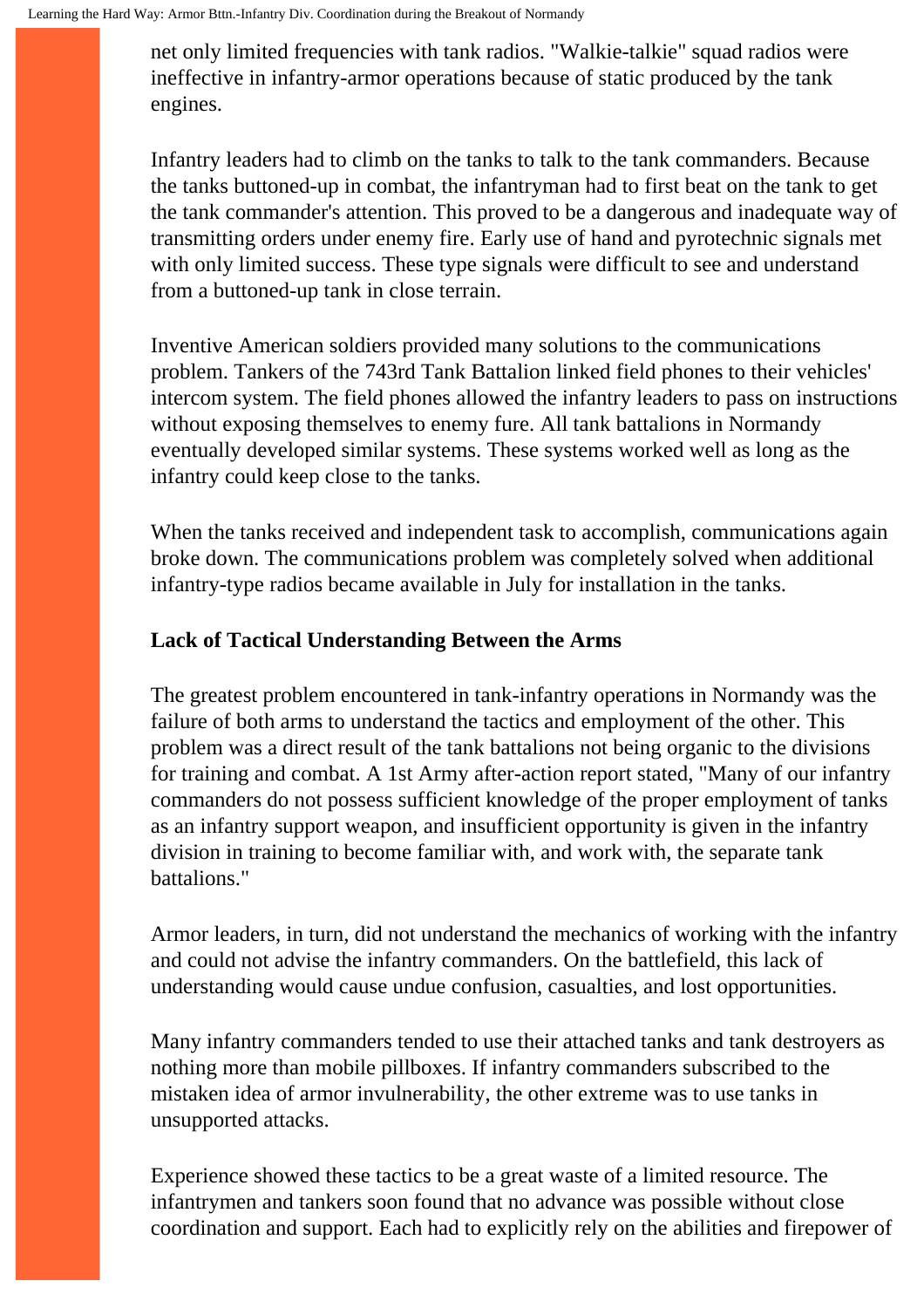the other to survive. Unfortunately, this proved to be a lesson that had to be painfully relearned by each new division that landed in Normandy.

The tank battalions were not without their share of tactical misconceptions. The tankers had conducted a majority of their training as part of a whole battalion or company. Armor officers, remembering the French mistake of parceling out tanks to the infantry in 1940, were reluctant to support the infantry divisions. Both officers and men had come to think of tanks as weapons that used speed and mass to break through all enemy resistance. Working in the hedgerows with the infantry forced the tankers to re-examine their concepts of armored operations. Many tankers learned the hard way that unsupported "blitz" attacks through hedgerows were a fast way to win Purple Hearts.

As combat experience grew, infantry leaders relied more on the input and judgment of the armor commanders. The 1st and 9th Infantry Divisions, both veterans of campaigns in North Africa and Sicily, rapidly assimilated their tank battalions, and had fewer problems with tank-infantry cooperation. An officer in the 1st Division pointed out, "It was found most important to have a platoon leader's recommendation prior to an attack, since he was much better qualified to determine routes of approach."

The 29th, 30th, and 83d were "green" divisions with little experience in armor operations. The failure of these units to learn from the mistakes and lessons of others was best illustrated in the burning tanks and dead American soldiers chat dotted the Norman countryside.

The 30th Division's 14-15 June attack toward the Vire-et-Taut Canal was slowed by regimental and battalion commander's hard lessons in previously supporting the 29th Division. One infantry banalion S3 ordered a tank platoon of the 747dh Tank Battalion, though out of ammunition, to support an attack to keep up the morale of the infantry.

## **Overcoming the Problems**

Early attempts at unsupported attacks by both branches proved costly. Tanks trying to climb over the hedgerows exposed the vehicles' chin belly armor to close-range antitank fires. The tanks could not move until the infantry could not destroy the antitank guns because the tanks could not suppress the enemy machine guns. The solution was to breach the hedgerow so the tanks could get to the flanks or rear of the enemy before antitank guns could respond.

American soldiers quickly improvised methods of accomplishing this task. When they found the use of demolition changes alone ineffective, the soldiers hit on the idea of attaching two poles to the front of the tanks to bore holes in the hedgerows. This device allowed them to place the demolition charges deep inside the hedgerow.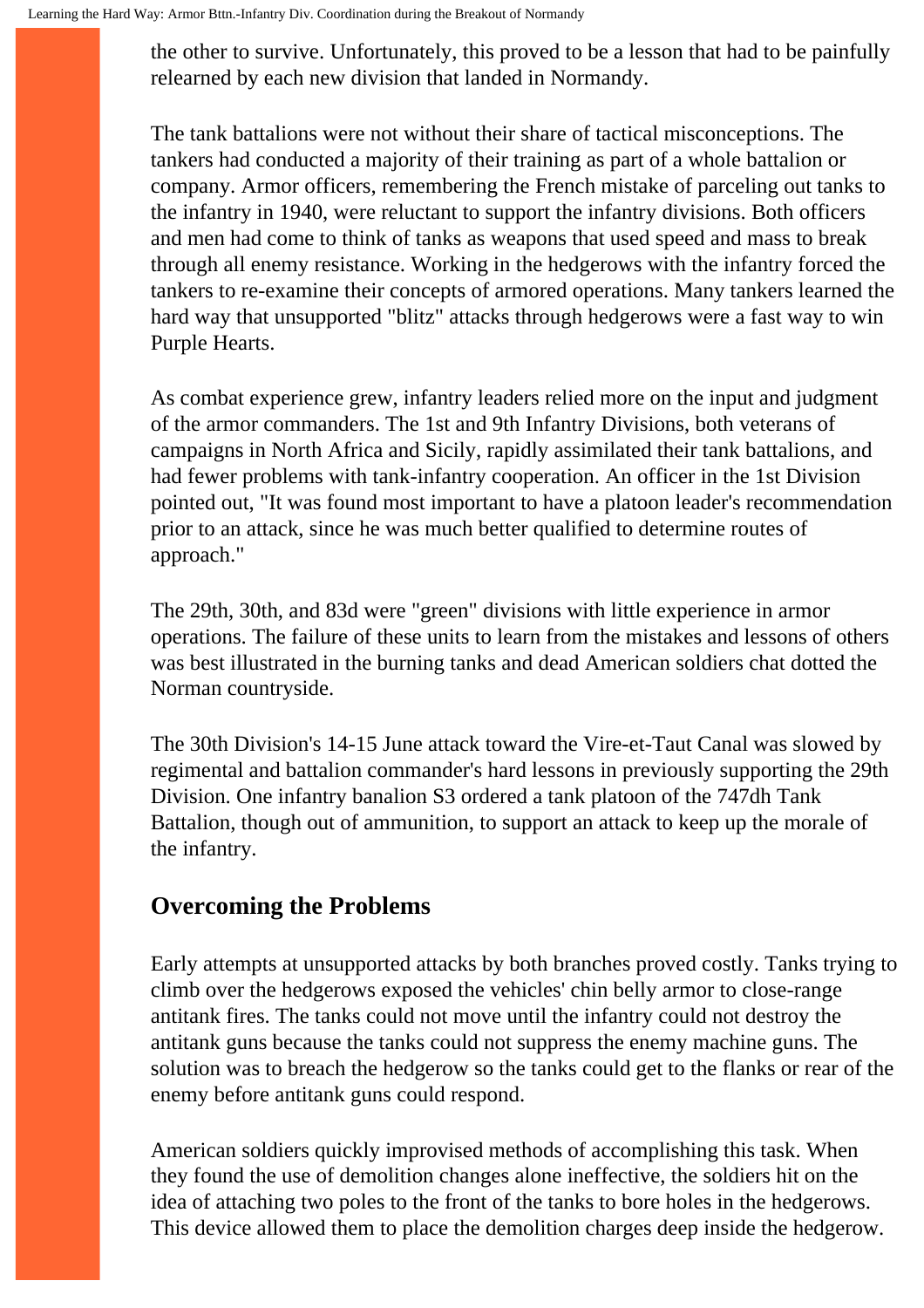Once the breach was made, the tanks and infantry would rapidly move in and secure the objective. The drawback to this method was the time it took to make the breach, and the dust kicked up from the explosion often alerted the enemy to the attack.

Sgt. Culin is credited with discovering that plow-like teeth welded to the front of the tanks enabled the vehicles to push directly through the hedgerows without stopping. These devices became standard equipment for tanks until the end of the campaign.

Another problem to overcome was the difference in mobility between the tanks and the infantry. Infantry training did not include moving troops quickly around the battlefield to exploit success or fight off counterattacks. The infantry regiments depended on the truck companies of the division for most long-range movement. When terrain became more open, the tanks were still restricted by the movement of the foot soldiers, because the truck companies were not considered a combat asset.

To overcome this problem, the infantry often rode directly on the tanks for exploitations and hasty movements. The 9th Division's 60th Infantry Regiment and 746th Tank Battalion used this technique with great success during the 16 June attack on Reigneville. Other units went as far as mounting infantry squads on tanks for assaults on hedgerows. This tactic was risky, but could provide a good mix of tanks and infantry at critical locations during an attack.

Normandy is also dotted with small towns and some fairly large cities. Narrow city streets could be more dangerous to tanks than the worst hedgerow. In small towns, the tanks would move under close infantry support and provide "bunkerbusting" fires. In the cities, the infantry commanders would use some armor for close support, but would leave the majority of the tanks to cut off enemy retreat and reinforcements. The use of armor to cover the escape and counterattack routes was decisive in the capture of St. Lo and Cherbourg.

### **Summary**

The Normandy campaign illustrates how infantry and tanks worked together in armorlimiting terrain. The breakout from the beaches proved that proper organizadon, training, and knowledge is essential for tank-infantry cooperation.

The Organization of forces during the campaign did not provide adequate armor support to the infantry divisions. Because the tank battalions were not organic to the divisions, the building of teams and cohesion was hindered. It is also clear that training did not place enough emphasis on tank-infantry teams before combat.

This lack of training prevented both arms from understanding the tactics and employment of the other. Both tankers and infantrymen were forced to gain a working knowledge of the capabilities and limitations of the other before they could make progress. Even with these difficulties, American soldiers were able to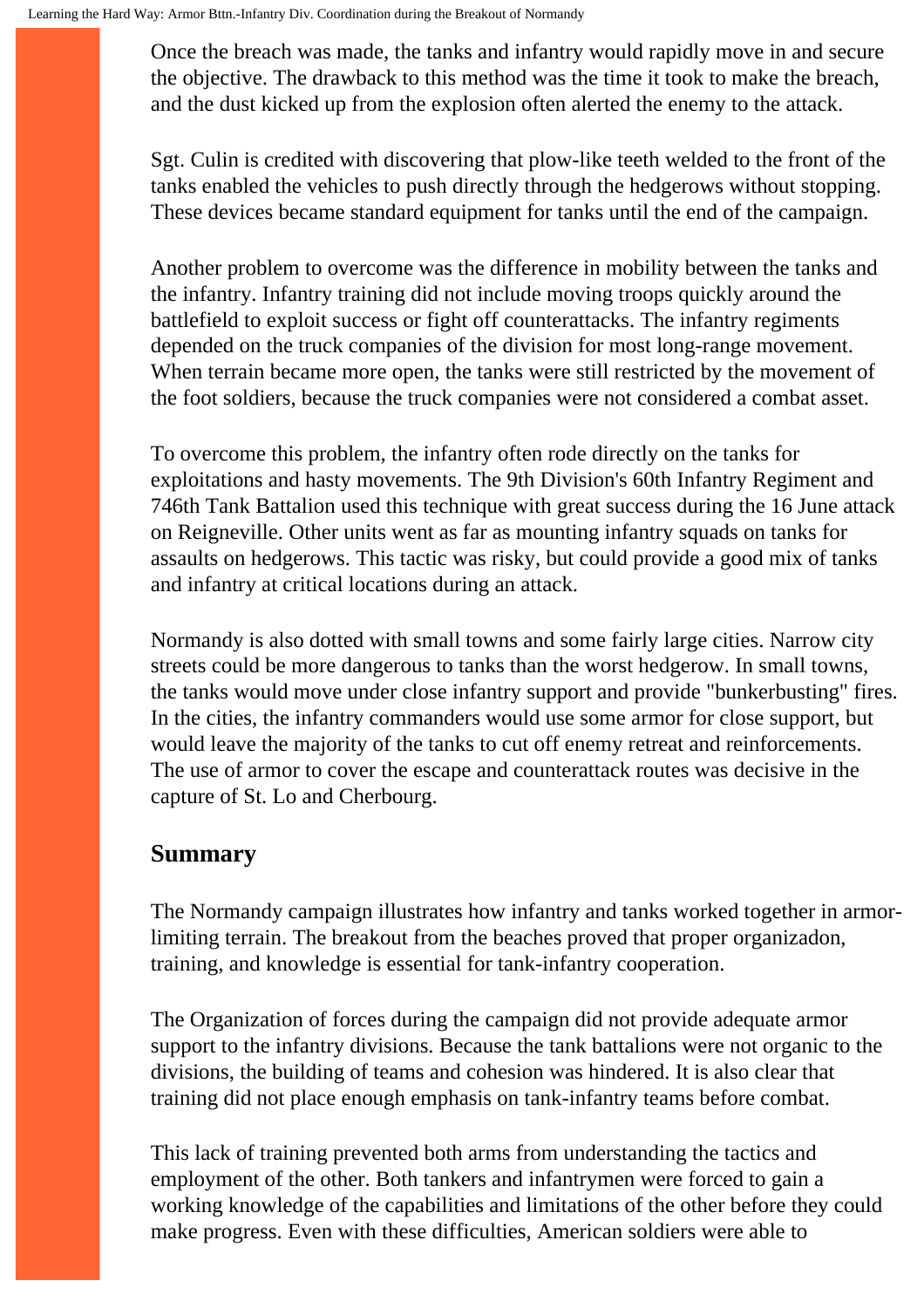improvise to solve most tactical problems. Survival compelled the two arms to work together and exchange ideas.

[Back to Table of Contents -- Operations #1](#page-1-0)

© Copyright 1991 by The Gamers.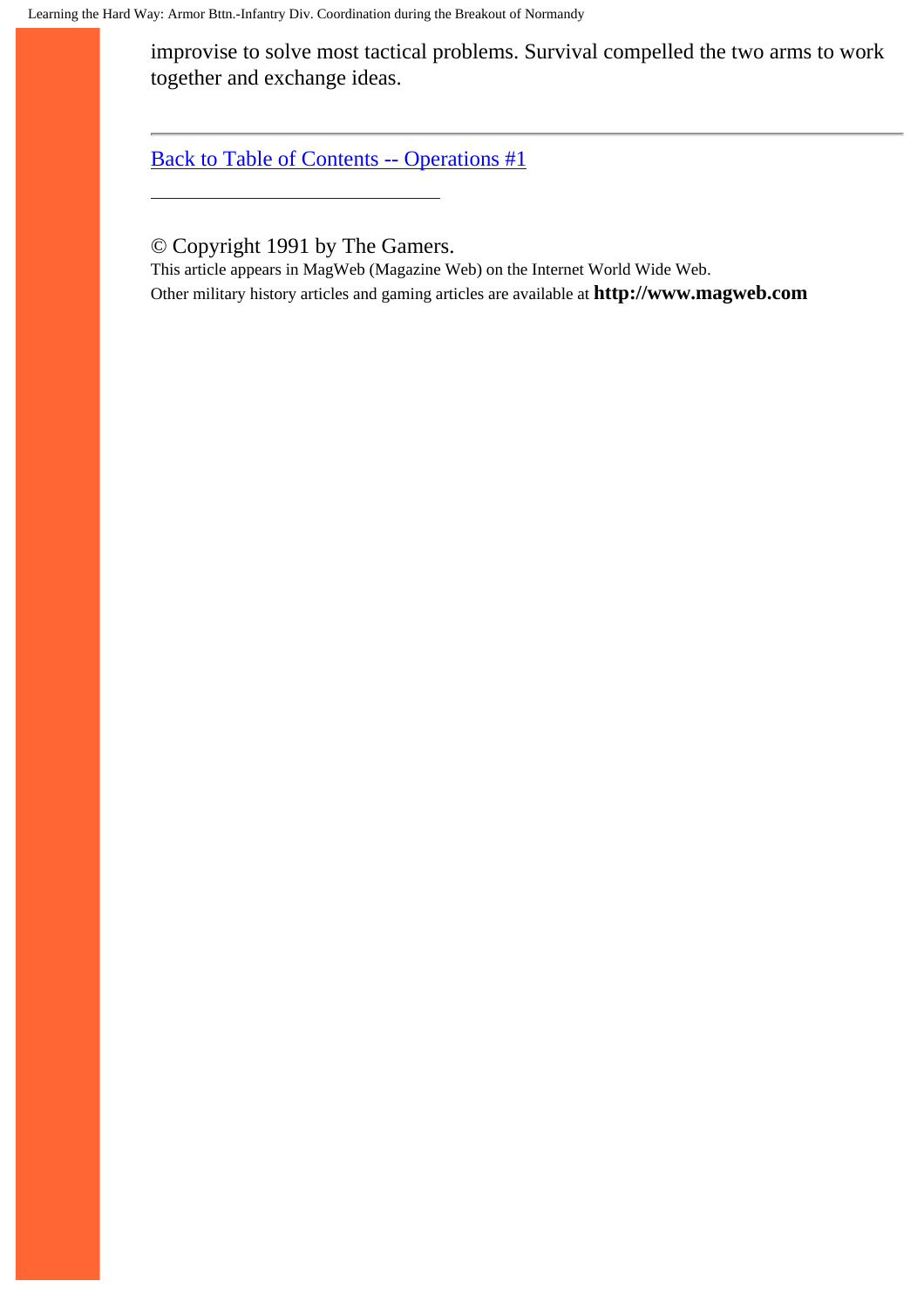<span id="page-37-0"></span>

# **In Brief**

# **Editorial**

*by Dean N. Essig*

Welcome to the first issue of *Operations*. I suppose something of an explanation is in order. We felt a natural need to support our own products and were somewhat disappointed with efforts in their support outside our own control -- we needed a consistent, accurate, and responsible voice to provide our customers with the latest news, revisions and discussion on the how and why of our own games. You must forgive us for being forward enough to do this, but, at least, I believe you understand why we did it. I hope we can provide you the product you deserve.

To do this, we need your help. Support in the form of subscriptions would be one way. This magazine is designed to support itself, period. You and I both need no reminding of the importance of subscribing to support a magazine and I will not belabor the point.

Next, second only to subscriptions, is writing. This is to be a *player supported* support magazine. I need your articles -- your tips and tricks, your play strategy, your views on whatever. For those inclined away from formal articles, your letters to the editor will be welcome and published (if you don't tell me otherwise) hopefully inspiring a readers forum debate -- the content of which will be only limited by your imagination, a little "good taste editing" and space availability. I will never intentionally edit your comments in such a way as to change their thrust or meaning as I've seen elsewhere.

You say you don't have the time or desire to write either an article or letter? Ok, how about dropping me a line on what you would like to see an article about, but don't have the time to put it together yourself. Since you know what you want to see, you are the best judge of the desired subject and approach -- let me know what you want to read about.

Ok, the what we want and need stuff is out of the way. What do you get out of it? To begin with, we will give you an intelligent forum for examining gaming products and their play. With both examples of play and discussion of the reasons behind rules, players should gain a deeper understanding of the products. The goal is that increased understanding will lead to greater enjoyment.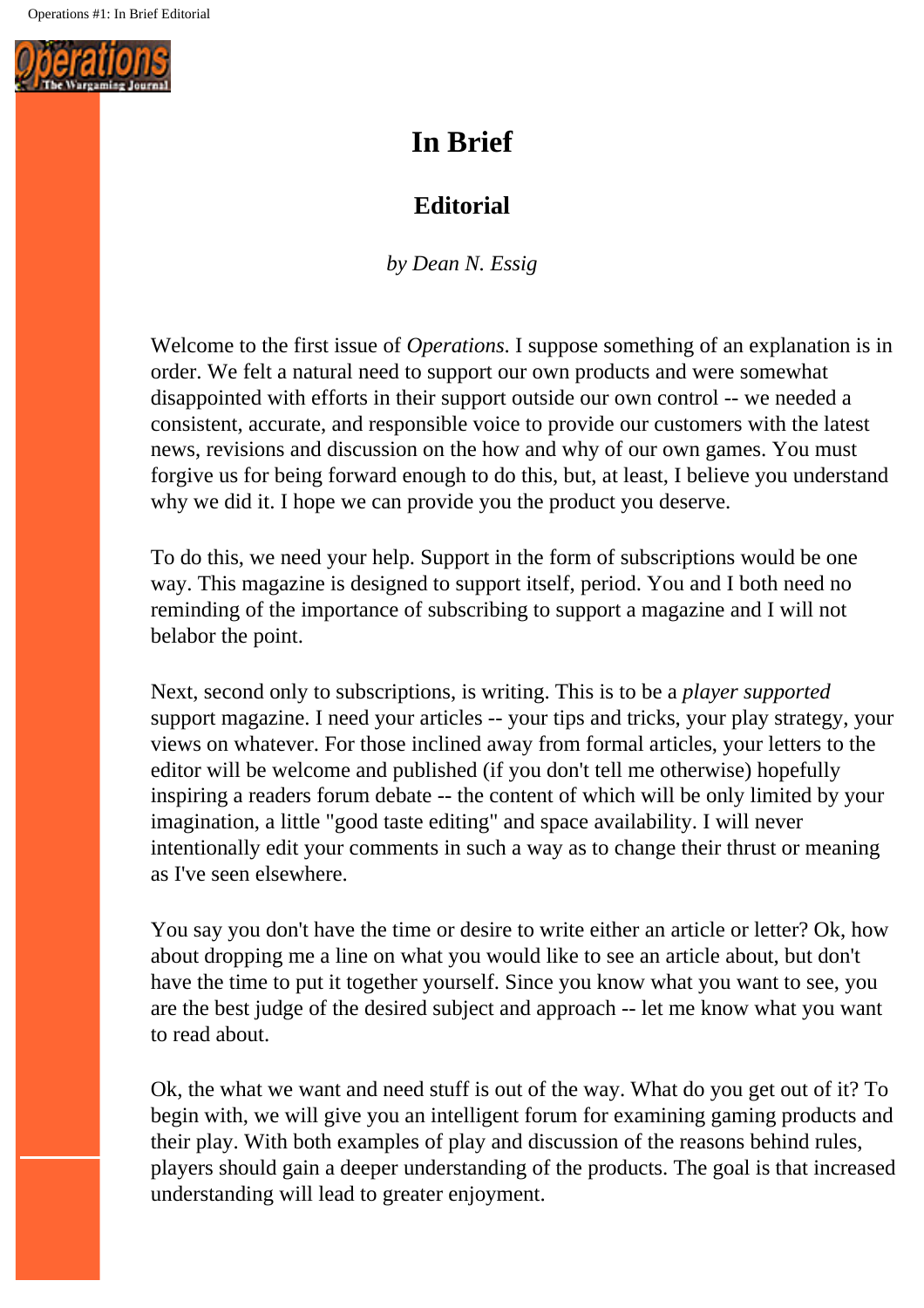Also, you will get a look at systems under development so you can interject your views *before* publication -- giving all of us a more satisfactory product. All of this is meant to apply to other company's products as well, although we can only speak with authority about our own. We, of course, cannot claim to be unbiased, so product reviews are not to appear in these pages. If a particularly noteworthy product appears from another company, I will comment on it and give a short description of what I see as its good points. It is neither our right, nor goal to criticize the work of other companies. This is not a review magazine. I hope other game companies take advantage of these pages to help their products and gaming in general.

As I've stated before, this magazine will not accept any advertising other than announcements of our products and services. We do, however, wish to publish the names, addresses and phone numbers of game stores (free of charge) in every issue. This is provided as a service to both the stores and the gainers. Game stores are notoriously hard to find. If you know of a local game store that could use a free plug, tell them to drop me a note.

Thank you for your interest in this magazine. With your input and help, I hope to interject a good amount of life back into a beast announced as DOA by others our hobby!

[Back to Table of Contents -- Operations #1](#page-1-0)

© Copyright 1991 by The Gamers.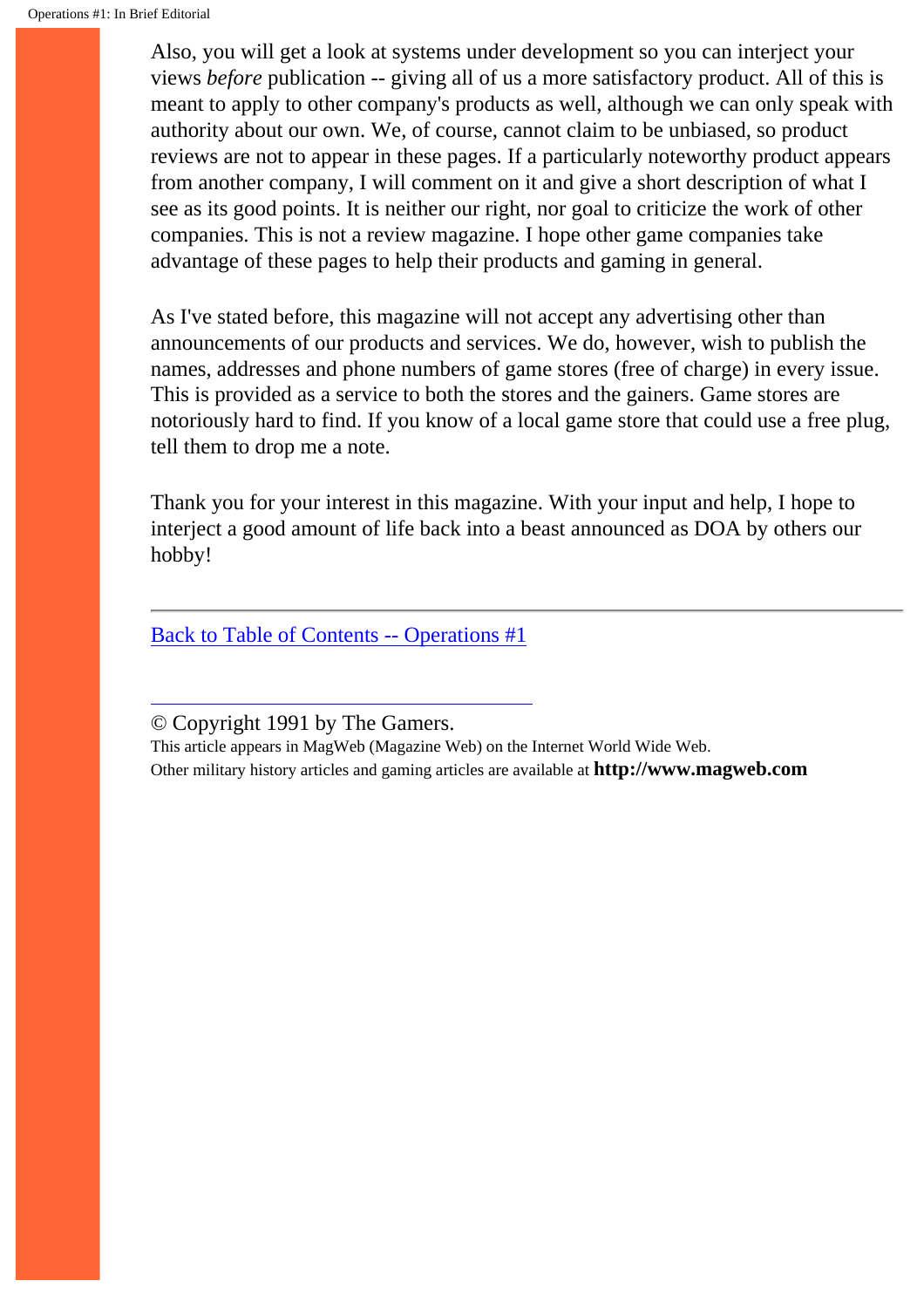<span id="page-39-0"></span>

# **OutBrief**

## **No Recruiting**

*Dean N. Essig*

This section is designed to give some last thoughts on gaming and to direct your attention to the future.

Let's get one thing straight. Something all of you players out there know, but some people just can't get on the same wavelength about. Wargamers do not need to be harassed about anything -- this is a hobby. People have hobbies for one reason -- to have a little fun with their free time. Face it, this hobby cannot die if at least one of you is still in his garage late at night playing some old game.

Maybe it would shrink so far as to not support a manufacturer -- distributor -- retail system, but there would still be the small mail order game house to supply you with games. If no new games are being produced which are good enough to support a game company, then tough. Improve or die. Wargame companies are not, and should not, be exempt from basic laws of business.

My point isn't very deep or philosophical, only that gamers are in this to have fun. We do not need lectures about recruiting, style of game to like, or that we should support game companies, irrespective of their bad products o track record. I got my fill of recruiting lectures in the military (recruit or die...it will show up on your OER... mandatory "this officer support recruitment" remarks) and I need none in my hobby. Sure, we can always use more gainers, but not so much that we should scare away those already playing.

What's with this one man campaign to bring on games about Low Intensity Conflict, anyway? I can see interest in Alternative History (unpalatable, but honest) easier. I've got a news flash, LIC is boring -- no matter how modern or "in" it might be. Such games really need a hidden movement or blind system (or the guerrilla leader will find his clock getting cleaned much of the time) and these systems fail miserably solitaire. And, another flash, I play solitaire most of the time, too. So lay off, and put this effort into something productive.

Those are my thoughts, anyway. Before I close this column, I wanted to encourage you to start designing. We can put out up to 6 games a year, but will only do that if we have good ones to release. With just Dave and I designing, I don't feel safe with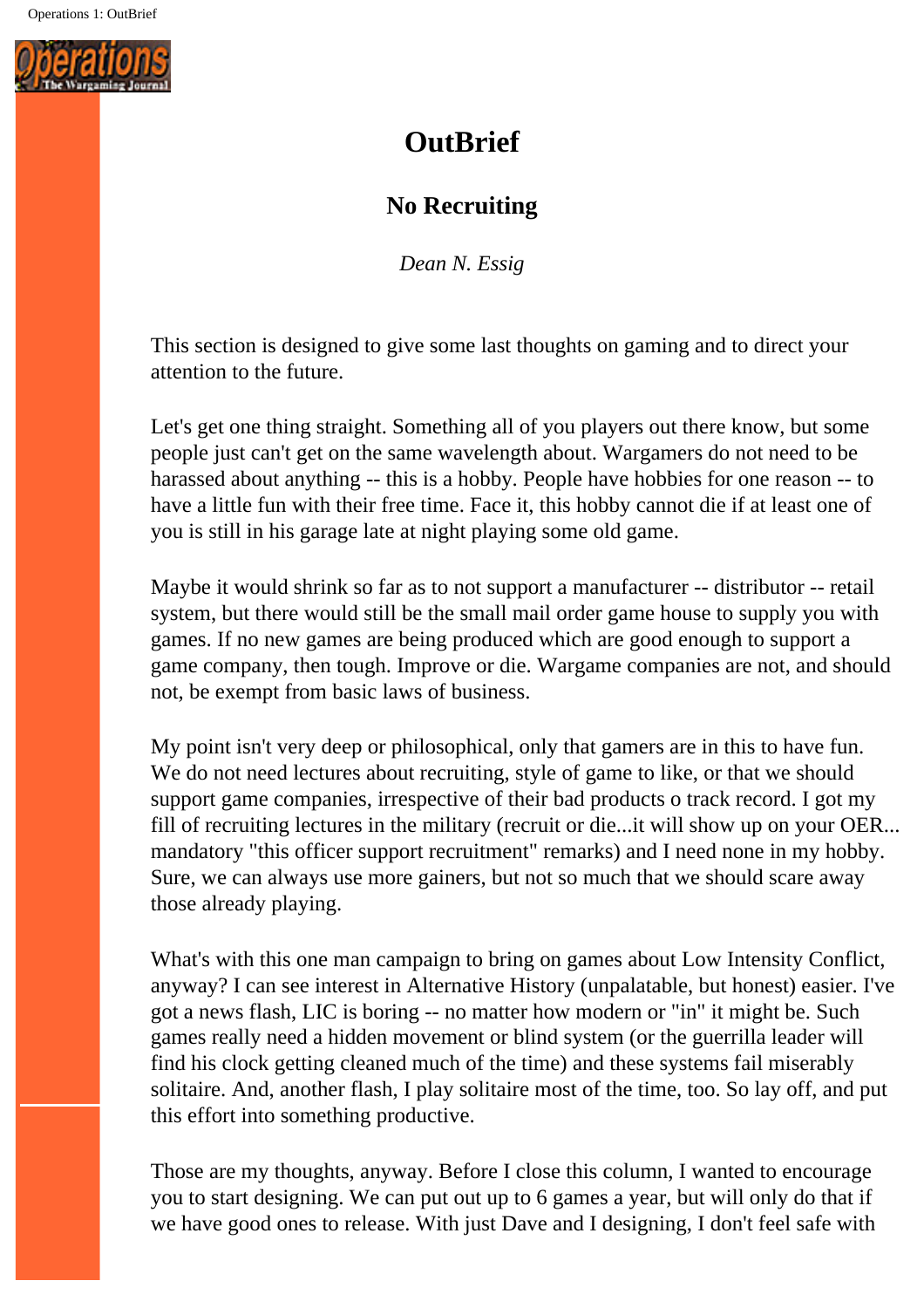trying on more than 4. If that's is all you need and you are happy with the range of topics we are hitting, ok.

If you have any complaint, the easiest way to fix it is to design a game which hits your favorite topic. The SCS system will be good for that because it is not scale or time period dependent. It could even be used for an Ancients game... Anyway, the point is that Dave and I are limited in our expertise, and will not be designing games outside of that realm -- simply because they wouldn't be good enough. If you want something radically different from what we've been doing, you'll need to get to work!

I hope you have enjoyed this first issue of *Operations*. It was short a section because it was the first issue -- Letters to the Editor. Be sure to write up your opinions for next time. We will make every effort to print up your letters promptly with only a small amount of good taste editing. Send or call in your rules questions. That column burns through a lot of questions in each issue and we will always need more. Send in your articles or ideas for articles.

[Back to Table of Contents -- Operations #1](#page-1-0)

© Copyright 1991 by The Gamers.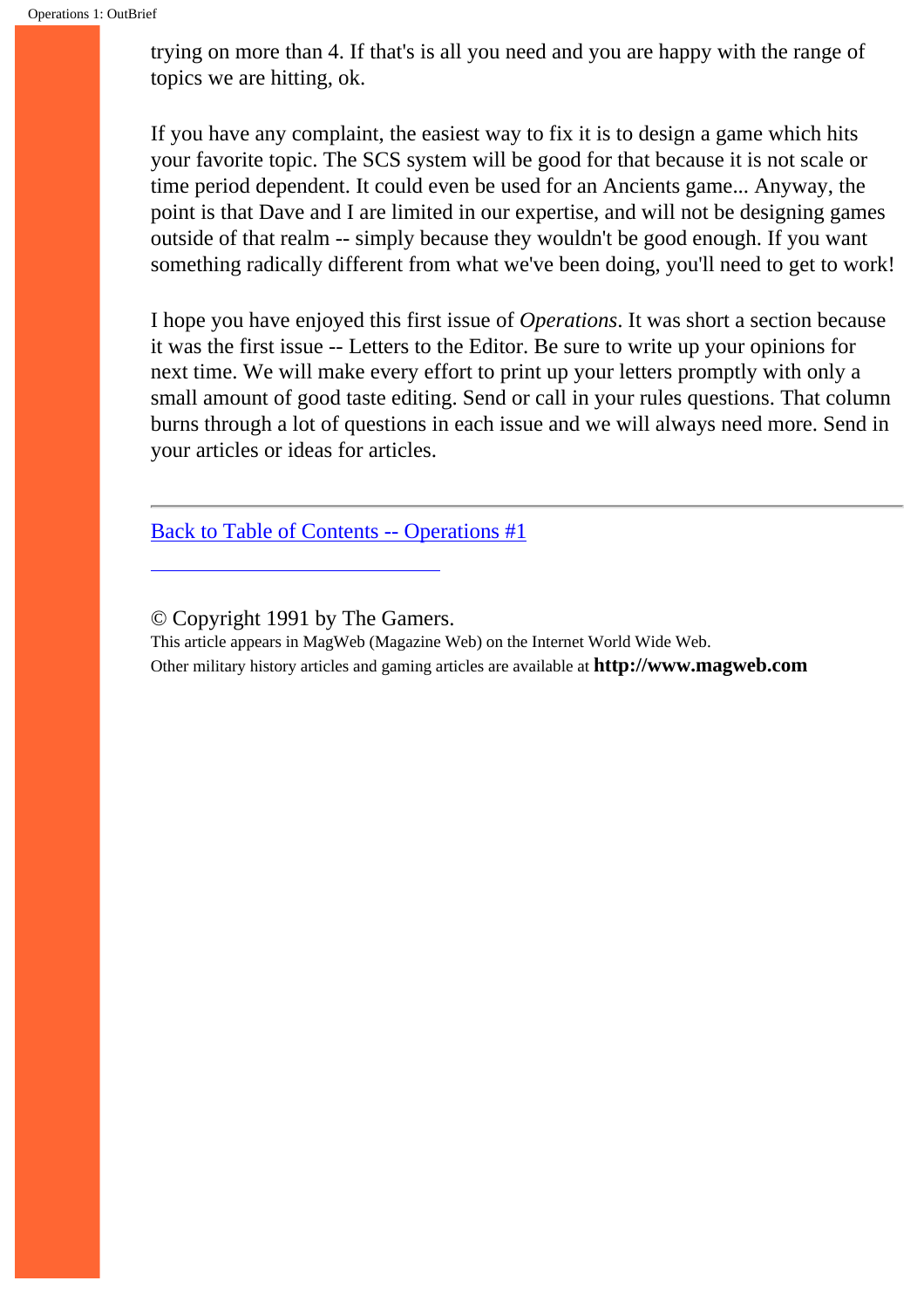<span id="page-41-0"></span>

# **Up & Coming**

## **Product News**

*by Dean N. Essig*

**Barren Victory.** The Battle of Chickamauga *Civil War Brigade Series #4*. Dave Powell. This game (see anicle this issue) is all but finished and will be available at Origins in Baltimore.

**Omaha.** The 1st Infantry Division's Assault on D-Day, *Tactical Combat Series #3*. Dave Powell with some minor assistance from myself. This monster is still on track for October, 91. See preview article in this issue. Work proceeded rapidly after I was dethroned as designer by my injuries (grumble, grumble) and Dave has done his usually area job in putting my loose ends into a tight package.

**Bloody Roads South.** The Battle of the Wilderness, *Civil War Brigade Series #5*. Jim Epperson. Jim is our first "outside" designer. His work will be gone over with a fine-tooth comb this summer and the game will provide the first ever brigade level treatment of this very interesting battle. Due for release April, 92.

**Guderian's Blitzkrieg.** This is the first *OCS* game (see below) on the drive on Moscow, the right wing of Army Group Center, Oct 21 -- Dec 21, 1941. The maps for this one (two that is) are being done right now. OB work is preceding a pace. I need a hand from the East Front students out there -- aircraft, weird rear area units, supply line and dump data. If you are interested in helping -- give me a ring. Due for release Origins, 92.

**Stalingrad Pocket.** The first SCS game. This was originally submitted by a player in Japan using a slightly different system. He gave us the go-ahead to re-format it into the *SCS* rules. The game covers the first Soviet counteroffensive in the winter of 1942 and the creation of the 6th Army pocket in Stalingrad. Due for release Origins, 92.

**Perryville.** The Battle of Perryville, *Civil War Brigade Series #6.* This game with one map and 1/2 a countersheet (280 counters) is designed for the player who wants a *CWB* game that takes up little space & can be played quickly. It is in playtesting at this time. Due for release October, 92.

**Blood of Generals.** The Battle of Franklin and potential Battle of Spring Hill, *Civll*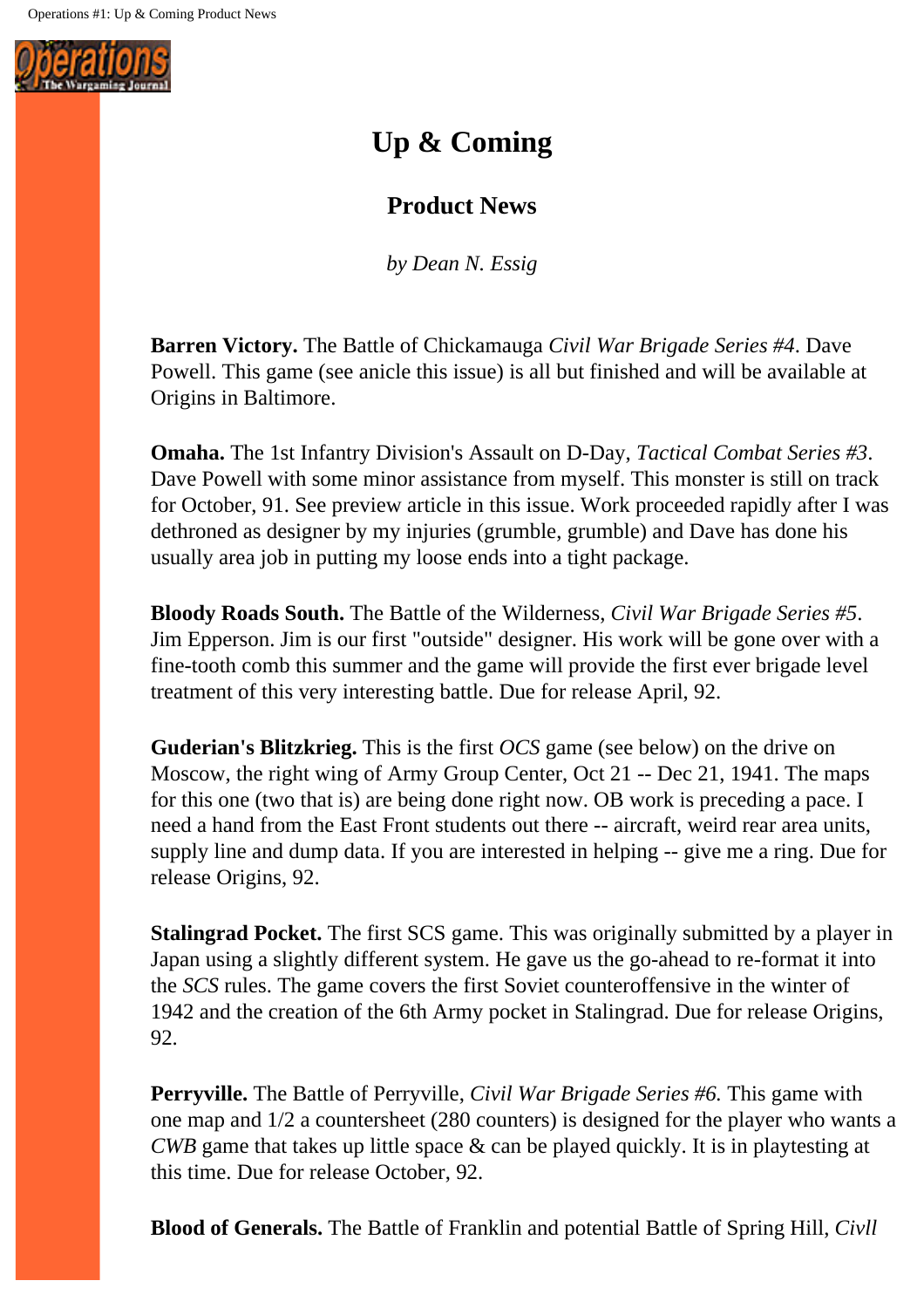*War Brigade Series #7.* Like **Perryville** this game is for those with little space or time. It affords the player the ability to examine the what-if aspects of the botched Spring Hill Affair. Also, it allows a close look at the effect of army commanders on drugs... Due for release October, 92.

**Napoleonic Brigade Series.** Now that the rewrite of 2nd edition *CWB* is done (thank goodness), work can proceed rapidly on this new series. The groundwork was laid by Dave Powell quite some time ago (fall, 1987 to be exact) and only now has everything fallen into place to allow us to finish it up. If any of you have a favorite Napoleonic battle you'd like to see first let me know (Waterloo is out for now...) The first release in this series is scheduled for Origins, 93 on the Battle of Austerlitz.

**Operational Combat Series.** I've been working up this one for quite a while now, and I think its final form is coming close. It is a battalion through division depiction of air and land combat from, say, 1900 to 1950 (missiles, whether SAM or otherwise, mess it up.) It has been undergoing a massive playtest for months now (using an otherwise unplayable Nonh Africa game as a test bed) and things look good. The system is designed to be fairly simple to play, yet with enough "depth" to entertain the true hard-core out there. I hate it when games, to be simple, abstract fairly important features of warfare -- in a way that makes their importance invisible to the play. Pet peeve, you see.

**Standard Combat Series.** This series is designed for those who do not care for the complexity levels of our other games. It uses a straight-forward game system you all could play at the drop of a hat -- the one most of us cut our teeth on in the Seventies. State-of-the-an? Irrelevant, it wasn't designed to be pan of any such rat race. It uses a basic odds combat results table, trace supply, Move-Fight-Exploit sequence. This series was designed with both veterans and novices alike in mind -- for when time and complexity decide for a player what he is willing to play.

[Back to Table of Contents -- Operations #1](#page-1-0)

© Copyright 1991 by The Gamers.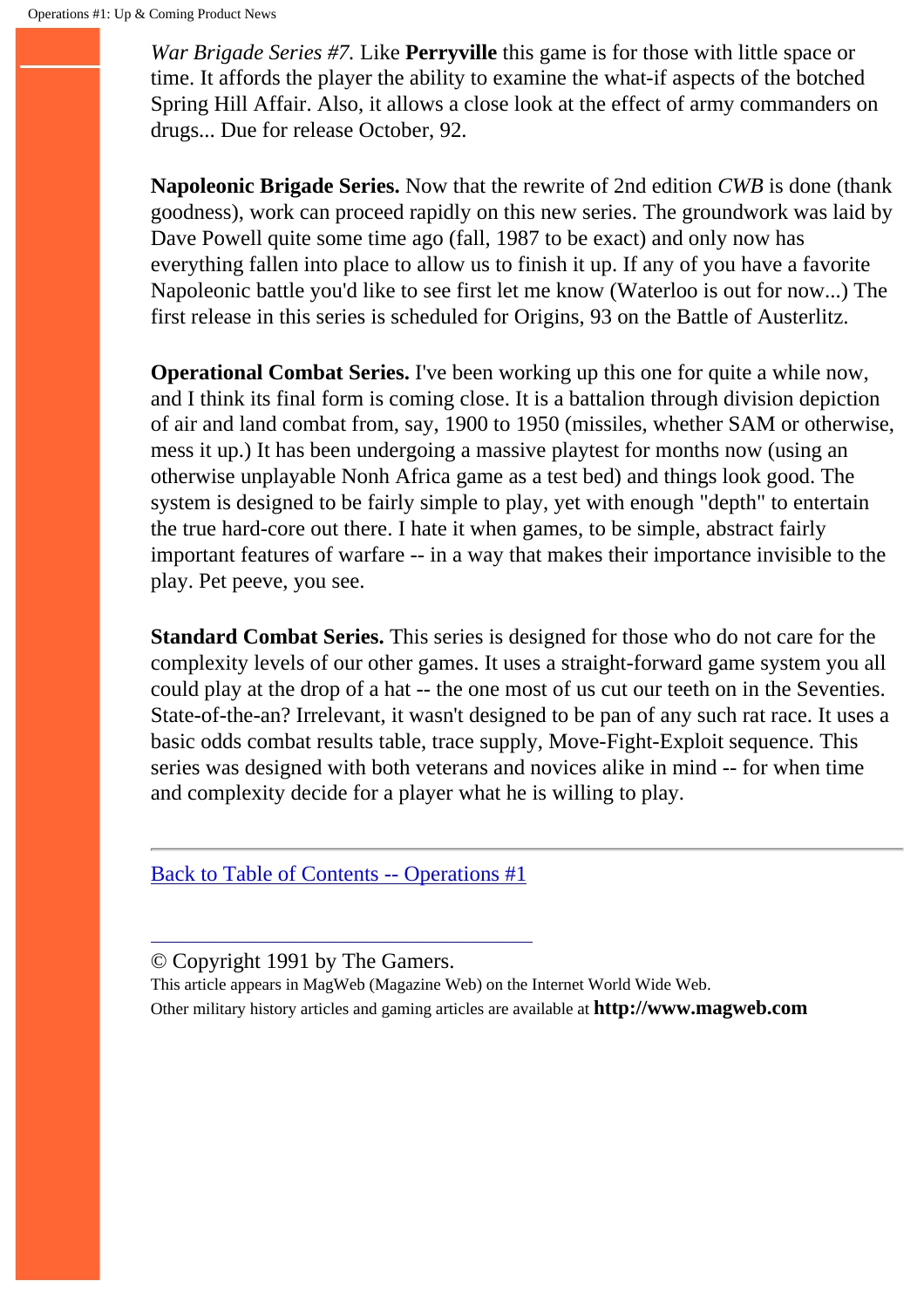<span id="page-43-0"></span>

# **Game Rating Chart**

## **Explanation**

*by Dean N. Essig*

This chart is provided for your interest and use as a purchasing guide. It will represent the accumulated opinion of gamers as to the value of the listed games.

It is not, due to its sample population, unbiased. However, for those who vote, it will be accurate. Every game is available to be re- evaluated whenever you like (as long as the Rating Chart Rules are followed.) Therefore, if game X has either too high or low a rating, you can send in your opinion. This is added to those before you and divided by the total number of votes a game has gotten to give a new rating. A simple weighted adjustment. This should help keep the rating current. A game will not be included on the chart if it has less than 25% of the average number of votes per game. Games without enough votes to make the chart will be listed.

We will only ask for two specific ratings per issue. These will usually be new games not yet listed on the chart. The remain- ing spaces on the sheet are for your use (as well as any additional paper you wish to use.) You may vote for as many games as you like.

The games are rated as an overall item for the simple reason that we cannot take into account everyone's opinion of what makes a good game. To list a few categories to use as parameters doesn't work because it makes the categories of equal weight and no one has any ability to determine otherwise. Besides, if you are told to rate a game according to factors X, Y and Z, but you know that what makes a good game is box color, not X, Y or Z, how can you rate it correctly? This is an extreme example to be sure, but I feel it illustrates the right point.

Your views cannot, and should not, be constrained by someone else. By having the rating free-form, you are free to rate base on what you think is important.

Why no requirement to play the game? If you are like me, you won't try to play games you don't like. Does this mean you cannot voice that opinion on what you do not like? I should hope not. If more players like subject X than Y, X will get more and better votes than Y. Is this fair? Maybe not, but it more accurately represents the voting population.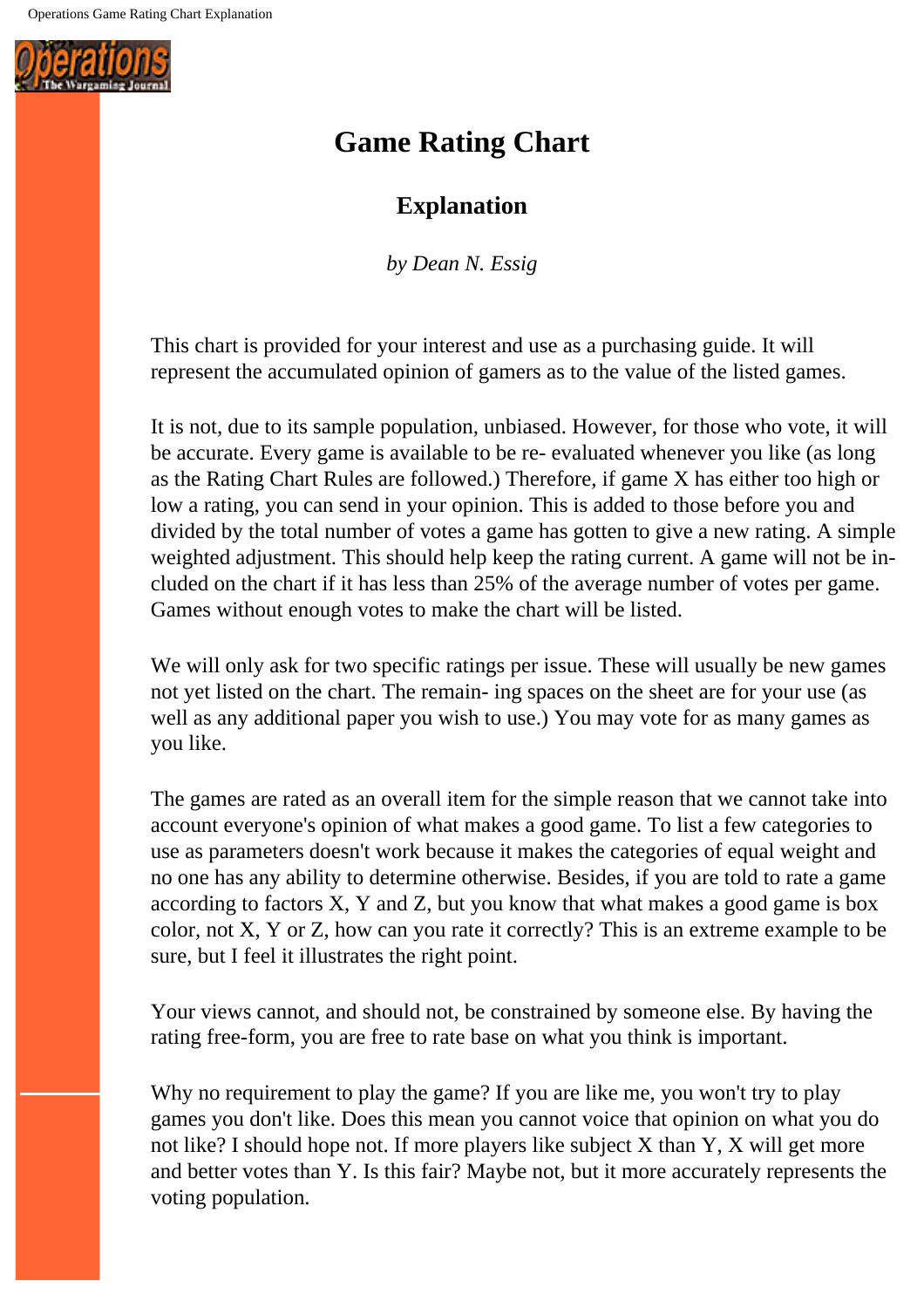People are generally unable to properly rate things on scales of much greater than 5, say 10. Therefore, we opted for a 1 to 5 scale, with its subjective definitions of good and poor. I think the differences between a 7 and an 8 on the usual scale are too subject to chance. I want games that are rated by player's according to their opinion of the game, not thier interpretation of the scale values.

Finally, a plead for sanity. I want you to vote on any game whose rating "seems" wrong, but I want you to vote by the rating you think it should be. Please do not vote by only using 5 or 1 to push the rating one way or the other.

I look forward to future issues and the adjusting ratings of games as time goes on. I, like most of you, am very curious about the interrelationship of the assorted game products out there and which ones are most (least) liked. This initial chart was based on a small group I could call, write, or otherwise pester. I look forward to hearing your views and tabulating your votes.

[Back to Table of Contents -- Operations #1](#page-1-0)

© Copyright 1991 by The Gamers.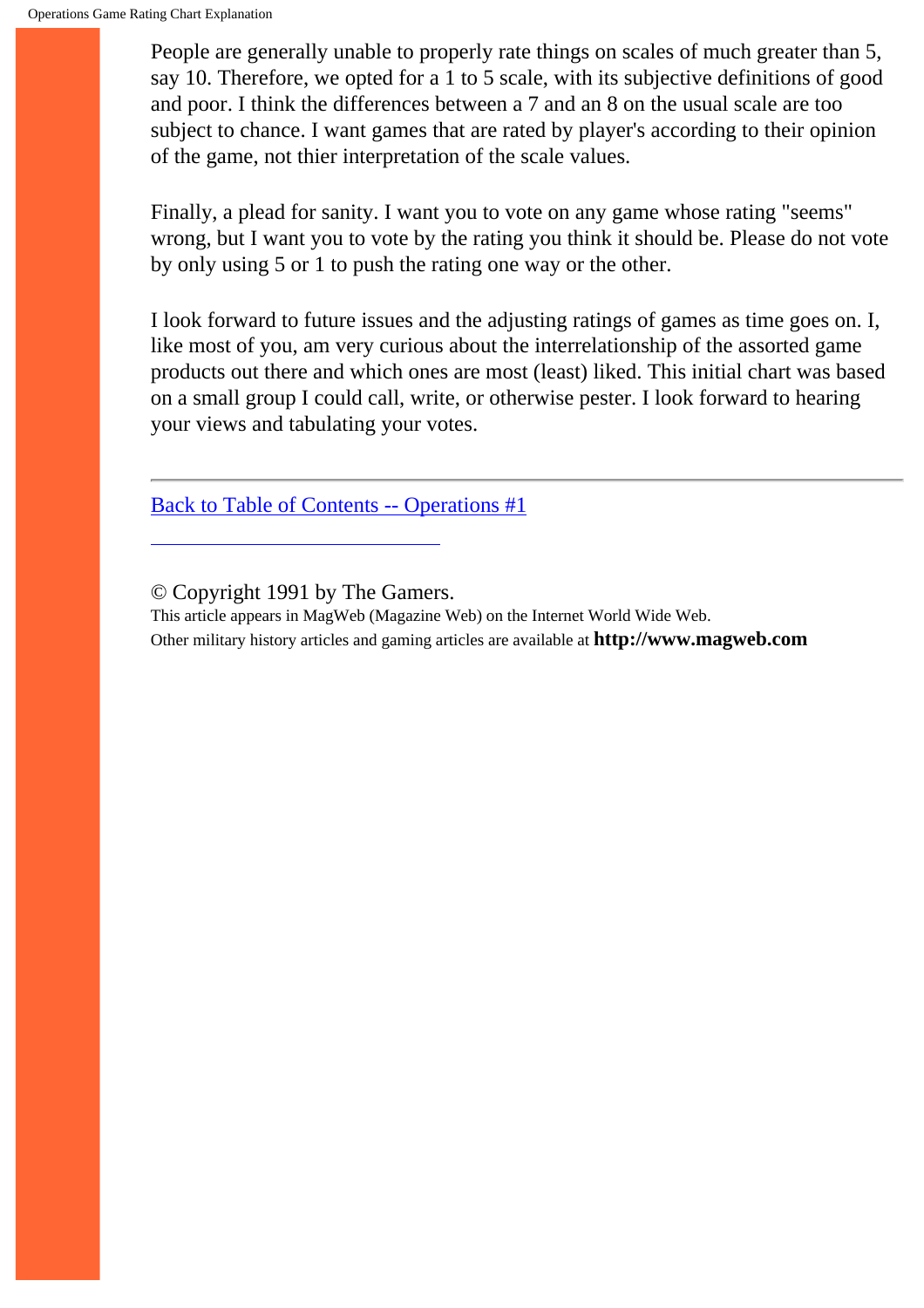<span id="page-45-0"></span>

# **Question and Answer**

# **Civil War Brigade Series**

### **Should the Up Slope movement penalty be used for units moving along roads? Ditto for extreme slopes?**

Roads negate all terrain features for units moving along them, assuming the moving units are eligible for road movement benefits i.e. in column, etc.

### **How does a commander regain control of a division action under divisional goals?**

If the division again re-enters command radius of the Corps HQ, the player may automatically revert the division to normal control, if he so desires. If this cannot happen, the corps commander must go "fetch" the division, in effect issuing another divisional goal to return to the corps, or the army commander may issue an order (which must then go through acceptance) for the same effect.

### **In terrain effects, an infantry unit in line has a cost for crossing a slope and for entering a higher elevation, are these cumulative?**

No, the higher of the two is used (if a difference exists), but they do not add together.

**If a unit receives a 1/2 combat result, which then rounds down to zero, it must take a Straggler check. Does it also make a Morale Check?** 

Yes, the unit must make both checks.

### **If two units fire at a given target, one is low ammo, the other is firing up a slope, is the Fire Table shift two or one?**

A slope only affects a fire combat if all fires into the hex cross slope hexsides. So, only one column shift is in order.

**If a supply wagon is overrun by enemy units is it destroyed or captured? If so, is it ever returned to play? Are wagons subject to loss if fired upon?**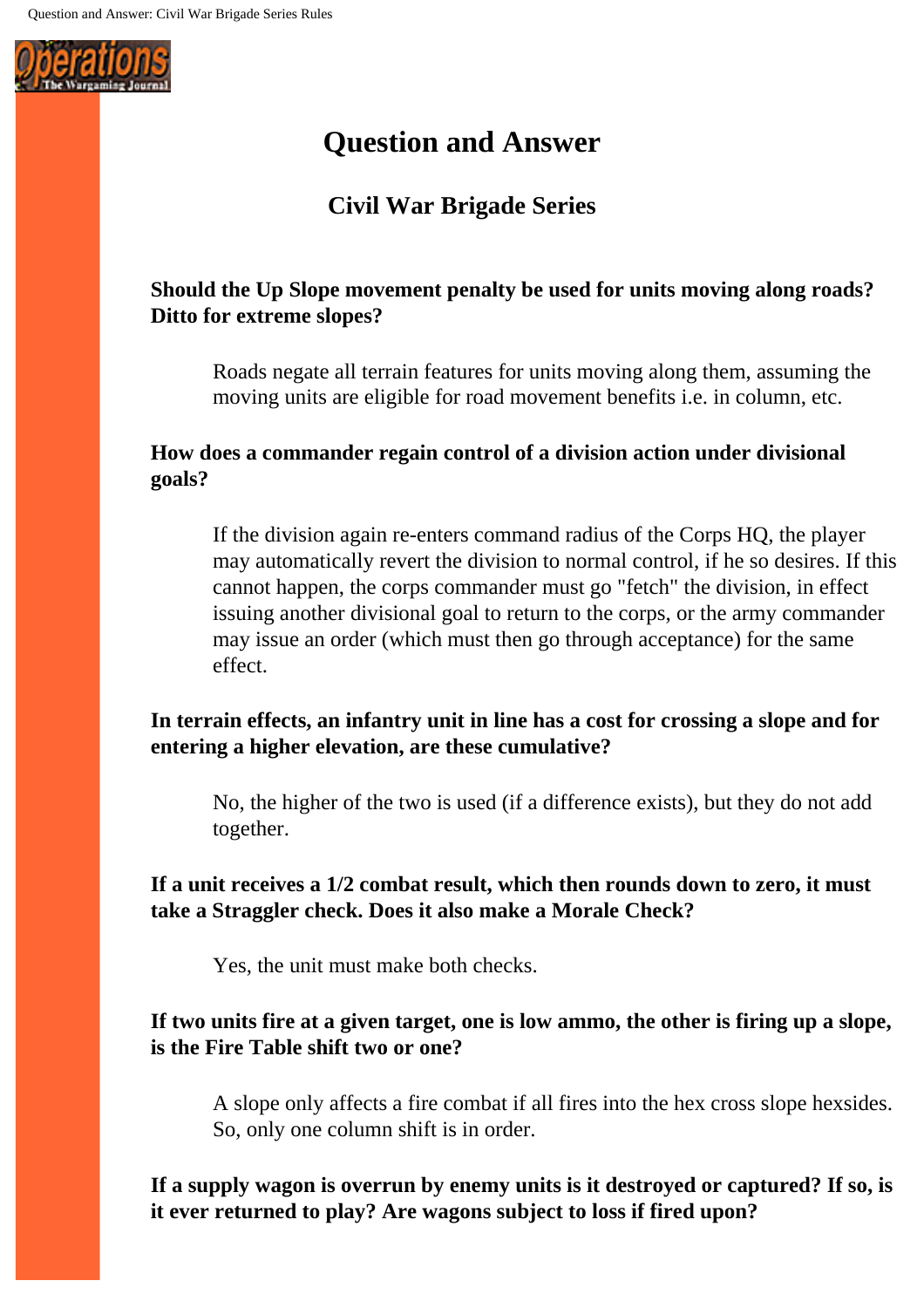If overrun by enemy units, supply wagons are destroyed and not resumed to play. Wagons have one step and may be engaged with fire comber They suffer no adverse formation (they are not limbered or in column). or facing effects (they front all hexsides.)

#### **What is the minimum strength needed to support an extended line?**

To have one, a unit must have at least a B fire level. This splits into two C's.

### **A few Disorganized units are on a target. Are their Fire Points halved as individuals or as a sum?**

They should be halved as a total (or, halved separately maintaining fractions until added.) Always round these down.

### **What's the proper order of resolution in a fire combat? Since, a leader's death may make a difference.**

The proper order for resolution is: Fire Combat Table -- Straggler Table -- Leader Check -- Morale Table. Therefore, if a leader dies or a unit becomes wrecked through stragglers, it impacts the morale check.

### **Is a Blood Lusted unit required to make Close Combats?**

No. Blood Lusted units are generally very useful for close combats, hut such use is not required in any way.

### **I sent orders from the army commander to the corps leaders. Do they issue orders to their divisions?**

Generally, no. In certain games with a Wing or Grand Division structure such may be the function of the leaders at those levels. Once a corps leader accepts an order, the corps (or those parts available, anyway) follow the orders given the corps without extra work or hesitation.

### **Ok, if I sent orders to a corps which were delayed, can I then use initiative to get them anyway?**

No. In the first edition this was not explicitly stated, in the second it is. Be that as it may, this is a method used to avoid the command system and is not the correct way to play the game.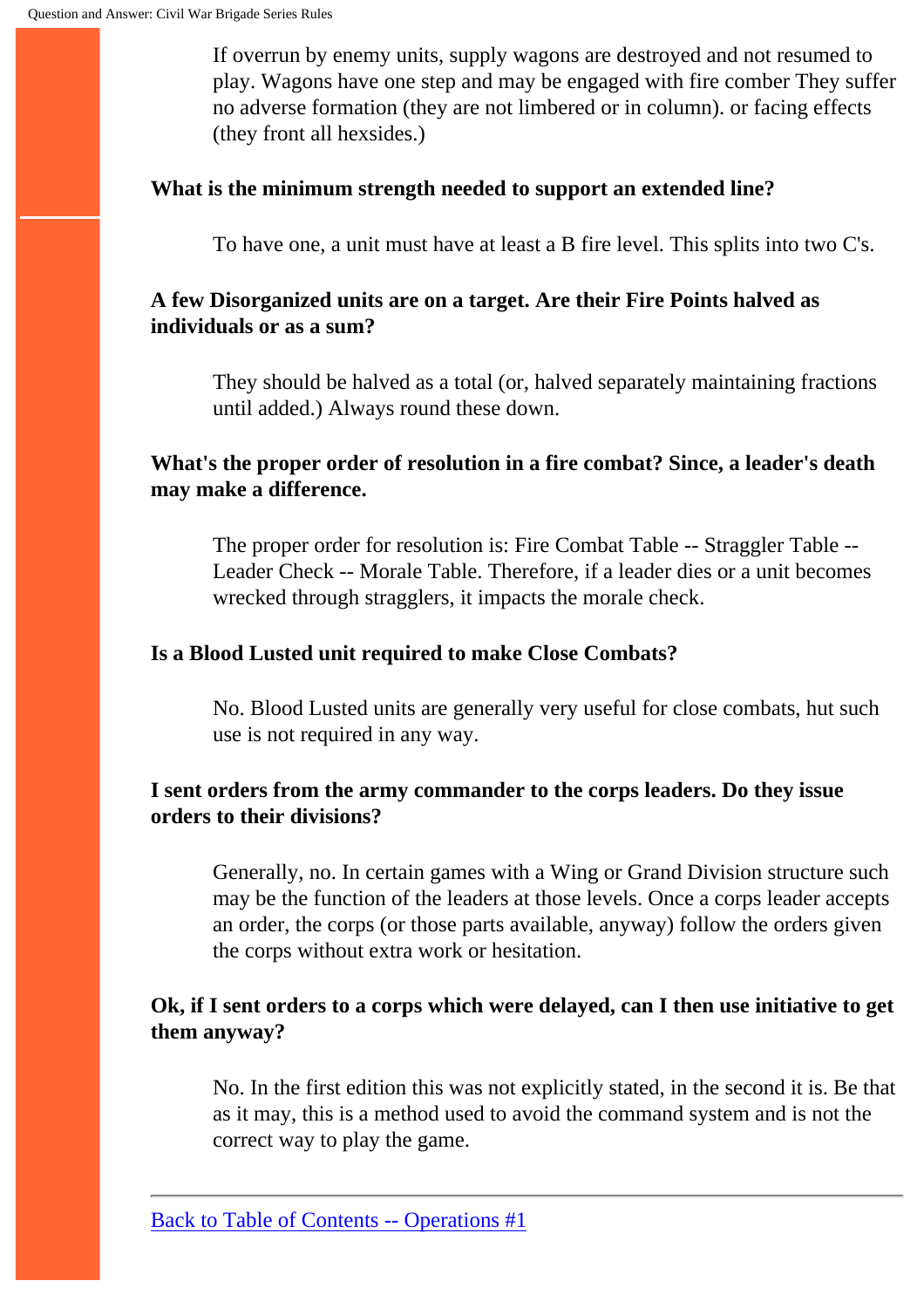<span id="page-47-0"></span>

# **Question and Answer**

## **TCS Series Rules**

### **Why does a tank platoon cost the same in size modifiers as an infantry company? I would think the tankers could be ready faster than the infantry.**

The reason for this seeming incongruity is that abstracted into this size differential is the maintenance and logistical considerations of the tankers. The tanks need to re-arm and refuel frequently. Instead of burdening the player with these details the game does them for you whenever tankers are "between missions. "

### **An infantry platoon is destroyed via the Fire Combat Table or through SYR disintegration. In which case is a +2 added to the company morale, or both?**

Only infantry platoons destroyed due to Fire Combat Results on the Fire Combat Table add the +2. SYR losses, AT Rolls, Artillery/ Mortar vs Point Target Tables do not add this, ever.

### **A stack of six units is moving along and triggers overwatch fires. How many times do we roll to determine permission, etc.?**

Only once. Basically you are overloading the defender's with targets. They cannot fire, observe and adjust fast enough to engage more than a few of the herd of tanks to their front before the targets disappear.

### **When calculating the modifierfor the morale check from the Fire Combat Table, is the "total steps lost" referring to the platoon checking morale or the entire company?**

The steps the unit checking counts, not the whole company.

### **What mode is a suppressed or paralyzed unit considered to be infor Terrain Effects when fired upon?**

It is still considered to be in the mode it was in under the suppressed/paralyzed marker. The idea is that the troops are now pinned down where they were and are still as protected or exposed as they were before being fired upon. If in move mode, this means the troops are prone, under fire, in the open or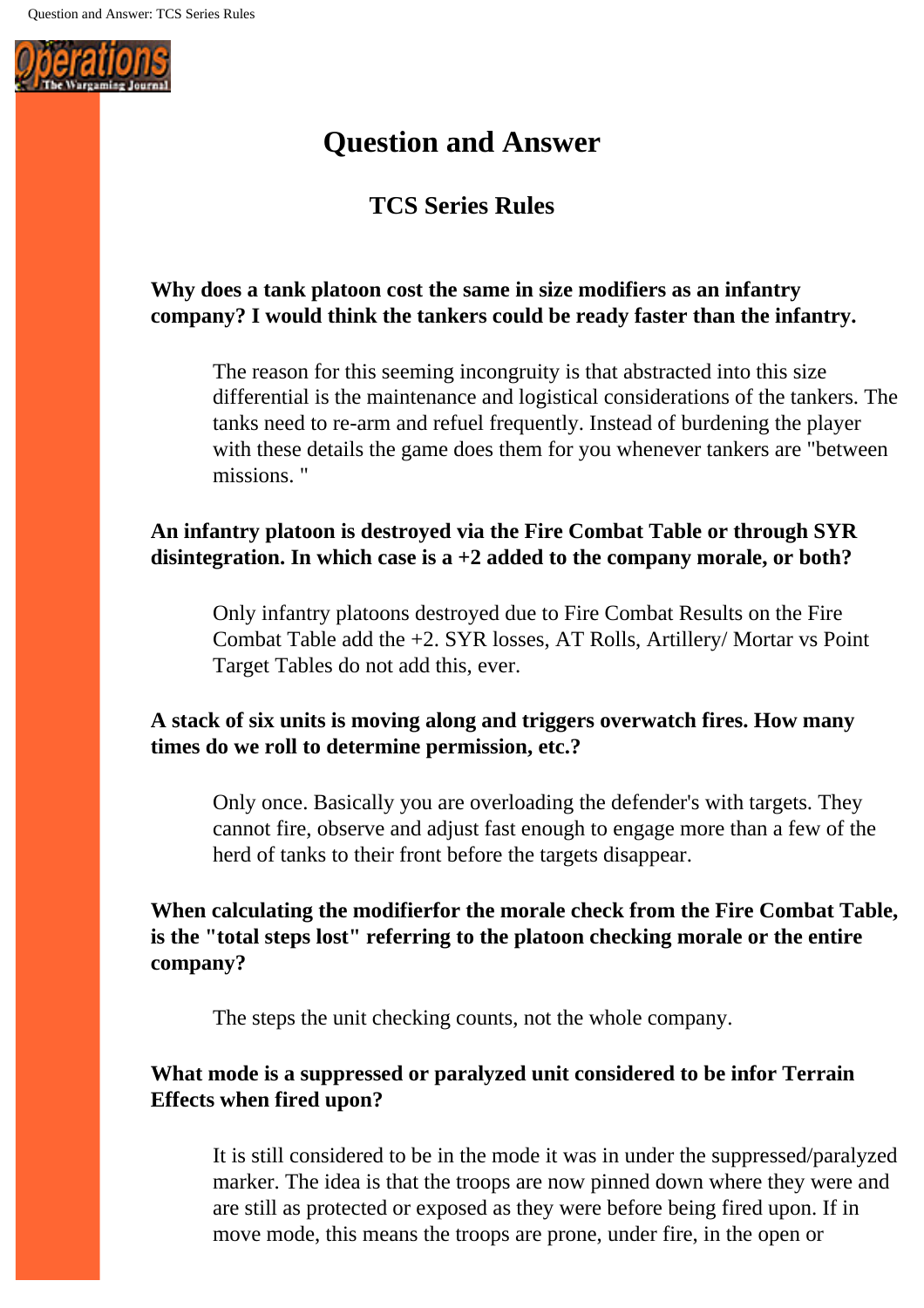whereever else they landed when they hit the dirt. They are just as protected or unprotected as they were when they started because they can't move to change the situation quickly.

### **If a carrier is destroyed using Area Fire, do the passengers still get the bonus to their defense?**

No. When the carrier is destroyed, it is removed from the map and the troops are considered to have dismounted.

### **An infantry unit can make as many AT Rolls as it wants during the Suppressive Fire Phase. Can more than one AT Roll be made against a given target if more than one "firer" is available?**

No. Only one such roll per target, per phase is allowed.

### **Is it within the spirit of the command rules to allow a unit conduct a diversionary attack away from the main objective?**

Sure. As long as it is recorded on the op sheet as such. In fact a slick plan would be to take a round-about route, launch a diversionary attack, then move on the real objective all as part of the same operation. Such plans tend to work particularly well against players who try to react to everything.

### **Must a player identify the exact observer at the time of writing up an artillery fire mission?**

No. But once the mission starts, he should identify the unit taking responsibility for firing the mission and from that point on, only that unit can observe and adjust fires.

[Back to Table of Contents -- Operations #1](#page-1-0)

#### © Copyright 1991 by The Gamers.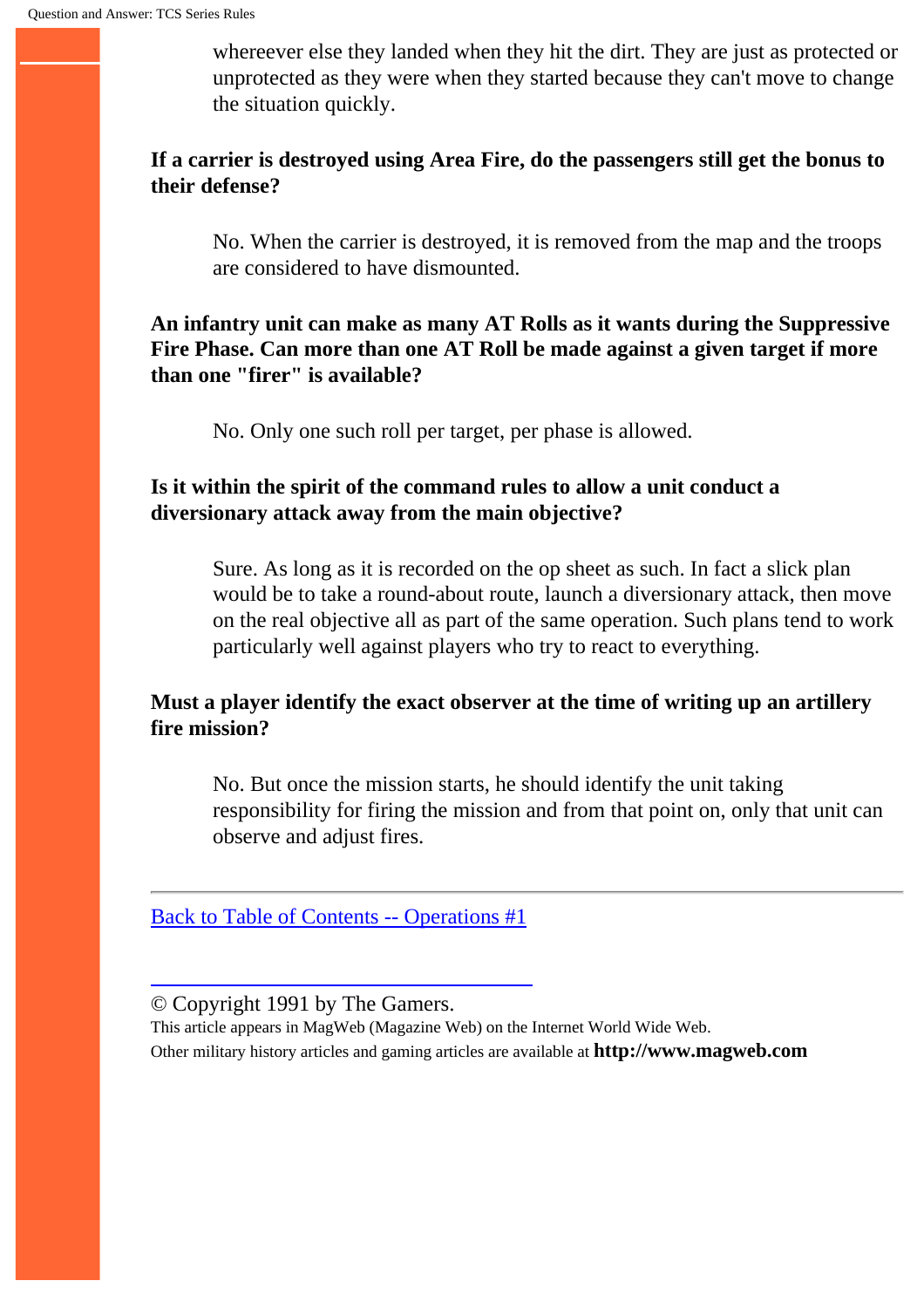<span id="page-49-0"></span>

# **TCS Addenda -- Errata**

## **29 Jan 91**

In response to a well written and thoughtful article by Mr. John Kisner critiquing the TCS's handling of armored combat and overwatch fiues, I propose the following changes to the basic system rules. While I arn inclined to disagree with the size of the effect of these changes with Mr. Kisner, I can agree they are warranted to a greater or lesser degree. Players who feel the original system's handling of armored warfare to be inadequate should apply these optionals.

The rules for "minor weapons differences" here are the same as those in an earlier errata sheet. They have been resurrected for the sake of one player who wrote and asked what had become of them in the second edition rules. They were dropped as I felt very few players used them and that they seemed to add so little to the game - they return here (again) for those who do wish to use them.

## **Errata to the Second Edition TCS Rules**

Oops! The Mortar and AT gun symbols are still switched in the Weapon Unit types diagram on the top of page 3. You-know-who forgot to switch them when the 2nd Ed went to press...

#### **8.9 Overwatch Fires** (Simplification addenda, Optional)

To simplify the die roll procedure, add the following to the given rules... ...A roll for *Permission to Fire* is as follows. On a 5, overwatch fire is allowed by units which are not overwatch marked as dosired. On a 6, roll another die.

This roll is the number of overwatch marked units that may fire in addition to any non-marked units the player desires to fire. When automatic permission is granted (range 3 or loss) a permission roll of 6 is assumed and a roll automatically made to determine the number of marked units that may fire in addition to the unmarked one. All other overwatch rules are in effect. The additional roll per overwatch marked unit is dispensed with.

### **12.5 Mode Change in Movement** (Addenda, Optional)

Vehicle and carrier units (only) may change mode during movement. Such units may change mode at a 1/2 cost of their movement allowance. This mode change may be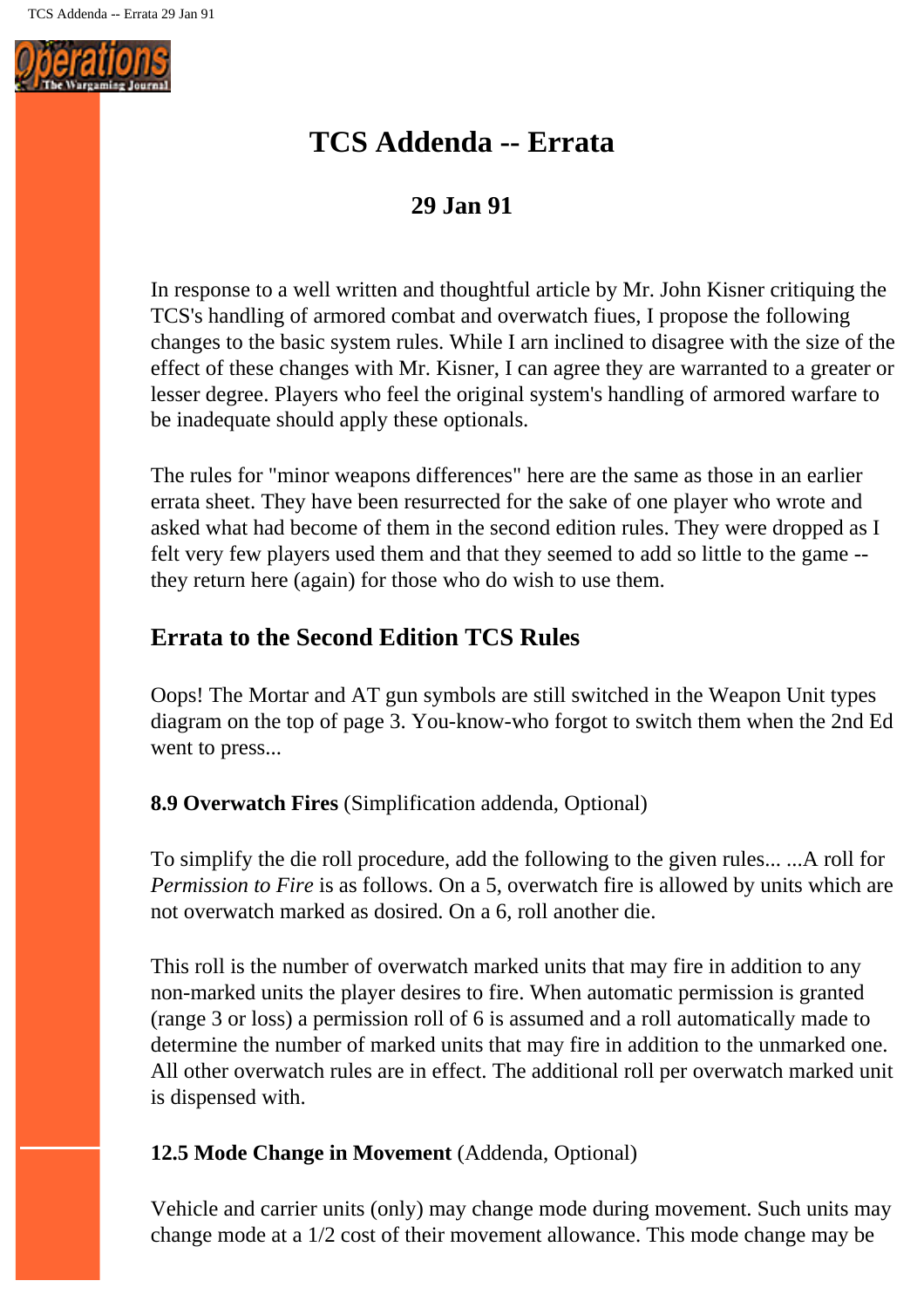made at any point in their movement as long as the required movement points are still available. Units that are overwatch marked and switch mode have the marker automatically removed. Mode change during the Mode Determination Phase is unchanged.

#### **8.8g Minor Weapon Differences** (Optional)

This rule gives life to the minor steps of weapons difference between +2 and -2 on the Point Fire Table. It is not recommended for play, unless a given player is particularly concerned about such things. This rule has no effect on Point Fire Table columns other than  $+2$  to  $-2$ .

| <b>Attack - Defense</b>                                     |  |             |  |                                                                 |  |  |  |  |  |  |  |
|-------------------------------------------------------------|--|-------------|--|-----------------------------------------------------------------|--|--|--|--|--|--|--|
| <b>Dice Mod</b> $\parallel$ +2 $\parallel$ +1 $\parallel$ 0 |  |             |  | $-1$   $-2$                                                     |  |  |  |  |  |  |  |
| $-1$ on                                                     |  |             |  | $\begin{vmatrix} - & 1 \\ 1 & -1 \end{vmatrix}$   1 - 2   1 - 4 |  |  |  |  |  |  |  |
| $0$ on                                                      |  |             |  | $ 1-2  1-4  2-5  3-6  5-6$                                      |  |  |  |  |  |  |  |
| $+1$ on                                                     |  | $3-6$ 5-6 6 |  |                                                                 |  |  |  |  |  |  |  |
| One Die                                                     |  |             |  |                                                                 |  |  |  |  |  |  |  |

[Back to Table of Contents -- Operations #1](#page-1-0)

© Copyright 1991 by The Gamers.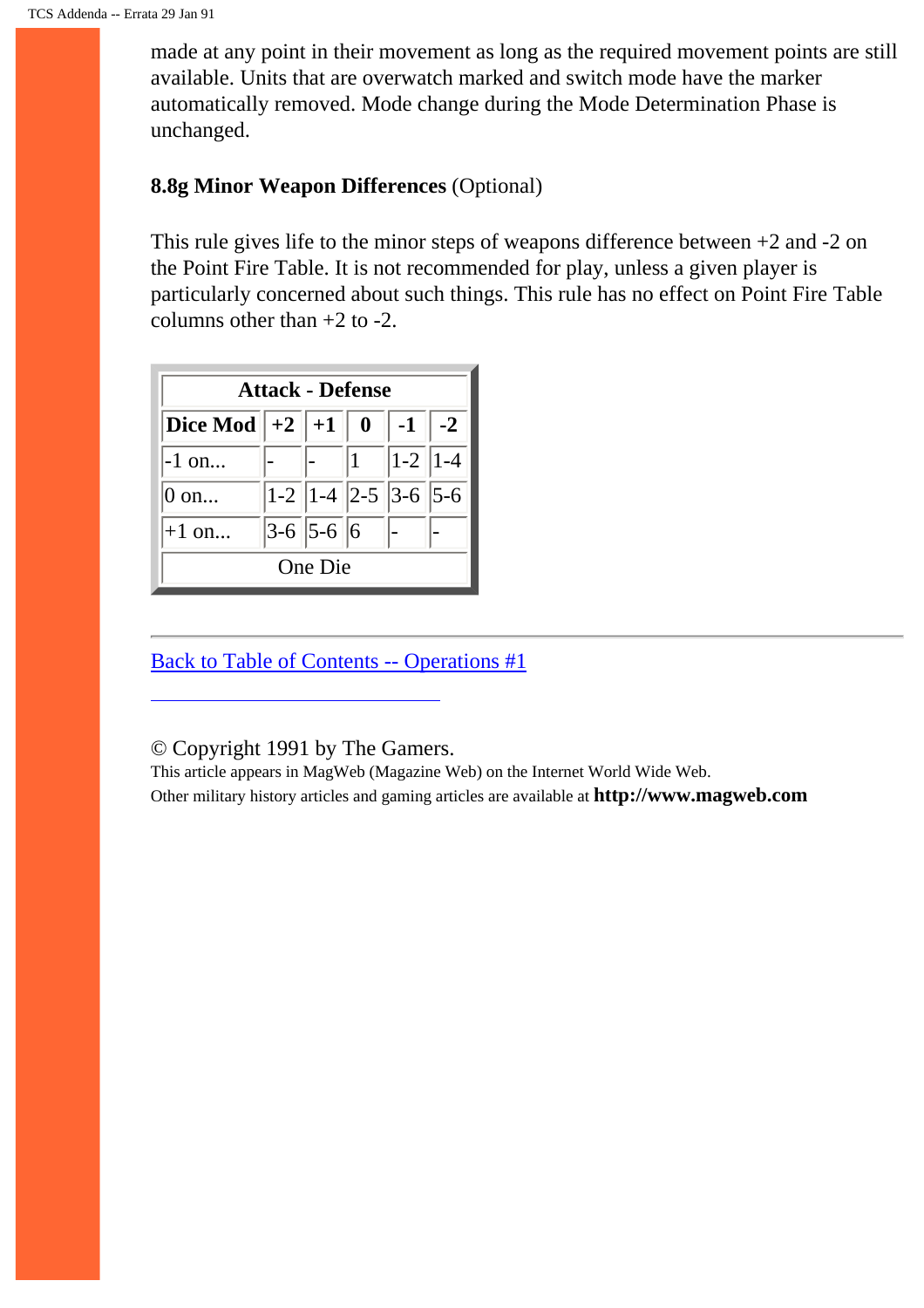<span id="page-51-0"></span>

# **Individual Game Errata**

**(26 May 91)**

# **1-01 In their Quiet Fields, 2nd Edition**

1. M/DM/2 should be M/DH/2 on the counter.

2. 1/3/2 and 2/3/2 are over-stacked in the intitial set up. Place 1/3/2 in any adjacent hex.

3. A number of Loss Charts were shipped which were improperly printed. If you do not have both Union and Confederate Loss Charts, let us know and we will replace your sheet with a correct one.

## **1-02 Thunder at the Crossroads**

1. There are no Corps-level anti-initiative ratings for either side.

2. There is no Entry Hex I. In all cases, the Union player gets points for Controlling Entry Hex H, instead.

3. The Confederate player gets 10 VP for entry Hex E (not F) and 5 VP for Entry Hex F (not G).

4. Each wrecked Union Cavalry Brigade is worth three (3) VP's, not one.

5. Current Strength Chart

S/J/2 strength on 3rd and 4th days is 14, not 10. Stwl/J/2 strength on 3rd & 4th days is 10, not 14. B/Heth/3 strength on 2nd, 3rd, & 4th days is 8, not 9. A/Heth/3 strength on 2nd & 3rd days is 9, on 4th day is 5.

6. Loss Chart corrections: 1/1/1 -- is missing five strength circles.

(Note: this error is on the original, two-color loss charts only. Later loss charts, all in black, have corrected the error.) 2/1/3 should have an original strength of 22, not 12.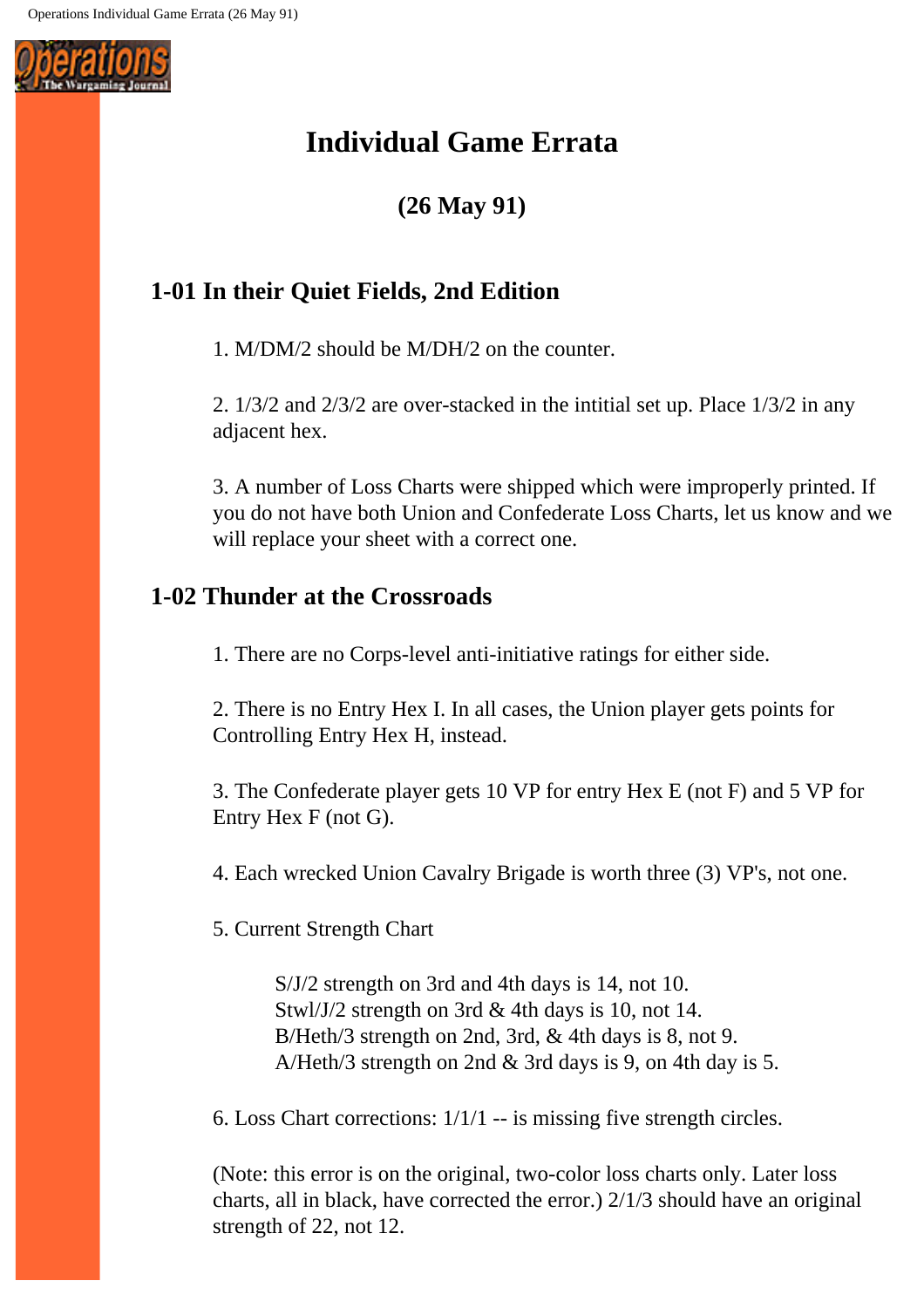7. Union Arrival Schedule: At 12 noon July 2, Gregg and 1/2/Cav arrive with 1xCb, not 3xCb.

8. Confederate Arrival Schedule: In order to correct a game imbalance, allow the Rebel army supply train to arrive at 4:00 p.m. July 1, with Anderson's Division. This holds from both the Jackson Lives and historical orders of arrival.

9. Jackson Lives Scenario: Two new divisions are created in this scenario, Ew/2 and LD/2. Their wrecked levels are as follows:

Ew/2 0/0 LD/2 00000/0

### **1-03 August Fury**

1. If for any reason a newly arriving unit finds its entty area blocked by enemy forces, it may appear, one turn later, at the closest unblocked map edge hex, in any formation desired.

2. The CSA RW Supply arrives at 9:00 a.m., the 29th, at area A.

3. Remove the 3v Supply wagon from both Scenario 2 and 6 set ups. The wagon enters at 5:00 a.m. on the 29th with McDowell.

### **2-01 Bloody 110th**

1. AM the 38th PzJg Bn (all) to the Historical Order of Arrival to the other units arriving at 0200,17 Dec 44.

The 273 Flak did not enter the map is correct in not being on the Order of Arrival.

2. Only one German Bridge may be built during the game. If a bridge allows the use of Areas 3 and 4, the player need not wait to reduce Hosingen before using Area 3 when the bridge blew up. Hosingen only makes units wait which are trying to enter Areas 4 or 5.

3. 2 PG Regimental troops, 2x Gw38(t), enter with 2/2 PG in the Historical Order of Arrival.

4. One 38th Pioneer Platoon was printed without a morale. It has the same morale as the others in its company (5.)